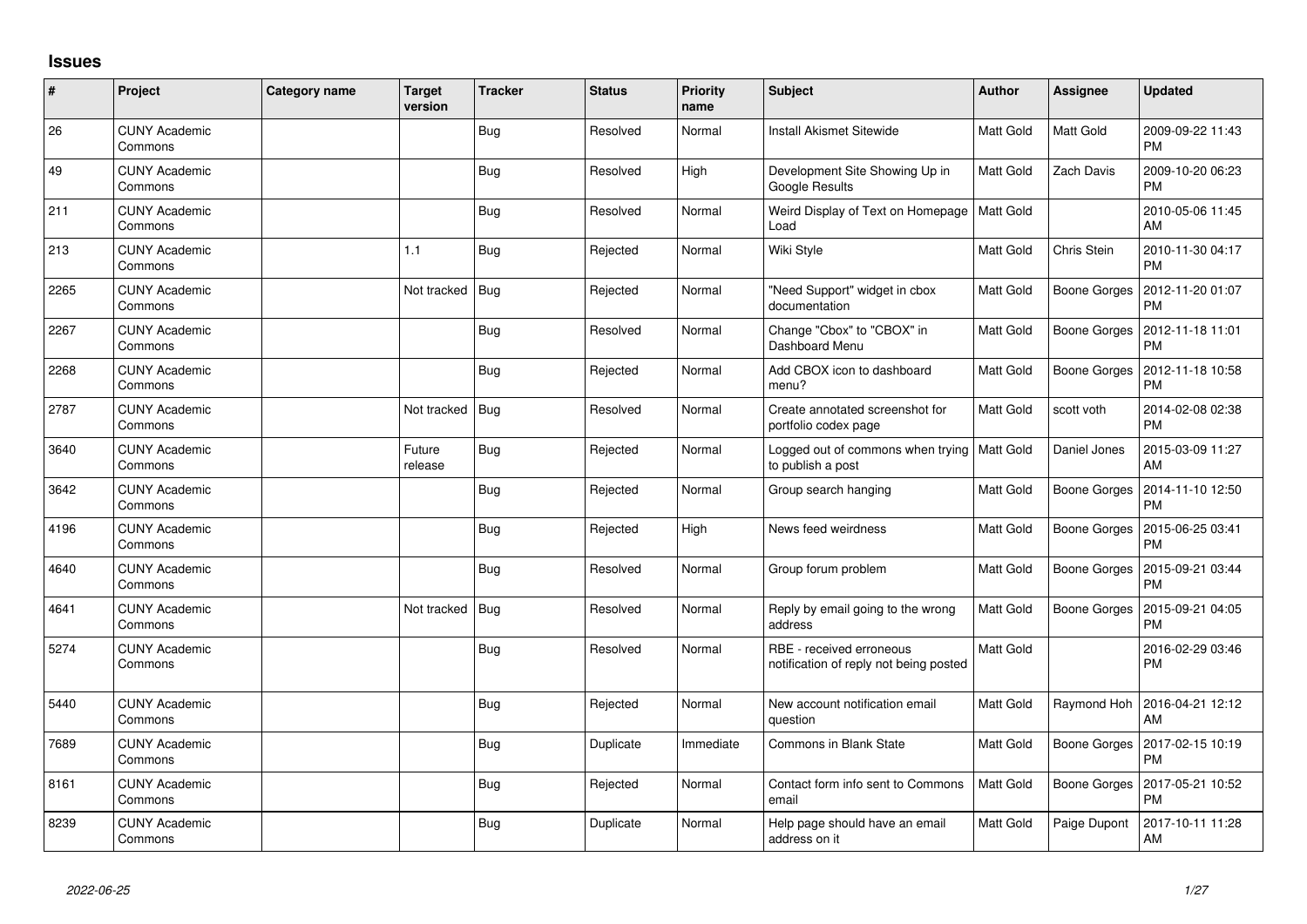| $\sharp$ | Project                         | <b>Category name</b> | Target<br>version | <b>Tracker</b> | <b>Status</b> | <b>Priority</b><br>name | <b>Subject</b>                                                                        | Author           | Assignee           | <b>Updated</b>                |
|----------|---------------------------------|----------------------|-------------------|----------------|---------------|-------------------------|---------------------------------------------------------------------------------------|------------------|--------------------|-------------------------------|
| 9112     | <b>CUNY Academic</b><br>Commons |                      | Not tracked       | Bug            | Resolved      | High                    | <b>GCDI</b> site down                                                                 | Matt Gold        | Boone Gorges       | 2018-01-23 10:18<br><b>PM</b> |
| 10538    | <b>CUNY Academic</b><br>Commons |                      |                   | <b>Bug</b>     | Resolved      | Normal                  | "This Site Can't be Reached"                                                          | Matt Gold        | Boone Gorges       | 2018-10-16 09:39<br><b>PM</b> |
| 10563    | <b>CUNY Academic</b><br>Commons |                      | 1.13.12           | <b>Bug</b>     | Resolved      | Urgent                  | cllicking on links from site menu<br>leads to 500 error                               | Matt Gold        | Boone Gorges       | 2018-10-23 10:48<br>AM        |
| 11610    | <b>CUNY Academic</b><br>Commons |                      | 1.15.5            | <b>Bug</b>     | Resolved      | Normal                  | Homepage thumbnails not loading                                                       | Matt Gold        | Boone Gorges       | 2019-06-29 10:38<br><b>PM</b> |
| 11619    | <b>CUNY Academic</b><br>Commons |                      | 1.15.5            | Bug            | Rejected      | Normal                  | Homepage thumbnails not loading                                                       | Matt Gold        | Raymond Hoh        | 2019-07-09 03:49<br>AM        |
| 12185    | <b>CUNY Academic</b><br>Commons |                      | 1.16.1            | <b>Bug</b>     | Resolved      | Immediate               | Group links not working                                                               | Matt Gold        | Boone Gorges       | 2019-12-10 10:35<br>AM        |
| 12341    | <b>CUNY Academic</b><br>Commons |                      |                   | <b>Bug</b>     | Abandoned     | High                    | Commons down                                                                          | <b>Matt Gold</b> |                    | 2020-02-11 10:45<br>AM        |
| 13862    | <b>CUNY Academic</b><br>Commons |                      |                   | Bug            | Resolved      | Normal                  | Under maintenance message                                                             | Matt Gold        | Boone Gorges       | 2021-01-28 08:56<br><b>PM</b> |
| 13949    | <b>CUNY Academic</b><br>Commons |                      | Not tracked       | Bug            | <b>New</b>    | Normal                  | Continued debugging of runaway<br>MySQL connections                                   | Matt Gold        | Boone Gorges       | 2021-09-14 10:42<br>AM        |
| 14737    | <b>CUNY Academic</b><br>Commons |                      |                   | Bug            | Duplicate     | Normal                  | Final step of group/site clone<br>reloads page                                        | <b>Matt Gold</b> | Boone Gorges       | 2021-08-31 11:41<br>AM        |
| 14896    | <b>CUNY Academic</b><br>Commons |                      |                   | Bug            | Resolved      | Urgent                  | site down for maintenance                                                             | Matt Gold        | Boone Gorges       | 2021-10-26 11:01<br>AM        |
| 14951    | <b>CUNY Academic</b><br>Commons |                      | Not tracked       | Bug            | Resolved      | Normal                  | Commons down                                                                          | Matt Gold        | Boone Gorges       | 2021-11-23 04:21<br><b>PM</b> |
| 68       | <b>CUNY Academic</b><br>Commons |                      |                   | Feature        | Resolved      | Normal                  | Email Addresses for the Commons                                                       | Matt Gold        |                    | 2010-03-01 12:18<br><b>PM</b> |
| 133      | <b>CUNY Academic</b><br>Commons |                      |                   | Feature        | Resolved      | Low                     | Add TinyMCE to BP Profiles?                                                           | Matt Gold        | Boone Gorges       | 2010-01-07 01:59<br><b>PM</b> |
| 304      | <b>CUNY Academic</b><br>Commons |                      | Not tracked       | Feature        | Rejected      | Normal                  | Feature Roadmap                                                                       | <b>Matt Gold</b> | Boone Gorges       | 2010-08-30 04:38<br><b>PM</b> |
| 1197     | <b>CUNY Academic</b><br>Commons |                      | 1.3.13            | Feature        | Resolved      | Low                     | <b>Remove Quotation Marks from</b><br><b>Email Notifications of Uploaded</b><br>Files | Matt Gold        | Boone Gorges       | 2012-04-16 03:11<br><b>PM</b> |
| 2423     | <b>CUNY Academic</b><br>Commons |                      | Not tracked       | Feature        | Resolved      | Normal                  | Incorporate posts from Brian's<br>Footnotes blog into the News blog?                  | Matt Gold        | <b>Brian Foote</b> | 2013-02-13 07:24<br>AM        |
| 2590     | <b>CUNY Academic</b><br>Commons |                      | Not tracked       | Feature        | Resolved      | Normal                  | Show Marilyn and Erika how to<br>create homepage slides                               | Matt Gold        | scott voth         | 2014-02-08 10:09<br>AM        |
| 5954     | <b>CUNY Academic</b><br>Commons |                      | Not tracked       | Feature        | Resolved      | Normal                  | replace video on homepage with<br>featured sites/groups                               | Matt Gold        | Boone Gorges       | 2016-09-23 02:23<br>PM        |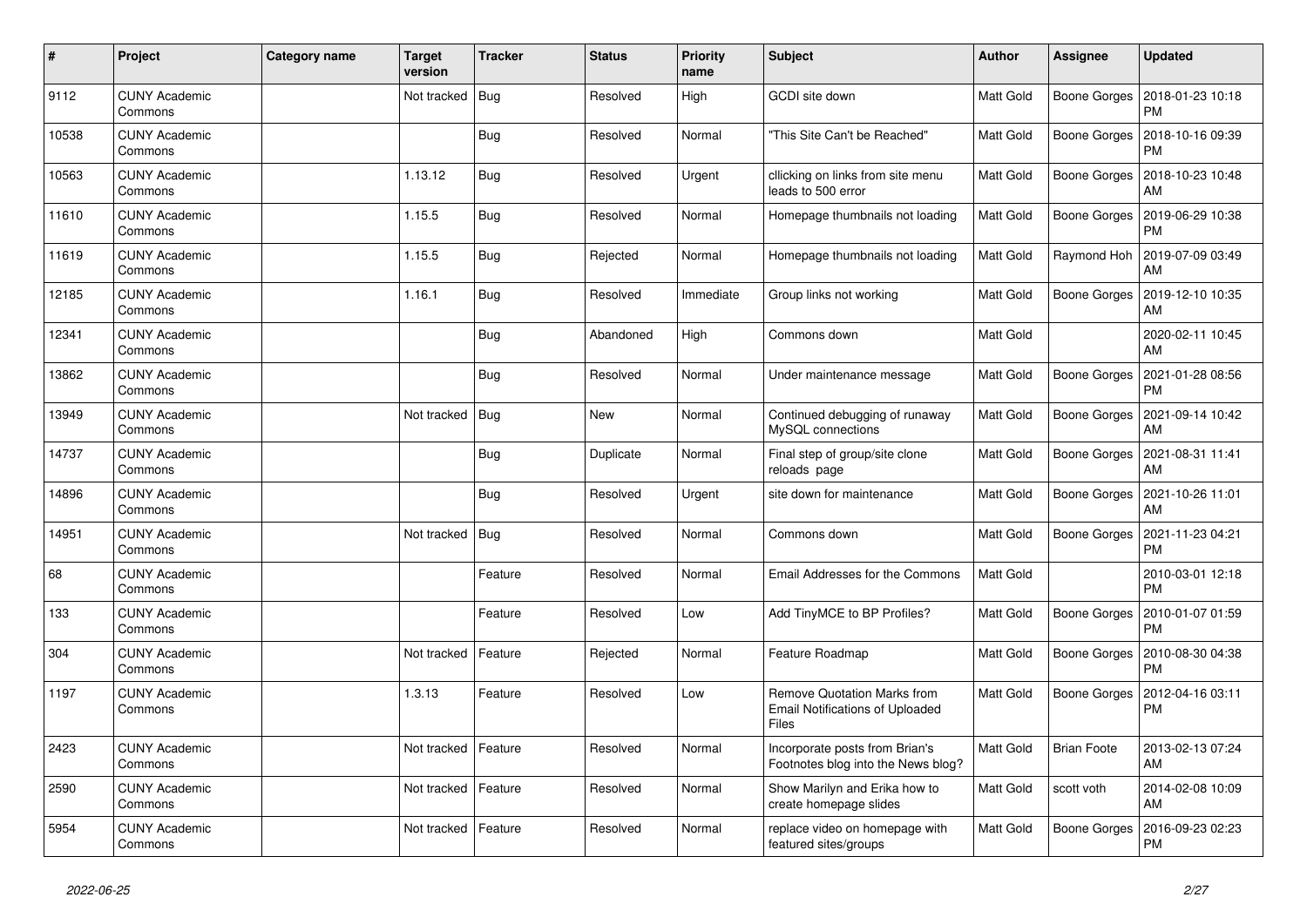| #     | Project                         | <b>Category name</b> | <b>Target</b><br>version | <b>Tracker</b> | <b>Status</b> | <b>Priority</b><br>name | Subject                                                                               | Author    | Assignee            | <b>Updated</b>                |
|-------|---------------------------------|----------------------|--------------------------|----------------|---------------|-------------------------|---------------------------------------------------------------------------------------|-----------|---------------------|-------------------------------|
| 8837  | <b>CUNY Academic</b><br>Commons |                      | Not tracked              | Feature        | Assigned      | Normal                  | Create a form to request info from<br>people requesting premium themes<br>and plugins | Matt Gold | Marilyn Weber       | 2017-11-14 03:35<br><b>PM</b> |
| 329   | <b>CUNY Academic</b><br>Commons |                      | Not tracked              | Support        | Resolved      | Normal                  | 10 Things to Do After You Sign Up                                                     | Matt Gold | <b>Brian Foote</b>  | 2016-01-26 10:51<br>AM        |
| 1830  | <b>CUNY Academic</b><br>Commons |                      | Not tracked Support      |                | Resolved      | Normal                  | Addition to Help Wanted Blog                                                          | Matt Gold | scott voth          | 2012-04-16 09:47<br><b>PM</b> |
| 1869  | <b>CUNY Academic</b><br>Commons |                      | Not tracked              | Support        | Resolved      | Normal                  | Create Slide for Victorian<br>Conference                                              | Matt Gold | scott voth          | 2012-06-08 10:29<br><b>PM</b> |
| 2233  | <b>CUNY Academic</b><br>Commons |                      | Not tracked              | Support        | Resolved      | Normal                  | Slider plugin                                                                         | Matt Gold |                     | 2013-03-01 11:06<br>AM        |
| 2980  | <b>CUNY Academic</b><br>Commons |                      |                          | Support        | Resolved      | Normal                  | Create Instructions for Inviting<br>People to Groups and Blogs                        | Matt Gold | scott voth          | 2014-02-08 02:12<br><b>PM</b> |
| 9115  | <b>CUNY Academic</b><br>Commons |                      | Not tracked              | Support        | Resolved      | Normal                  | question about invite by email                                                        | Matt Gold | Matt Gold           | 2018-02-13 11:14<br>AM        |
| 10950 | <b>CUNY Academic</b><br>Commons |                      |                          | Support        | Resolved      | High                    | Create slide for system<br>maintenance                                                | Matt Gold | scott voth          | 2019-01-12 10:23<br>AM        |
| 16020 | <b>CUNY Academic</b><br>Commons |                      |                          | Support        | Rejected      | Normal                  | Metaslider Pro                                                                        | Matt Gold | Boone Gorges        | 2022-05-10 10:43<br>AM        |
| 3014  | <b>CUNY Academic</b><br>Commons |                      | Not tracked              | Outreach       | Resolved      | Normal                  | Create homepage slide for CUE<br>conference                                           | Matt Gold | scott voth          | 2014-02-08 01:40<br><b>PM</b> |
| 1500  | <b>CUNY Academic</b><br>Commons |                      | Not tracked              | Publicity      | Resolved      | Normal                  | Make Article Titles on Commons<br><b>Buzz Links</b>                                   | Matt Gold | scott voth          | 2011-12-31 03:53<br><b>PM</b> |
| 1527  | <b>CUNY Academic</b><br>Commons |                      | Not tracked              | Publicity      | Resolved      | Normal                  | Add "THEME SONG FOR OUR<br>TIME: SLF, OWS, CUNY AC" to<br>Commons Buzz                | Matt Gold | scott voth          | 2014-02-08 02:37<br><b>PM</b> |
| 1870  | <b>CUNY Academic</b><br>Commons |                      | Not tracked              | Publicity      | Resolved      | Normal                  | Create Homepage Slide for Fashion<br><b>Studies Conference</b>                        | Matt Gold | scott voth          | 2014-02-08 02:37<br><b>PM</b> |
| 2003  | <b>CUNY Academic</b><br>Commons |                      | Not tracked              | Publicity      | Resolved      | Low                     | Add Sloan-C award to wikipedia<br>page                                                | Matt Gold | scott voth          | 2012-08-06 10:15<br>AM        |
| 2148  | <b>CUNY Academic</b><br>Commons |                      | Not tracked              | Publicity      | Resolved      | Normal                  | Feature SmashingMag article in<br>Commons Buzz, Gallery Slide                         | Matt Gold | scott voth          | 2014-02-08 02:38<br><b>PM</b> |
| 4235  | CUNY Academic<br>Commons        |                      | Not tracked   Design/UX  |                | Assigned      | Normal                  | Explore user experience around<br>comments on forum topics vs docs                    | Matt Gold | Samantha<br>Raddatz | 2015-07-21 10:23<br>AM        |
| 13496 | <b>CUNY Academic</b><br>Commons | Accessibility        | 1.18.0                   | Bug            | Resolved      | Normal                  | Review contrast issues on<br>registration page and profile page                       | Matt Gold | Sonja Leix          | 2020-12-08 11:31<br>AM        |
| 8899  | <b>CUNY Academic</b><br>Commons | Accessibility        | 1.13                     | Feature        | Resolved      | Normal                  | <b>Accessibility Fixes</b>                                                            | Matt Gold | Boone Gorges        | 2018-04-23 10:55<br>AM        |
| 8900  | <b>CUNY Academic</b><br>Commons | Accessibility        | Future<br>release        | Feature        | Assigned      | Normal                  | Look into tools to enforce<br>accessibility in WP environment                         | Matt Gold | Boone Gorges        | 2022-04-26 11:59<br>AM        |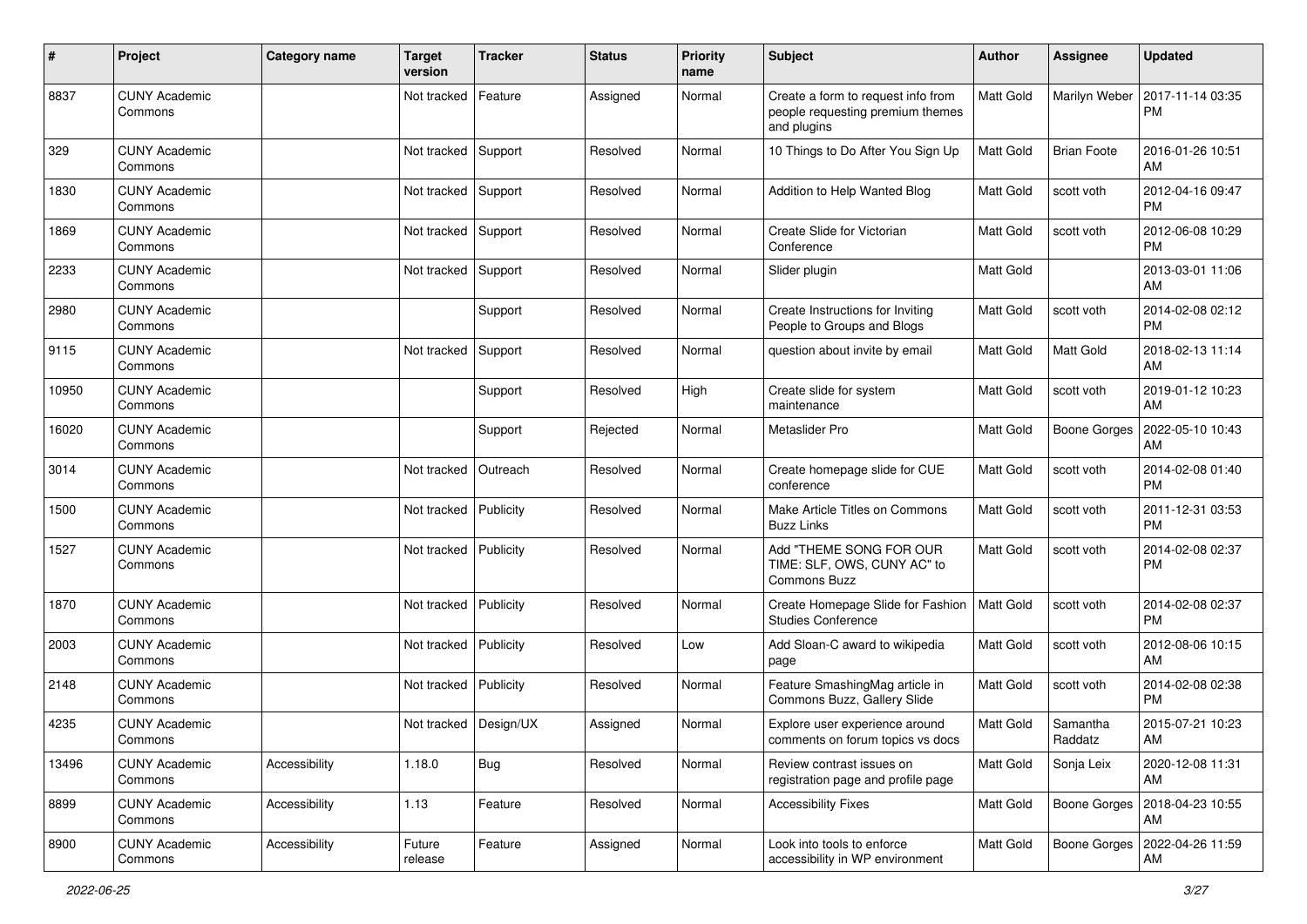| #              | Project                         | Category name             | <b>Target</b><br>version | <b>Tracker</b> | <b>Status</b> | <b>Priority</b><br>name | <b>Subject</b>                                                       | <b>Author</b>    | Assignee            | <b>Updated</b>                |
|----------------|---------------------------------|---------------------------|--------------------------|----------------|---------------|-------------------------|----------------------------------------------------------------------|------------------|---------------------|-------------------------------|
| 8901           | <b>CUNY Academic</b><br>Commons | Accessibility             | Future<br>release        | Feature        | Assigned      | Normal                  | Theme analysis for accessibility                                     | <b>Matt Gold</b> | Boone Gorges        | 2022-04-26 11:59<br>AM        |
| 1334           | <b>CUNY Academic</b><br>Commons | Analytics                 | Future<br>release        | Feature        | Abandoned     | Normal                  | Create Tool To Count Email<br>Notifications                          | <b>Matt Gold</b> | Matt Gold           | 2015-11-12 12:56<br>AM        |
| 5581           | <b>CUNY Academic</b><br>Commons | Analytics                 | Future<br>release        | Feature        | Assigned      | Normal                  | <b>Explore alternatives to Google</b><br>Analytics                   | Matt Gold        | Valerie<br>Townsend | 2020-04-17 03:12<br><b>PM</b> |
| 4070           | <b>CUNY Academic</b><br>Commons | Analytics                 | Not tracked              | Support        | Assigned      | Normal                  | Request for JITP site analytics                                      | Matt Gold        | Seth Persons        | 2016-02-23 03:09<br><b>PM</b> |
| 5691           | <b>CUNY Academic</b><br>Commons | <b>Blogs (BuddyPress)</b> | Future<br>release        | Bug            | Assigned      | High                    | Differing numbers on Sites display                                   | Matt Gold        | Raymond Hoh         | 2016-06-13 01:37<br><b>PM</b> |
| 6350           | <b>CUNY Academic</b><br>Commons | <b>Blogs (BuddyPress)</b> | 1.9.31                   | Bug            | Resolved      | Normal                  | Editing blog posts results in activity<br>items                      | Matt Gold        | Boone Gorges        | 2016-10-18 09:24<br><b>PM</b> |
| 342            | <b>CUNY Academic</b><br>Commons | Blogs (BuddyPress)        | 1.10.2                   | Feature        | Resolved      | Low                     | <b>Blog Listing Displays User Avatars</b><br>Instead of Blog Avatars | Matt Gold        | Boone Gorges        | 2019-12-06 11:08<br>AM        |
| 1098           | <b>CUNY Academic</b><br>Commons | Blogs (BuddyPress)        | 1.6                      | Feature        | Resolved      | Low                     | Create way for people to search<br>through authors on blog listings  | Matt Gold        | Boone Gorges        | 2014-03-31 07:01<br><b>PM</b> |
| 8836           | <b>CUNY Academic</b><br>Commons | Blogs (BuddyPress)        | Future<br>release        | Feature        | Assigned      | Normal                  | Redesign site launch process                                         | Matt Gold        | Boone Gorges        | 2019-10-03 02:49<br>PM        |
| $\overline{7}$ | <b>CUNY Academic</b><br>Commons | BuddyPress (misc)         |                          | <b>Bug</b>     | Resolved      | Normal                  | BuddyPress theme error on iPhone                                     | Matt Gold        | Boone Gorges        | 2009-09-15 07:39<br><b>PM</b> |
| 30             | <b>CUNY Academic</b><br>Commons | BuddyPress (misc)         |                          | <b>Bug</b>     | Resolved      | Normal                  | Hidden Forum Activity Showing up<br>in News Feed                     | Matt Gold        | <b>Boone Gorges</b> | 2009-09-30 02:51<br><b>PM</b> |
| 41             | <b>CUNY Academic</b><br>Commons | BuddyPress (misc)         |                          | <b>Bug</b>     | Resolved      | Normal                  | User listed twice in group                                           | Matt Gold        | Matt Gold           | 2009-12-08 07:35<br><b>PM</b> |
| 47             | <b>CUNY Academic</b><br>Commons | BuddyPress (misc)         |                          | Bug            | Resolved      | Normal                  | Request to Join Group Lost                                           | Matt Gold        |                     | 2009-10-19 04:08<br><b>PM</b> |
| 53             | <b>CUNY Academic</b><br>Commons | BuddyPress (misc)         |                          | Bug            | Resolved      | Normal                  | Search on Group Page Not<br>Working, Leads to Home Page              | Matt Gold        | Boone Gorges        | 2009-10-22 10:51<br>AM        |
| 56             | <b>CUNY Academic</b><br>Commons | BuddyPress (misc)         |                          | Bug            | Resolved      | Normal                  | Addition of a Profile Field Option<br>Removes Existing One           | Matt Gold        | Zach Davis          | 2009-10-27 05:14<br><b>PM</b> |
| 69             | <b>CUNY Academic</b><br>Commons | BuddyPress (misc)         |                          | Bug            | Resolved      | Normal                  | UserName doesn't appear in News<br>Feed Wiki Edit                    | Matt Gold        | Boone Gorges        | 2009-12-03 09:33<br>AM        |
| 130            | <b>CUNY Academic</b><br>Commons | BuddyPress (misc)         |                          | Bug            | Resolved      | Normal                  | Link to Blog on Group Pages leads<br>back to Group                   | Matt Gold        | Boone Gorges        | 2009-12-10 01:28<br><b>PM</b> |
| 134            | <b>CUNY Academic</b><br>Commons | BuddyPress (misc)         |                          | Bug            | Resolved      | Low                     | Div Overflow Issue on Mail Interface                                 | Matt Gold        | Boone Gorges        | 2009-12-13 06:28<br><b>PM</b> |
| 138            | <b>CUNY Academic</b><br>Commons | <b>BuddyPress (misc)</b>  |                          | Bug            | Resolved      | Normal                  | Broken Links in Forum Notification<br>Emails                         | Matt Gold        | Boone Gorges        | 2010-03-02 07:59<br><b>PM</b> |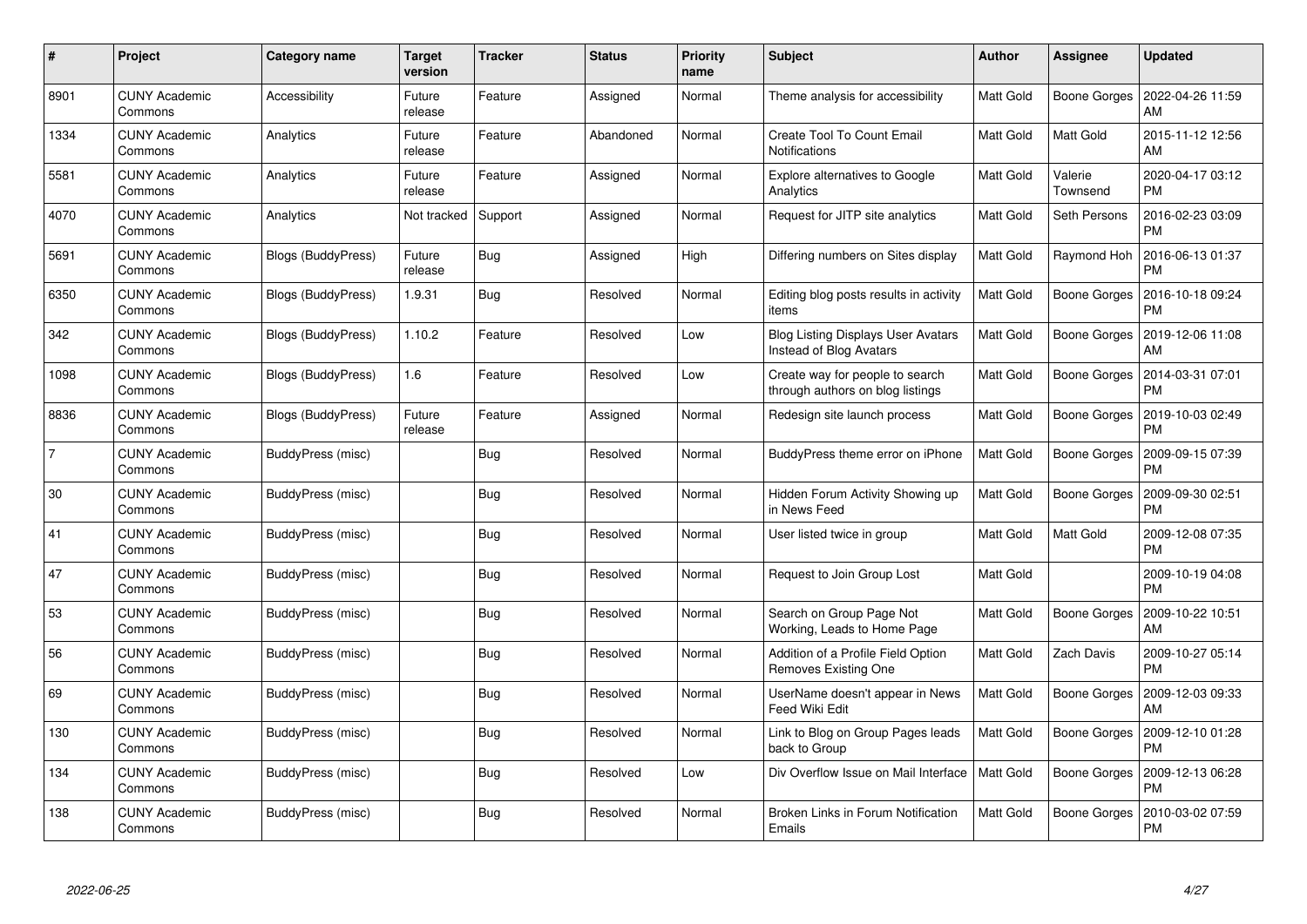| $\#$ | Project                         | Category name     | Target<br>version | <b>Tracker</b> | <b>Status</b> | <b>Priority</b><br>name | <b>Subject</b>                                                     | <b>Author</b> | Assignee     | <b>Updated</b>                |
|------|---------------------------------|-------------------|-------------------|----------------|---------------|-------------------------|--------------------------------------------------------------------|---------------|--------------|-------------------------------|
| 143  | <b>CUNY Academic</b><br>Commons | BuddyPress (misc) |                   | <b>Bug</b>     | Resolved      | Normal                  | Friendship Acceptance Error<br>Message                             | Matt Gold     | Boone Gorges | 2010-05-11 04:44<br><b>PM</b> |
| 145  | <b>CUNY Academic</b><br>Commons | BuddyPress (misc) |                   | Bug            | Resolved      | Normal                  | Trackbacks are being attributed to<br>'ungooglable'                | Matt Gold     | Boone Gorges | 2010-05-20 03:07<br><b>PM</b> |
| 148  | <b>CUNY Academic</b><br>Commons | BuddyPress (misc) |                   | Bug            | Resolved      | Normal                  | TinyMCE Problem with URLs in<br>Posts                              | Matt Gold     | Boone Gorges | 2010-02-25 12:22<br><b>PM</b> |
| 149  | <b>CUNY Academic</b><br>Commons | BuddyPress (misc) |                   | Bug            | Resolved      | Normal                  | Email Notifications and TinyMCE                                    | Matt Gold     | Boone Gorges | 2010-01-08 09:33<br><b>PM</b> |
| 152  | <b>CUNY Academic</b><br>Commons | BuddyPress (misc) |                   | Bug            | Resolved      | Normal                  | HTML Tags Added to Email<br><b>Notifications</b>                   | Matt Gold     | Boone Gorges | 2010-05-11 04:52<br><b>PM</b> |
| 153  | <b>CUNY Academic</b><br>Commons | BuddyPress (misc) |                   | Bug            | Resolved      | Normal                  | User Asked to login again while<br>trying to submit wire post      | Matt Gold     | Boone Gorges | 2010-05-11 04:48<br><b>PM</b> |
| 154  | <b>CUNY Academic</b><br>Commons | BuddyPress (misc) |                   | Bug            | Resolved      | Low                     | Order of posts on Forum page                                       | Matt Gold     | Boone Gorges | 2010-05-11 04:53<br><b>PM</b> |
| 155  | <b>CUNY Academic</b><br>Commons | BuddyPress (misc) |                   | <b>Bug</b>     | Resolved      | Normal                  | Problem with Group Blog<br><b>BuddyPress Plugin</b>                | Matt Gold     | Boone Gorges | 2010-01-23 07:19<br>AM        |
| 156  | <b>CUNY Academic</b><br>Commons | BuddyPress (misc) |                   | Bug            | Resolved      | Low                     | Sticky Posts and Recently Active<br><b>Topics List</b>             | Matt Gold     | Boone Gorges | 2010-05-11 05:22<br>PM        |
| 159  | <b>CUNY Academic</b><br>Commons | BuddyPress (misc) |                   | Bug            | Resolved      | Normal                  | Member reports trouble with<br><b>Notification Settings</b>        | Matt Gold     | Boone Gorges | 2010-05-11 04:50<br><b>PM</b> |
| 160  | <b>CUNY Academic</b><br>Commons | BuddyPress (misc) |                   | Bug            | Resolved      | Low                     | Sticky Posts and Recently Active<br><b>Topics List</b>             | Matt Gold     | Boone Gorges | 2010-01-21 02:02<br><b>PM</b> |
| 172  | <b>CUNY Academic</b><br>Commons | BuddyPress (misc) |                   | Bug            | Resolved      | Normal                  | Forum Notifications not working                                    | Matt Gold     |              | 2010-03-04 07:28<br>AM        |
| 173  | <b>CUNY Academic</b><br>Commons | BuddyPress (misc) |                   | <b>Bug</b>     | Resolved      | Normal                  | Blockquote display cut off in mac<br>browsers                      | Matt Gold     | Boone Gorges | 2010-05-11 04:58<br><b>PM</b> |
| 174  | <b>CUNY Academic</b><br>Commons | BuddyPress (misc) |                   | Bug            | Resolved      | Normal                  | College names no longer active<br>links on profiles                | Matt Gold     | Boone Gorges | 2010-05-11 05:00<br><b>PM</b> |
| 180  | <b>CUNY Academic</b><br>Commons | BuddyPress (misc) |                   | Bug            | Resolved      | Normal                  | Incorrect Link on Friendship<br><b>Request Notification Issues</b> | Matt Gold     | Boone Gorges | 2010-03-13 08:47<br>AM        |
| 181  | <b>CUNY Academic</b><br>Commons | BuddyPress (misc) |                   | <b>Bug</b>     | Resolved      | Low                     | spam comments showing up in<br>activity stream                     | Matt Gold     | Boone Gorges | 2010-06-22 06:53<br><b>PM</b> |
| 185  | <b>CUNY Academic</b><br>Commons | BuddyPress (misc) |                   | <b>Bug</b>     | Resolved      | Immediate               | Private Group Info/Documents on<br><b>Activity Stream</b>          | Matt Gold     | Boone Gorges | 2010-05-11 05:01<br><b>PM</b> |
| 187  | <b>CUNY Academic</b><br>Commons | BuddyPress (misc) |                   | Bug            | Resolved      | Normal                  | Group Member unable to be<br>promoted to admin status              | Matt Gold     | Boone Gorges | 2010-04-02 09:26<br><b>PM</b> |
| 189  | <b>CUNY Academic</b><br>Commons | BuddyPress (misc) |                   | <b>Bug</b>     | Resolved      | Normal                  | <b>Trouble Uploading Document</b>                                  | Matt Gold     | Boone Gorges | 2010-05-11 04:31<br><b>PM</b> |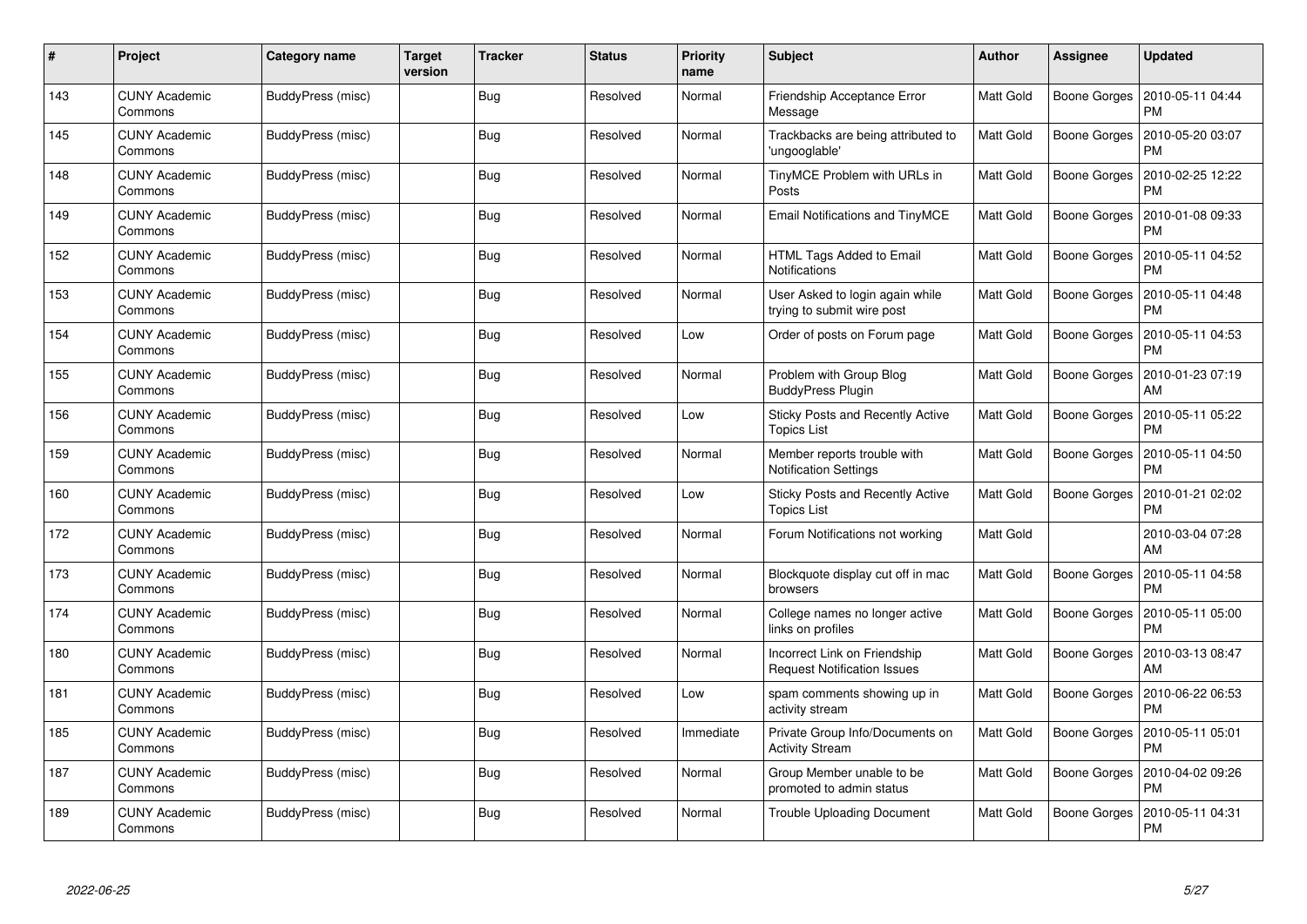| #   | Project                         | Category name     | <b>Target</b><br>version | <b>Tracker</b> | <b>Status</b> | <b>Priority</b><br>name | <b>Subject</b>                                                               | <b>Author</b> | <b>Assignee</b> | <b>Updated</b>                |
|-----|---------------------------------|-------------------|--------------------------|----------------|---------------|-------------------------|------------------------------------------------------------------------------|---------------|-----------------|-------------------------------|
| 204 | <b>CUNY Academic</b><br>Commons | BuddyPress (misc) |                          | Bug            | Resolved      | Normal                  | Embiggen list of my groups                                                   | Matt Gold     | Boone Gorges    | 2010-05-11 05:13<br>PM        |
| 205 | <b>CUNY Academic</b><br>Commons | BuddyPress (misc) |                          | <b>Bug</b>     | Resolved      | High                    | <b>Cannot Create Account</b>                                                 | Matt Gold     | Boone Gorges    | 2010-05-20 03:18<br><b>PM</b> |
| 209 | <b>CUNY Academic</b><br>Commons | BuddyPress (misc) |                          | <b>Bug</b>     | Resolved      | High                    | Members Report that Forum<br>Attachments not working                         | Matt Gold     | Boone Gorges    | 2010-05-14 12:13<br><b>PM</b> |
| 215 | <b>CUNY Academic</b><br>Commons | BuddyPress (misc) |                          | Bug            | Resolved      | Low                     | Inaccurate dates on group page`                                              | Matt Gold     | Boone Gorges    | 2010-05-12 12:11<br><b>PM</b> |
| 220 | <b>CUNY Academic</b><br>Commons | BuddyPress (misc) |                          | Bug            | Resolved      | High                    | Hidden Groups showing up in<br>homepage group listing                        | Matt Gold     | Boone Gorges    | 2010-05-07 10:30<br>AM        |
| 222 | <b>CUNY Academic</b><br>Commons | BuddyPress (misc) |                          | <b>Bug</b>     | Resolved      | High                    | No way for group admins to invite<br>new members                             | Matt Gold     | Boone Gorges    | 2010-05-11 09:02<br><b>PM</b> |
| 223 | <b>CUNY Academic</b><br>Commons | BuddyPress (misc) |                          | <b>Bug</b>     | Resolved      | Normal                  | <b>Uploaded Group Document Failed</b><br>to Create Email Notification        | Matt Gold     | Boone Gorges    | 2010-05-11 10:12<br><b>PM</b> |
| 235 | <b>CUNY Academic</b><br>Commons | BuddyPress (misc) |                          | <b>Bug</b>     | Resolved      | Normal                  | BP Admin Bar Not Appearing on<br>Help Blog                                   | Matt Gold     | Boone Gorges    | 2010-05-20 06:15<br>PM        |
| 239 | <b>CUNY Academic</b><br>Commons | BuddyPress (misc) |                          | <b>Bug</b>     | Resolved      | Normal                  | Forum Post Error                                                             | Matt Gold     | Boone Gorges    | 2010-05-12 11:48<br>AM        |
| 240 | <b>CUNY Academic</b><br>Commons | BuddyPress (misc) |                          | Bug            | Resolved      | Normal                  | Invite Anyone - CUNY email domain<br>produces error                          | Matt Gold     | Boone Gorges    | 2010-05-14 12:39<br><b>PM</b> |
| 241 | <b>CUNY Academic</b><br>Commons | BuddyPress (misc) |                          | Bug            | Resolved      | Normal                  | <b>Emailed Group Activity Updates</b><br><b>Contain Escape Characters</b>    | Matt Gold     | Boone Gorges    | 2010-08-25 01:30<br><b>PM</b> |
| 244 | <b>CUNY Academic</b><br>Commons | BuddyPress (misc) |                          | <b>Bug</b>     | Rejected      | Low                     | Some notifications persist after<br>being clicked                            | Matt Gold     | Boone Gorges    | 2014-05-01 09:20<br>AM        |
| 247 | <b>CUNY Academic</b><br>Commons | BuddyPress (misc) |                          | Bug            | Resolved      | Normal                  | Email problem on signup                                                      | Matt Gold     | Boone Gorges    | 2010-05-18 03:09<br><b>PM</b> |
| 249 | <b>CUNY Academic</b><br>Commons | BuddyPress (misc) |                          | Bug            | Resolved      | Normal                  | New group contains activity stream<br>post from older group                  | Matt Gold     | Boone Gorges    | 2010-05-20 03:00<br><b>PM</b> |
| 256 | <b>CUNY Academic</b><br>Commons | BuddyPress (misc) | Not tracked              | Bug            | Resolved      | High                    | Security warnings on site                                                    | Matt Gold     | Boone Gorges    | 2014-05-01 09:23<br>AM        |
| 264 | <b>CUNY Academic</b><br>Commons | BuddyPress (misc) |                          | Bug            | Resolved      | Normal                  | user reports receiving two<br>notifications for each new group<br>forum post | Matt Gold     | Boone Gorges    | 2010-08-26 02:57<br><b>PM</b> |
| 266 | <b>CUNY Academic</b><br>Commons | BuddyPress (misc) | 1.0.1                    | Bug            | Resolved      | Normal                  | <b>Account Deletion Process</b>                                              | Matt Gold     | Boone Gorges    | 2010-07-19 11:07<br>AM        |
| 278 | <b>CUNY Academic</b><br>Commons | BuddyPress (misc) | 1.0.1                    | Bug            | Resolved      | Normal                  | Group Blog plugin creates<br>subdirectory, not subdomain blogs               | Matt Gold     | Boone Gorges    | 2010-08-29 01:52<br>PM        |
| 279 | <b>CUNY Academic</b><br>Commons | BuddyPress (misc) | 1.1                      | Bug            | Rejected      | Normal                  | Members Report Problems with<br><b>Notifications</b>                         | Matt Gold     | Boone Gorges    | 2010-11-16 04:37<br>PM        |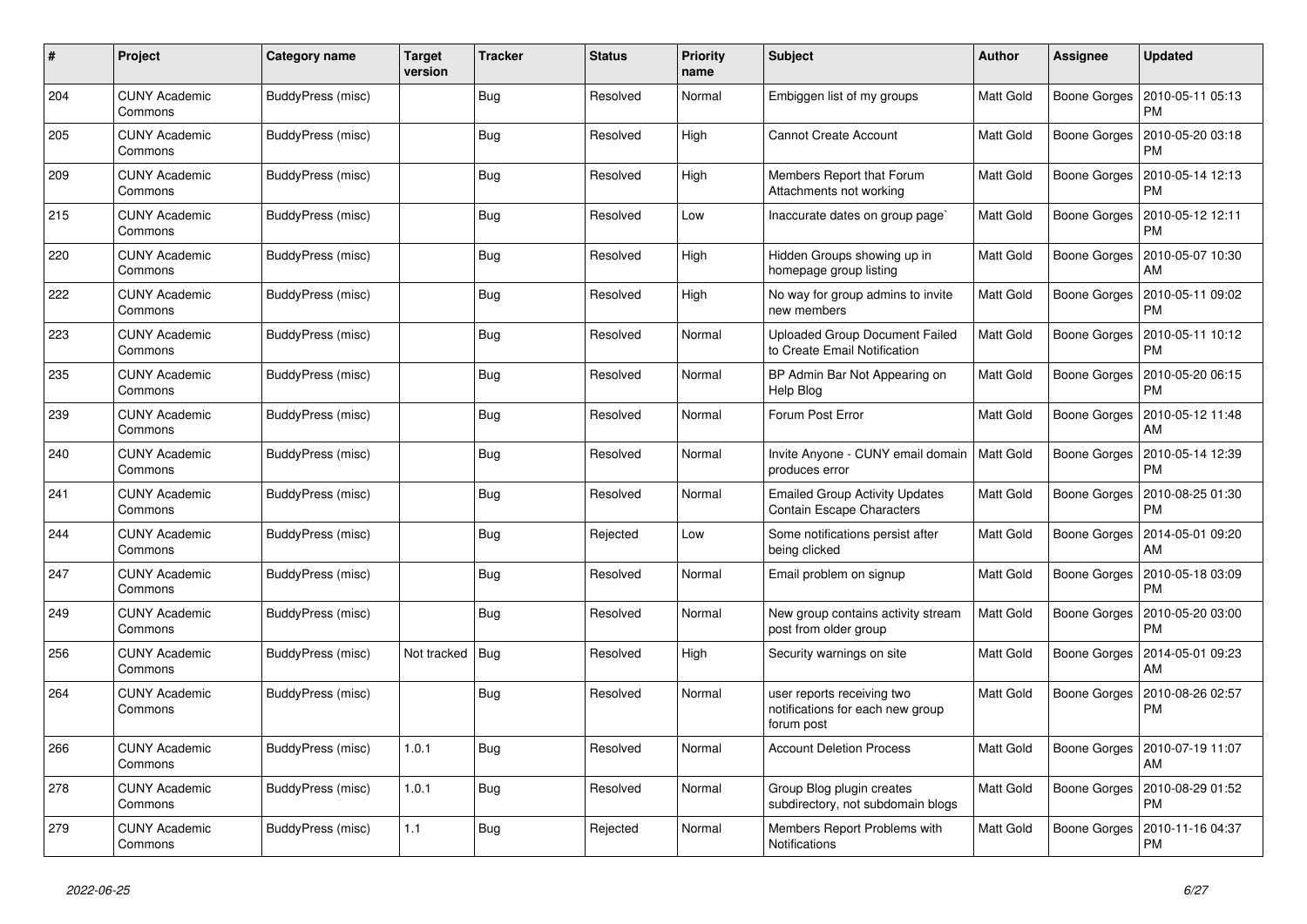| #   | Project                         | <b>Category name</b> | Target<br>version | <b>Tracker</b> | <b>Status</b> | <b>Priority</b><br>name | <b>Subject</b>                                                       | <b>Author</b>    | Assignee     | <b>Updated</b>                |
|-----|---------------------------------|----------------------|-------------------|----------------|---------------|-------------------------|----------------------------------------------------------------------|------------------|--------------|-------------------------------|
| 301 | <b>CUNY Academic</b><br>Commons | BuddyPress (misc)    |                   | Bug            | Resolved      | High                    | User unable to upload documents                                      | Matt Gold        | Boone Gorges | 2010-08-25 12:06<br>PM        |
| 306 | <b>CUNY Academic</b><br>Commons | BuddyPress (misc)    | 1.0.1             | Bug            | Rejected      | Low                     | Text on Group Page should be<br>darker                               | Matt Gold        | Boone Gorges | 2010-08-26 04:23<br><b>PM</b> |
| 314 | <b>CUNY Academic</b><br>Commons | BuddyPress (misc)    | 1.0.2             | Bug            | Resolved      | Normal                  | Changing Blog Title in BuddyPress<br>Menus                           | Matt Gold        | Boone Gorges | 2010-09-02 10:59<br>AM        |
| 320 | <b>CUNY Academic</b><br>Commons | BuddyPress (misc)    | Not tracked       | Bug            | Resolved      | Normal                  | Multiple listings of account in BP<br>group                          | Matt Gold        | Boone Gorges | 2010-09-01 07:37<br>AM        |
| 323 | <b>CUNY Academic</b><br>Commons | BuddyPress (misc)    | 1.0.3             | Bug            | Resolved      | Normal                  | Multiple listings of member account<br>in BP group                   | <b>Matt Gold</b> | Boone Gorges | 2010-09-08 02:40<br><b>PM</b> |
| 340 | <b>CUNY Academic</b><br>Commons | BuddyPress (misc)    | 1.1               | Bug            | Resolved      | High                    | BP Admin Bar Menu Mouseover<br><b>Areas Too Sensitive</b>            | Matt Gold        | Boone Gorges | 2010-12-01 09:48<br>AM        |
| 346 | <b>CUNY Academic</b><br>Commons | BuddyPress (misc)    | 1.0.3             | Bug            | Resolved      | High                    | News Nav Bar Link on Wiki Pages<br>Points to Wrong Page              | Matt Gold        | Boone Gorges | 2010-09-20 05:28<br><b>PM</b> |
| 351 | <b>CUNY Academic</b><br>Commons | BuddyPress (misc)    | Not tracked       | Bug            | Rejected      | Normal                  | <b>Invited Group Members Aren't</b><br>Automatically Added to Groups | Matt Gold        | Boone Gorges | 2011-08-22 06:54<br><b>PM</b> |
| 352 | <b>CUNY Academic</b><br>Commons | BuddyPress (misc)    | 1.1               | Bug            | Resolved      | Normal                  | Member reports problems with<br>avatar cropping                      | Matt Gold        | Boone Gorges | 2010-11-16 05:07<br><b>PM</b> |
| 360 | <b>CUNY Academic</b><br>Commons | BuddyPress (misc)    | 1.0.3             | Bug            | Resolved      | High                    | <b>Activity Feed Problems</b>                                        | <b>Matt Gold</b> | Boone Gorges | 2010-09-28 11:45<br>AM        |
| 363 | <b>CUNY Academic</b><br>Commons | BuddyPress (misc)    | Not tracked       | Bug            | Resolved      | Normal                  | Member listed twice in group                                         | Matt Gold        | Boone Gorges | 2010-10-06 10:35<br>AM        |
| 387 | <b>CUNY Academic</b><br>Commons | BuddyPress (misc)    | 1.1               | Bug            | Resolved      | Normal                  | Disable activity replies for group<br>announcements                  | Matt Gold        | Boone Gorges | 2010-11-16 04:20<br><b>PM</b> |
| 436 | <b>CUNY Academic</b><br>Commons | BuddyPress (misc)    | 1.1.1             | <b>Bug</b>     | Resolved      | Normal                  | Who's Online Widget                                                  | <b>Matt Gold</b> | Boone Gorges | 2010-12-07 08:14<br>AM        |
| 450 | <b>CUNY Academic</b><br>Commons | BuddyPress (misc)    |                   | Bug            | Duplicate     | Normal                  | Email Notifications Summary vs.<br><b>Full Posts</b>                 | <b>Matt Gold</b> | Boone Gorges | 2010-12-08 07:30<br>AM        |
| 451 | <b>CUNY Academic</b><br>Commons | BuddyPress (misc)    | Not tracked       | Bug            | Resolved      | High                    | Members Unable to Upload<br>Documents to Groups                      | Matt Gold        | Boone Gorges | 2010-12-09 12:32<br><b>PM</b> |
| 456 | <b>CUNY Academic</b><br>Commons | BuddyPress (misc)    | Not tracked   Bug |                | Resolved      | Normal                  | <b>Check Sitewide Plugins</b>                                        | Matt Gold        | Boone Gorges | 2010-12-21 12:31<br>PM        |
| 457 | <b>CUNY Academic</b><br>Commons | BuddyPress (misc)    | 1.1.2             | Bug            | Resolved      | High                    | Unable to Upload Documents as<br>Forum Attachments                   | <b>Matt Gold</b> | Boone Gorges | 2010-12-10 06:56<br><b>PM</b> |
| 458 | <b>CUNY Academic</b><br>Commons | BuddyPress (misc)    | 1.1.3             | Bug            | Resolved      | Normal                  | Notifications Not Received for Own<br>Messages                       | Matt Gold        | Boone Gorges | 2010-12-13 08:28<br><b>PM</b> |
| 466 | <b>CUNY Academic</b><br>Commons | BuddyPress (misc)    | Not tracked       | Bug            | Rejected      | Normal                  | Friendship Requests coming out of<br>nowhere                         | <b>Matt Gold</b> | Boone Gorges | 2011-08-22 06:52<br><b>PM</b> |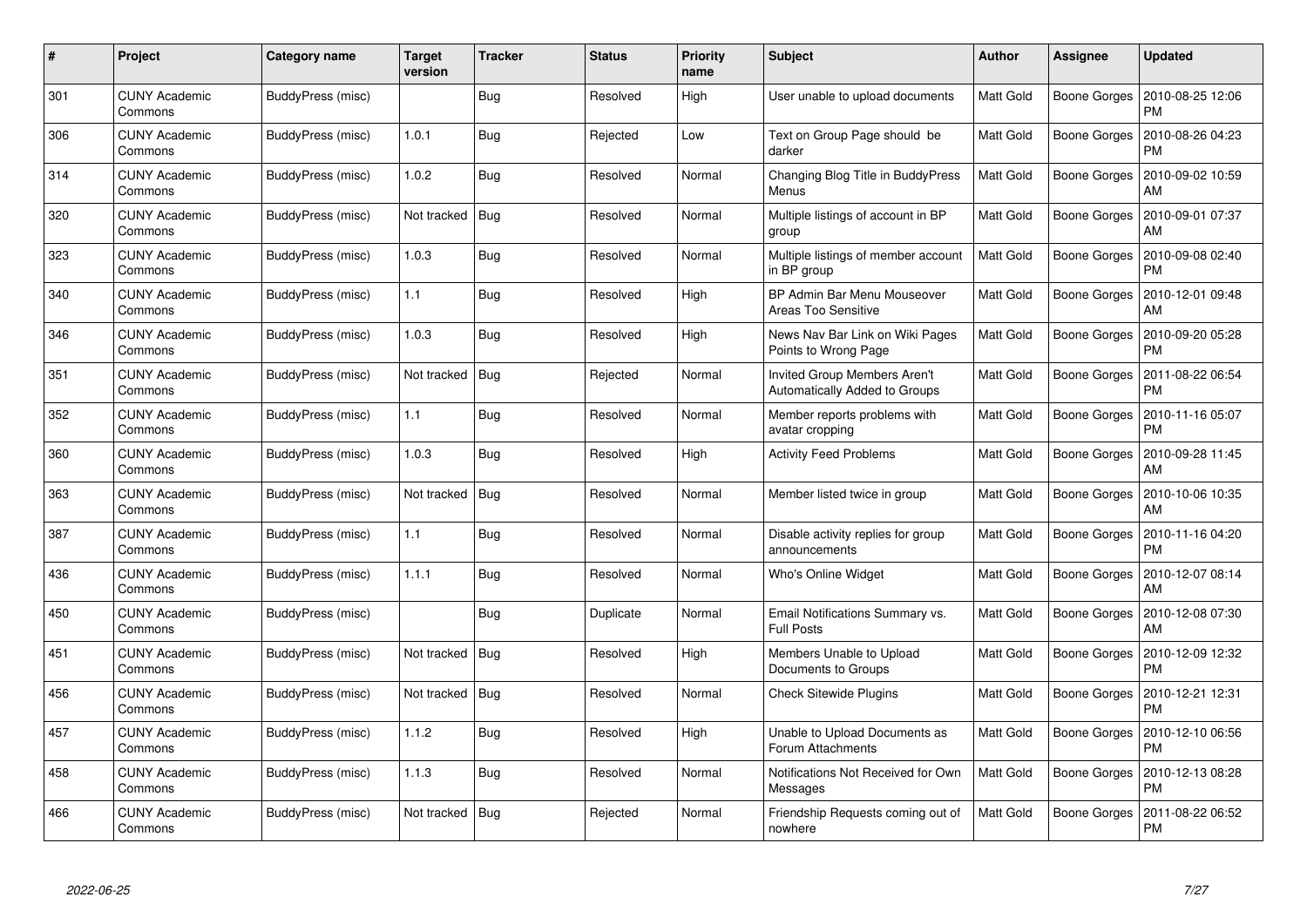| #   | Project                         | Category name            | <b>Target</b><br>version | <b>Tracker</b> | <b>Status</b> | Priority<br>name | <b>Subject</b>                                                                           | <b>Author</b> | Assignee         | <b>Updated</b>                |
|-----|---------------------------------|--------------------------|--------------------------|----------------|---------------|------------------|------------------------------------------------------------------------------------------|---------------|------------------|-------------------------------|
| 467 | <b>CUNY Academic</b><br>Commons | BuddyPress (misc)        | Not tracked              | Bug            | Resolved      | Low              | CAC Blog no longer listed on<br>BP-Admin Bar "My Blogs" list                             | Matt Gold     | Boone Gorges     | 2010-12-21 12:38<br><b>PM</b> |
| 507 | <b>CUNY Academic</b><br>Commons | BuddyPress (misc)        | 1.1.6                    | <b>Bug</b>     | Resolved      | High             | Invite Anyone Rejects CUNY Email<br>Addresses                                            | Matt Gold     | Boone Gorges     | 2010-12-21 11:26<br>AM        |
| 527 | <b>CUNY Academic</b><br>Commons | BuddyPress (misc)        | 1.1.7                    | Bug            | Resolved      | Low              | BP Admin Bar Doesn't Show up on<br>Cityscape Theme                                       | Matt Gold     | Boone Gorges     | 2011-01-04 03:39<br><b>PM</b> |
| 531 | <b>CUNY Academic</b><br>Commons | BuddyPress (misc)        | 1.1.7                    | <b>Bug</b>     | Resolved      | Low              | Member reports problems with<br>avatar cropping                                          | Matt Gold     | Boone Gorges     | 2011-01-04 05:10<br><b>PM</b> |
| 533 | <b>CUNY Academic</b><br>Commons | <b>BuddyPress (misc)</b> | 1.1.8                    | Bug            | Resolved      | Normal           | Minor CSS issue on group page                                                            | Matt Gold     | Boone Gorges     | 2011-02-02 09:44<br>AM        |
| 538 | <b>CUNY Academic</b><br>Commons | BuddyPress (misc)        | 1.1.8                    | <b>Bug</b>     | Resolved      | Normal           | News feed assigns incorrect<br>trackback origins                                         | Matt Gold     | Boone Gorges     | 2011-02-02 11:22<br>AM        |
| 540 | <b>CUNY Academic</b><br>Commons | BuddyPress (misc)        | 1.1.8                    | Bug            | Resolved      | Normal           | Long BP Group Doc Names Hide<br>Edit/Delete Options                                      | Matt Gold     | Boone Gorges     | 2011-02-02 10:58<br>AM        |
| 546 | <b>CUNY Academic</b><br>Commons | BuddyPress (misc)        | 1.1.8                    | Bug            | Resolved      | Normal           | Add Group/Group Blog Author<br>Syncing on an Automated Basis to<br>the Group Blog Plugin | Matt Gold     | Boone Gorges     | 2011-02-03 08:44<br>AM        |
| 561 | <b>CUNY Academic</b><br>Commons | BuddyPress (misc)        |                          | Bug            | Resolved      | Normal           | Copyright Violation                                                                      | Matt Gold     | Matt Gold        | 2011-02-05 03:10<br><b>PM</b> |
| 568 | <b>CUNY Academic</b><br>Commons | BuddyPress (misc)        | 1.1.10                   | Bug            | Resolved      | High             | Member reports trouble uploading<br>documents to groups                                  | Matt Gold     | Boone Gorges     | 2011-02-10 02:33<br><b>PM</b> |
| 574 | <b>CUNY Academic</b><br>Commons | BuddyPress (misc)        | 1.1.10                   | Bug            | Resolved      | High             | Members unable to read documents<br>posted to groups                                     | Matt Gold     | Boone Gorges     | 2011-02-10 03:01<br><b>PM</b> |
| 590 | <b>CUNY Academic</b><br>Commons | BuddyPress (misc)        | Not tracked              | Bug            | Resolved      | Normal           | Roadmap Discussion                                                                       | Matt Gold     | Boone Gorges     | 2011-08-22 06:51<br><b>PM</b> |
| 605 | <b>CUNY Academic</b><br>Commons | BuddyPress (misc)        | 1.1.10                   | Bug            | Rejected      | Normal           | Member search on Group Invite<br>Page Not Working                                        | Matt Gold     | Boone Gorges     | 2011-02-24 11:41<br><b>PM</b> |
| 606 | <b>CUNY Academic</b><br>Commons | BuddyPress (misc)        | 1.1.10                   | <b>Bug</b>     | Rejected      | Low              | Avatars don't show up in list of<br>members on group invite tool                         | Matt Gold     | Boone Gorges     | 2011-02-24 11:47<br><b>PM</b> |
| 612 | <b>CUNY Academic</b><br>Commons | BuddyPress (misc)        | 1.1.10                   | <b>Bug</b>     | Resolved      | Normal           | Member reports trouble uploading<br>documents to groups                                  | Matt Gold     | Boone Gorges     | 2011-03-07 10:12<br><b>PM</b> |
| 613 | <b>CUNY Academic</b><br>Commons | BuddyPress (misc)        | 1.1.10                   | Bug            | Resolved      | Normal           | Member reports group blog / group<br>member syncing                                      | Matt Gold     | Boone Gorges     | 2011-03-03 09:26<br>AM        |
| 614 | <b>CUNY Academic</b><br>Commons | BuddyPress (misc)        | 1.1.10                   | Bug            | Rejected      | Low              | Log out button on BP Admin bar<br>covers logo                                            | Matt Gold     | Boone Gorges     | 2011-03-04 05:58<br><b>PM</b> |
| 626 | <b>CUNY Academic</b><br>Commons | BuddyPress (misc)        | Not tracked              | Bug            | Resolved      | Normal           | Edit Help Blog Post on Syncing<br>Group/Blog Authorship                                  | Matt Gold     | Sarah<br>Morgano | 2011-10-13 11:29<br>AM        |
| 638 | <b>CUNY Academic</b><br>Commons | BuddyPress (misc)        | 1.1.11                   | Bug            | Resolved      | Normal           | Email Notifications Include Odd<br>Characters                                            | Matt Gold     | Boone Gorges     | 2011-03-16 11:06<br>AM        |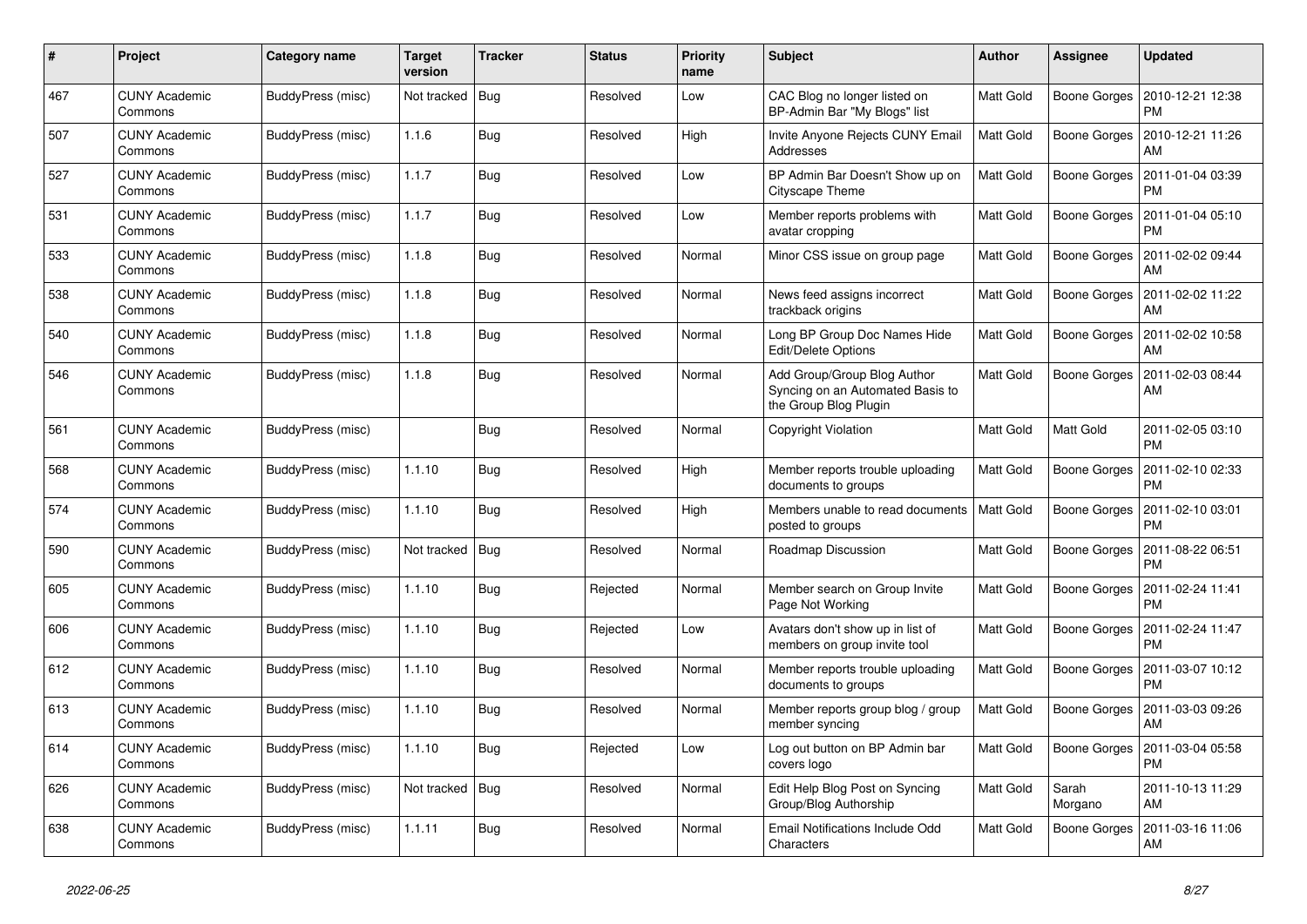| $\#$ | Project                         | Category name     | Target<br>version | <b>Tracker</b> | <b>Status</b> | <b>Priority</b><br>name | <b>Subject</b>                                                                                        | Author           | Assignee     | <b>Updated</b>                |
|------|---------------------------------|-------------------|-------------------|----------------|---------------|-------------------------|-------------------------------------------------------------------------------------------------------|------------------|--------------|-------------------------------|
| 646  | <b>CUNY Academic</b><br>Commons | BuddyPress (misc) | 1.2               | <b>Bug</b>     | Resolved      | Low                     | Change Error Message Non<br>Logged-In Users See When<br>Authorized Page is Requested<br>Without Login | Matt Gold        | Boone Gorges | 2011-03-22 10:28<br>AM        |
| 656  | <b>CUNY Academic</b><br>Commons | BuddyPress (misc) | 1.2               | Bug            | Resolved      | Low                     | <b>Conflicting Email Subscription</b><br>Messages                                                     | Matt Gold        | Boone Gorges | 2011-04-10 10:10<br><b>PM</b> |
| 660  | <b>CUNY Academic</b><br>Commons | BuddyPress (misc) | 1.2               | <b>Bug</b>     | Resolved      | Low                     | HTML Markup appears in activity<br>comment                                                            | Matt Gold        | Boone Gorges | 2011-04-04 02:39<br><b>PM</b> |
| 661  | <b>CUNY Academic</b><br>Commons | BuddyPress (misc) | 1.2               | <b>Bug</b>     | Resolved      | Low                     | HTML Special Characters Appear in<br><b>Email Notification Text</b>                                   | <b>Matt Gold</b> | Raymond Hoh  | 2011-05-04 08:55<br>AM        |
| 674  | <b>CUNY Academic</b><br>Commons | BuddyPress (misc) | Not tracked       | Bug            | Rejected      | Normal                  | <b>Errant Friend Request?</b>                                                                         | Matt Gold        | Boone Gorges | 2011-04-06 11:28<br><b>PM</b> |
| 724  | <b>CUNY Academic</b><br>Commons | BuddyPress (misc) | 1.2.1             | <b>Bug</b>     | Rejected      | Normal                  | Word Limit on Email Notifications of<br>Forum Posts?                                                  | Matt Gold        | Boone Gorges | 2011-05-11 12:04<br><b>PM</b> |
| 731  | <b>CUNY Academic</b><br>Commons | BuddyPress (misc) | 1.2.1             | Bug            | Resolved      | Normal                  | Member reports a problem posting<br>to a private group                                                | Matt Gold        | Boone Gorges | 2011-05-03 07:10<br><b>PM</b> |
| 746  | <b>CUNY Academic</b><br>Commons | BuddyPress (misc) | 1.3               | Bug            | Resolved      | Normal                  | Create Pop-Up Login Overlay                                                                           | Matt Gold        | Raymond Hoh  | 2011-05-16 06:32<br><b>PM</b> |
| 762  | <b>CUNY Academic</b><br>Commons | BuddyPress (misc) |                   | Bug            | Resolved      | Normal                  | <b>Resolve Email Notification Problems</b><br>with Lehman addresses                                   | Matt Gold        |              | 2012-02-28 10:52<br>AM        |
| 763  | <b>CUNY Academic</b><br>Commons | BuddyPress (misc) | 1.2.3             | Bug            | Resolved      | Low                     | Resaving BP Docs Preferences on<br>Same Setting Produces Unclear<br>Error Message                     | Matt Gold        | Boone Gorges | 2011-06-02 09:19<br>AM        |
| 778  | <b>CUNY Academic</b><br>Commons | BuddyPress (misc) | 1.2.2             | <b>Bug</b>     | Resolved      | Normal                  | Private BP Docs Comment<br>Notification in RSS Feed                                                   | Matt Gold        | Boone Gorges | 2011-06-02 09:29<br>AM        |
| 783  | <b>CUNY Academic</b><br>Commons | BuddyPress (misc) | 1.2.4             | Bug            | Resolved      | Normal                  | <b>Broken Avatar Images</b>                                                                           | Matt Gold        | Boone Gorges | 2011-06-06 02:49<br><b>PM</b> |
| 806  | <b>CUNY Academic</b><br>Commons | BuddyPress (misc) | 1.2.4             | <b>Bug</b>     | Resolved      | Normal                  | <b>BP Docs Notification Throttling</b><br><b>Issues</b>                                               | Matt Gold        | Boone Gorges | 2011-06-08 12:17<br><b>PM</b> |
| 810  | <b>CUNY Academic</b><br>Commons | BuddyPress (misc) | 1.2.4             | Bug            | Resolved      | Normal                  | Can't see all blogs in "My Blogs"                                                                     | Matt Gold        | Boone Gorges | 2011-07-12 10:51<br><b>PM</b> |
| 856  | <b>CUNY Academic</b><br>Commons | BuddyPress (misc) | 1.2.4             | Bug            | Resolved      | Low                     | Text-alignment issue on group                                                                         | Matt Gold        | Raymond Hoh  | 2011-06-22 10:02<br><b>PM</b> |
| 905  | <b>CUNY Academic</b><br>Commons | BuddyPress (misc) | 1.2.4             | <b>Bug</b>     | Resolved      | Low                     | <b>BP Docs Authentication Issue</b>                                                                   | Matt Gold        | Boone Gorges | 2011-07-12 01:39<br><b>PM</b> |
| 908  | <b>CUNY Academic</b><br>Commons | BuddyPress (misc) | 1.2.4             | <b>Bug</b>     | Resolved      | Normal                  | Free a BP Doc from Locked Status                                                                      | Matt Gold        | Boone Gorges | 2011-07-02 11:15<br><b>PM</b> |
| 950  | <b>CUNY Academic</b><br>Commons | BuddyPress (misc) | 1.2.4             | <b>Bug</b>     | Rejected      | Normal                  | Spam/Moderation Issue                                                                                 | Matt Gold        | Boone Gorges | 2011-07-11 09:15<br>AM        |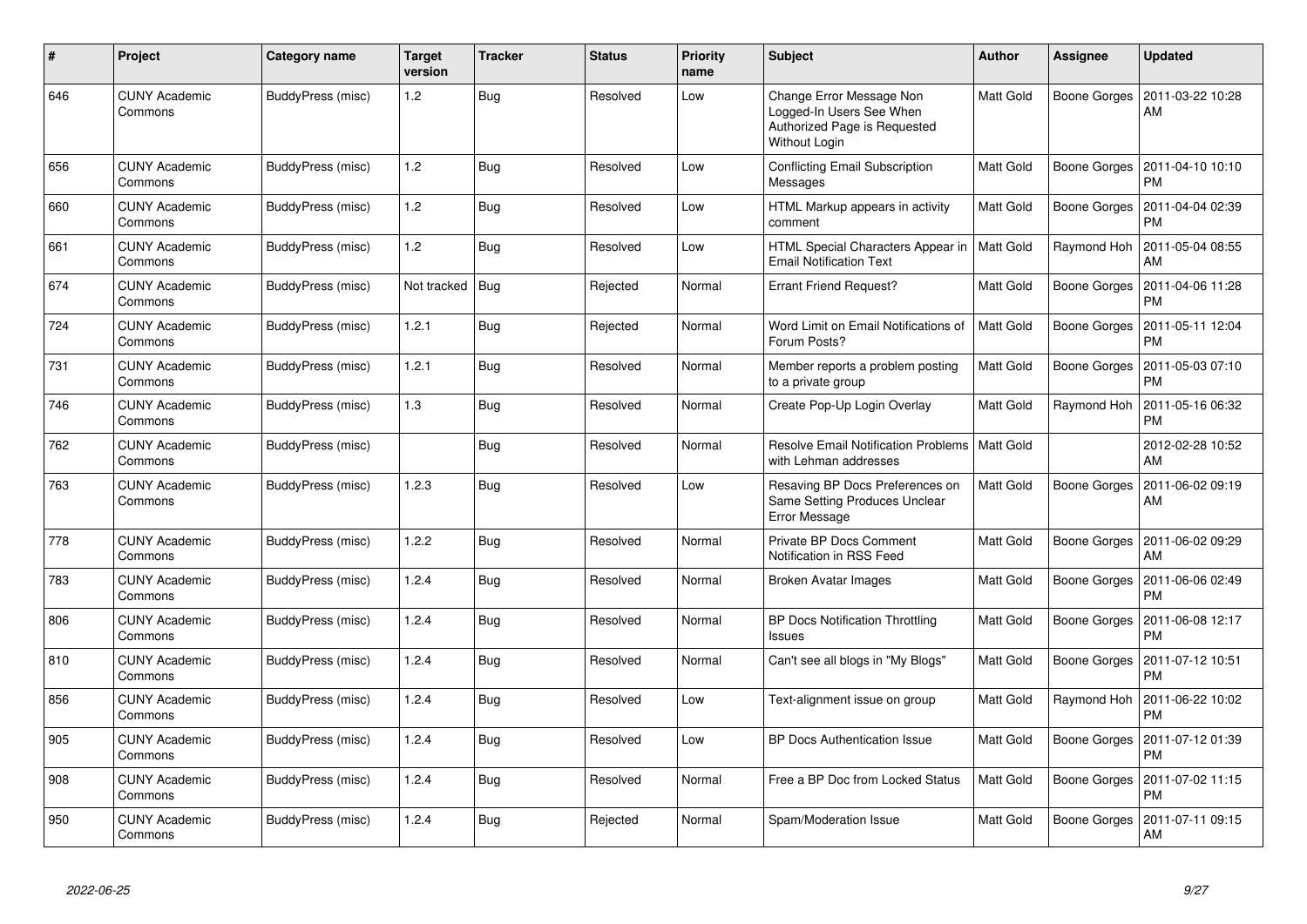| #    | Project                         | <b>Category name</b>     | <b>Target</b><br>version | <b>Tracker</b> | <b>Status</b> | <b>Priority</b><br>name | <b>Subject</b>                                                                          | Author           | <b>Assignee</b> | <b>Updated</b>                               |
|------|---------------------------------|--------------------------|--------------------------|----------------|---------------|-------------------------|-----------------------------------------------------------------------------------------|------------------|-----------------|----------------------------------------------|
| 992  | <b>CUNY Academic</b><br>Commons | <b>BuddyPress (misc)</b> | 1.2.5                    | Bug            | Resolved      | Normal                  | BP Docs comments show up on WP<br>Dashboard                                             | Matt Gold        | Boone Gorges    | 2011-07-19 02:17<br><b>PM</b>                |
| 993  | <b>CUNY Academic</b><br>Commons | BuddyPress (misc)        | 1.2.5                    | <b>Bug</b>     | Resolved      | Low                     | <b>BP Docs Notification Issue</b>                                                       | Matt Gold        | Boone Gorges    | 2011-07-20 12:10<br>AM                       |
| 1117 | CUNY Academic<br>Commons        | BuddyPress (misc)        | 1.2.5                    | <b>Bug</b>     | Resolved      | Normal                  | Character Display Error in Feed                                                         | Matt Gold        | Boone Gorges    | 2011-09-12 06:29<br><b>PM</b>                |
| 1143 | <b>CUNY Academic</b><br>Commons | BuddyPress (misc)        | 1.2.5                    | <b>Bug</b>     | Resolved      | Normal                  | Notifications of Old Posts                                                              | <b>Matt Gold</b> |                 | 2011-08-30 09:56<br><b>PM</b>                |
| 1145 | <b>CUNY Academic</b><br>Commons | BuddyPress (misc)        | 1.2.5                    | Bug            | Resolved      | Low                     | Alert Box on Group Join                                                                 | <b>Matt Gold</b> | Boone Gorges    | 2011-09-12 05:56<br><b>PM</b>                |
| 1294 | <b>CUNY Academic</b><br>Commons | BuddyPress (misc)        | Not tracked              | Bug            | Resolved      | Normal                  | Profile Field Search by College Not<br><b>Working Correctly</b>                         | Matt Gold        | Boone Gorges    | 2011-12-09 07:11<br>AM                       |
| 1321 | <b>CUNY Academic</b><br>Commons | BuddyPress (misc)        | 1.2.5                    | <b>Bug</b>     | Duplicate     | Normal                  | BP Doc Comment Doesn't Show Up<br>on Doc (but does appear in group<br>stream)           | Matt Gold        | Boone Gorges    | 2011-11-04 08:04<br>AM                       |
| 1344 | <b>CUNY Academic</b><br>Commons | BuddyPress (misc)        | 1.3                      | <b>Bug</b>     | Resolved      | Normal                  | Activity Feed Items not Appearing in<br>Group                                           | <b>Matt Gold</b> | Boone Gorges    | 2011-11-14 11:26<br>AM                       |
| 1345 | <b>CUNY Academic</b><br>Commons | <b>BuddyPress</b> (misc) | 1.3                      | <b>Bug</b>     | Resolved      | Normal                  | Consider Adding BuddyPress Group   Matt Gold<br>for Community Admins and Mods<br>Plugin |                  | Boone Gorges    | 2011-11-28 03:17<br><b>PM</b>                |
| 1400 | <b>CUNY Academic</b><br>Commons | <b>BuddyPress (misc)</b> | 1.2.7                    | Bug            | Resolved      | Normal                  | Firefox Login Caching Issue                                                             | Matt Gold        | Boone Gorges    | 2011-12-06 05:53<br><b>PM</b>                |
| 1401 | <b>CUNY Academic</b><br>Commons | <b>BuddyPress (misc)</b> | 1.4                      | <b>Bug</b>     | Resolved      | Low                     | Avoiding really long blog names                                                         | Matt Gold        | Dominic Giglio  | 2012-07-16 01:02<br><b>PM</b>                |
| 1412 | <b>CUNY Academic</b><br>Commons | BuddyPress (misc)        | 1.3                      | Bug            | Resolved      | Normal                  | Alter text on pop-up message about<br>role field                                        | Matt Gold        | Boone Gorges    | 2011-12-08 12:58<br><b>PM</b>                |
| 1451 | <b>CUNY Academic</b><br>Commons | BuddyPress (misc)        | 1.3.1                    | <b>Bug</b>     | Resolved      | Normal                  | Social Media Profile Icons Not<br>Showing Up Automatically?                             | Matt Gold        | Boone Gorges    | 2011-12-15 07:06<br><b>PM</b>                |
| 1453 | <b>CUNY Academic</b><br>Commons | BuddyPress (misc)        |                          | Bug            | Rejected      | High                    | Multiple problems with featured<br>image widget for blog posts                          | Matt Gold        | Dominic Giglio  | 2012-07-02 04:22<br><b>PM</b>                |
| 1455 | <b>CUNY Academic</b><br>Commons | BuddyPress (misc)        | 1.3.1                    | <b>Bug</b>     | Resolved      | Normal                  | Errant error message on Groups<br>page                                                  | Matt Gold        | Boone Gorges    | 2011-12-16 02:05<br><b>PM</b>                |
| 1488 | <b>CUNY Academic</b><br>Commons | <b>BuddyPress (misc)</b> | 1.3.3                    | Bug            | Resolved      | Normal                  | Unable to edit forum post                                                               | Matt Gold        | Boone Gorges    | 2012-01-10 07:20<br>PM                       |
| 1495 | <b>CUNY Academic</b><br>Commons | BuddyPress (misc)        | 1.3.3                    | Bug            | Rejected      | Low                     | Newest Member Filter on homepage   Matt Gold<br>not working                             |                  |                 | Boone Gorges   2011-12-22 11:29<br>AM        |
| 1498 | <b>CUNY Academic</b><br>Commons | BuddyPress (misc)        | 1.3.3                    | Bug            | Resolved      | Normal                  | Non-Logged in User Redirect<br>Feature not working                                      | Matt Gold        |                 | Boone Gorges   2012-01-11 04:57<br><b>PM</b> |
| 1503 | <b>CUNY Academic</b><br>Commons | BuddyPress (misc)        | 1.3.3                    | Bug            | Resolved      | Normal                  | File list not showing file descriptions                                                 | Matt Gold        |                 | Boone Gorges   2012-01-10 07:28<br><b>PM</b> |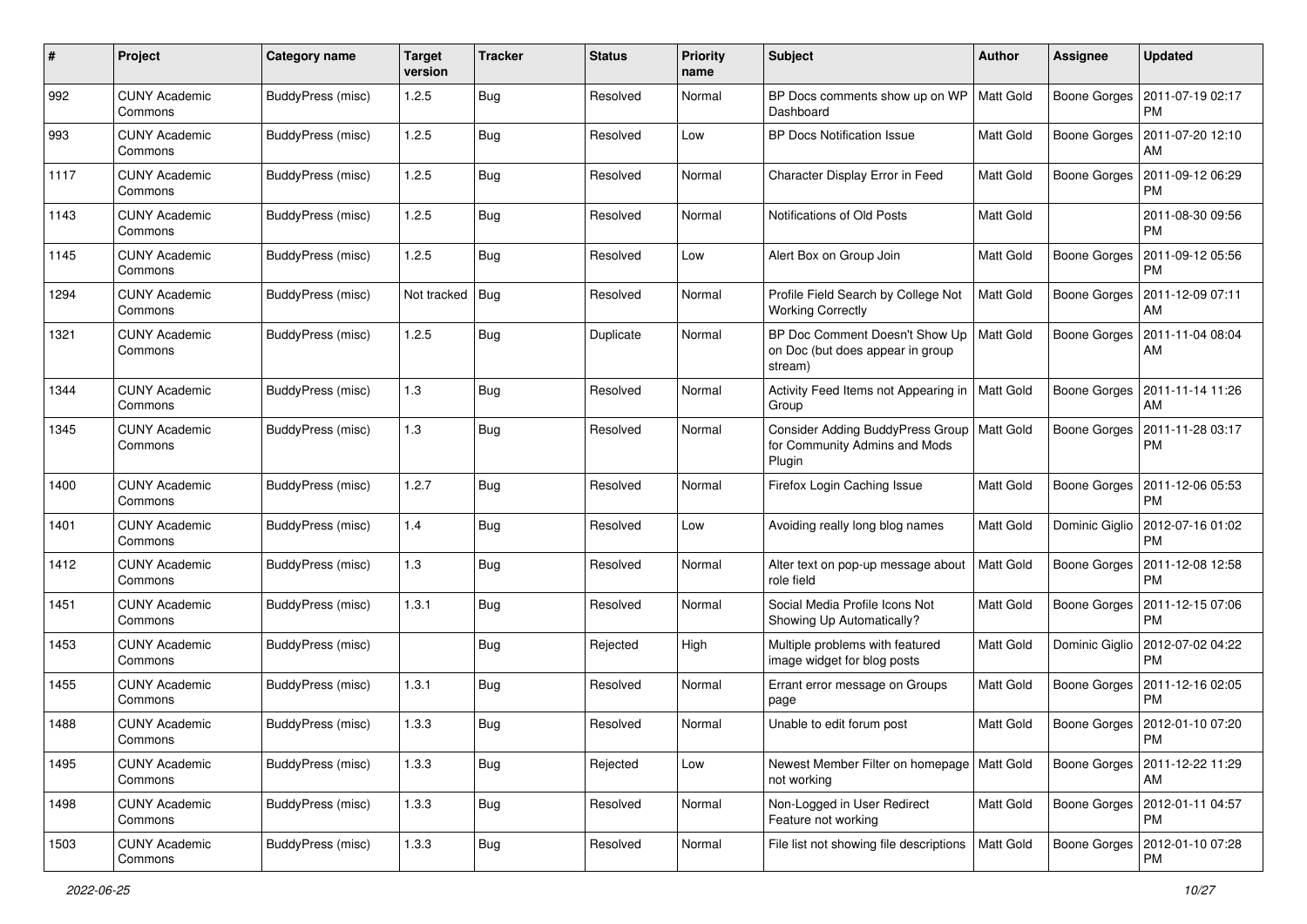| #    | Project                         | Category name     | <b>Target</b><br>version | <b>Tracker</b> | <b>Status</b> | <b>Priority</b><br>name | <b>Subject</b>                                                      | <b>Author</b> | Assignee       | <b>Updated</b>                        |
|------|---------------------------------|-------------------|--------------------------|----------------|---------------|-------------------------|---------------------------------------------------------------------|---------------|----------------|---------------------------------------|
| 1545 | <b>CUNY Academic</b><br>Commons | BuddyPress (misc) | 1.3.5                    | Bug            | Resolved      | Normal                  | Problem with BP Doc Comment Edit   Matt Gold<br>Icon in Forums      |               | Boone Gorges   | 2012-01-16 06:14<br><b>PM</b>         |
| 1546 | <b>CUNY Academic</b><br>Commons | BuddyPress (misc) | 1.3.5                    | <b>Bug</b>     | Resolved      | Low                     | Unable to view comparative<br>document history in BP Docs           | Matt Gold     | Boone Gorges   | 2012-01-17 06:13<br><b>PM</b>         |
| 1555 | <b>CUNY Academic</b><br>Commons | BuddyPress (misc) | 1.3.6                    | Bug            | Resolved      | Low                     | Sticky forum post shows up twice in<br>post listings                | Matt Gold     | Boone Gorges   | 2012-02-08 06:44<br><b>PM</b>         |
| 1558 | <b>CUNY Academic</b><br>Commons | BuddyPress (misc) | 1.3.6                    | Bug            | Resolved      | Normal                  | Login Issues                                                        | Matt Gold     | Boone Gorges   | 2012-02-08 06:40<br><b>PM</b>         |
| 1568 | <b>CUNY Academic</b><br>Commons | BuddyPress (misc) | Not tracked              | Bug            | Resolved      | Normal                  | Member reports problem with email<br>notifications                  | Matt Gold     |                | 2012-02-28 10:51<br>AM                |
| 1571 | <b>CUNY Academic</b><br>Commons | BuddyPress (misc) | 1.3.6                    | Bug            | Resolved      | Low                     | Non-CUNY Sign-Up Code Pages<br>Published                            | Matt Gold     | Boone Gorges   | 2012-02-08 04:46<br><b>PM</b>         |
| 1614 | <b>CUNY Academic</b><br>Commons | BuddyPress (misc) | 1.3.11                   | Bug            | Resolved      | Normal                  | Non-CUNY Sign-Up Code<br>Disappears After Creation                  | Matt Gold     | Boone Gorges   | 2012-04-05 01:50<br>AM                |
| 1616 | <b>CUNY Academic</b><br>Commons | BuddyPress (misc) | 1.3.7                    | <b>Bug</b>     | Resolved      | Low                     | <b>BP Docs timeout issue</b>                                        | Matt Gold     | Boone Gorges   | 2012-02-21 03:23<br><b>PM</b>         |
| 1657 | <b>CUNY Academic</b><br>Commons | BuddyPress (misc) | 1.3.10                   | <b>Bug</b>     | Resolved      | Normal                  | Caching Issues                                                      | Matt Gold     |                | 2012-04-04 10:17<br>AM                |
| 1672 | <b>CUNY Academic</b><br>Commons | BuddyPress (misc) | 1.3.11                   | <b>Bug</b>     | Resolved      | Normal                  | Activity replies in groups                                          | Matt Gold     | Boone Gorges   | 2012-04-04 09:37<br>AM                |
| 1784 | <b>CUNY Academic</b><br>Commons | BuddyPress (misc) | 1.3.11                   | Bug            | Resolved      | Normal                  | Date/Content Problems on Forum<br>digest emails                     | Matt Gold     | Boone Gorges   | 2012-04-03 08:28<br><b>PM</b>         |
| 1794 | <b>CUNY Academic</b><br>Commons | BuddyPress (misc) | 1.3.10                   | Bug            | Resolved      | Normal                  | Remove "Notice anything new"<br>notification                        | Matt Gold     | Boone Gorges   | 2012-03-29 09:45<br><b>PM</b>         |
| 1859 | <b>CUNY Academic</b><br>Commons | BuddyPress (misc) | 1.3.13                   | Bug            | Resolved      | Low                     | Orthographical error on page in the<br>sign-up process              | Matt Gold     | Boone Gorges   | 2012-05-02 11:43<br>AM                |
| 1881 | <b>CUNY Academic</b><br>Commons | BuddyPress (misc) | 1.3.13                   | Bug            | Resolved      | Low                     | Double forum notification received                                  | Matt Gold     | Boone Gorges   | 2012-05-22 02:51<br><b>PM</b>         |
| 1953 | <b>CUNY Academic</b><br>Commons | BuddyPress (misc) | 1.3.15                   | <b>Bug</b>     | Resolved      | Normal                  | Email forum notification formatting<br>issue                        | Matt Gold     | Boone Gorges   | 2012-06-21 03:32<br><b>PM</b>         |
| 1979 | <b>CUNY Academic</b><br>Commons | BuddyPress (misc) | 1.4                      | Bug            | Rejected      | Normal                  | Received two notifications of an<br>activity update                 | Matt Gold     |                | Boone Gorges   2012-07-12 10:43<br>AM |
| 1990 | <b>CUNY Academic</b><br>Commons | BuddyPress (misc) | 1.3.17                   | Bug            | Resolved      | Low                     | In Forum post list, member avatar<br>partially obscures member name | Matt Gold     | Boone Gorges   | 2012-07-29 08:42<br>PM                |
| 1997 | <b>CUNY Academic</b><br>Commons | BuddyPress (misc) | 1.4.6                    | Bug            | Resolved      | Normal                  | Forum post notification didn't<br>indicate image attachments        | Matt Gold     | Boone Gorges   | 2012-09-23 05:03<br><b>PM</b>         |
| 2014 | CUNY Academic<br>Commons        | BuddyPress (misc) | 1.5                      | Bug            | Resolved      | Normal                  | Improper margins on Members<br>Directory                            | Matt Gold     | Dominic Giglio | 2012-12-18 10:37<br>AM                |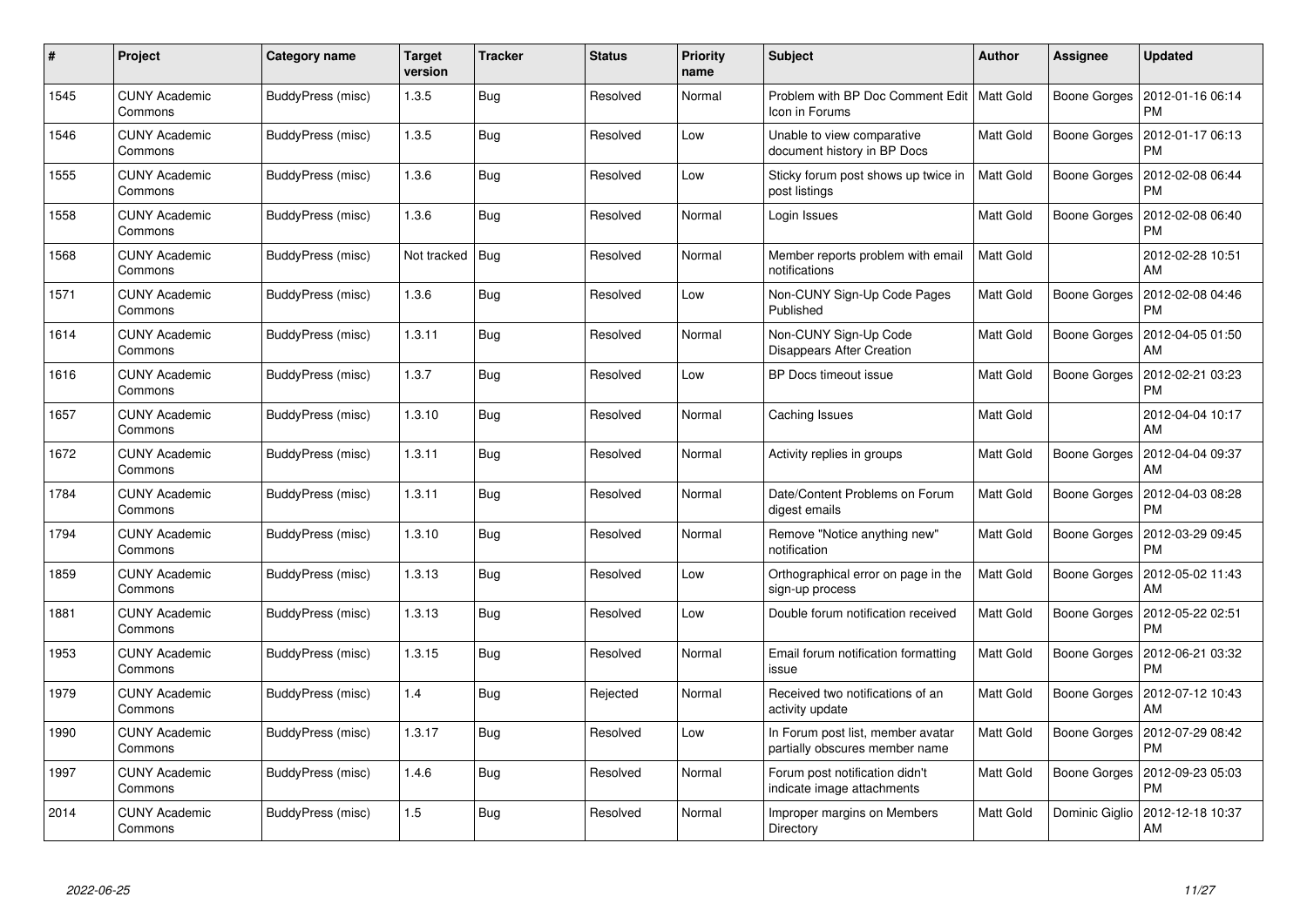| #    | Project                         | Category name     | <b>Target</b><br>version | <b>Tracker</b> | <b>Status</b> | <b>Priority</b><br>name | <b>Subject</b>                                                                      | <b>Author</b> | <b>Assignee</b> | <b>Updated</b>                            |
|------|---------------------------------|-------------------|--------------------------|----------------|---------------|-------------------------|-------------------------------------------------------------------------------------|---------------|-----------------|-------------------------------------------|
| 2037 | <b>CUNY Academic</b><br>Commons | BuddyPress (misc) | 1.4.5                    | <b>Bug</b>     | Resolved      | Normal                  | Special Character shows up in RBE<br>post                                           | Matt Gold     |                 | Raymond Hoh 2012-09-17 07:12<br><b>PM</b> |
| 2040 | <b>CUNY Academic</b><br>Commons | BuddyPress (misc) | 1.4.2                    | Bug            | Resolved      | Normal                  | RBE on BP Docs Edits?                                                               | Matt Gold     | Boone Gorges    | 2012-08-14 08:13<br>AM                    |
| 2041 | <b>CUNY Academic</b><br>Commons | BuddyPress (misc) | 1.4.2                    | <b>Bug</b>     | Resolved      | Low                     | Vertical Alignment on BP Doc<br>"delete" hoverlink                                  | Matt Gold     | Boone Gorges    | 2012-08-13 10:54<br><b>PM</b>             |
| 2045 | <b>CUNY Academic</b><br>Commons | BuddyPress (misc) |                          | <b>Bug</b>     | Duplicate     | Normal                  | Double Post/RBE Notification                                                        | Matt Gold     | Boone Gorges    | 2012-08-15 08:53<br>AM                    |
| 2046 | <b>CUNY Academic</b><br>Commons | BuddyPress (misc) | 1.4.3                    | Bug            | Resolved      | High                    | <b>RBE Delayed Post</b>                                                             | Matt Gold     | Raymond Hoh     | 2012-08-27 11:55<br>AM                    |
| 2052 | <b>CUNY Academic</b><br>Commons | BuddyPress (misc) |                          | <b>Bug</b>     | Rejected      | Normal                  | <b>RBE Not Enabled?</b>                                                             | Matt Gold     | Boone Gorges    | 2012-08-18 09:16<br><b>PM</b>             |
| 2057 | <b>CUNY Academic</b><br>Commons | BuddyPress (misc) | 1.4.3                    | Bug            | Resolved      | Normal                  | Newest/Active/Popular Filters Not<br>working on Homepage List of<br>Groups, Members | Matt Gold     | Boone Gorges    | 2012-08-23 03:18<br><b>PM</b>             |
| 2091 | <b>CUNY Academic</b><br>Commons | BuddyPress (misc) | Not tracked              | Bug            | Resolved      | Normal                  | <b>RBE Down</b>                                                                     | Matt Gold     | Raymond Hoh     | 2012-09-02 06:00<br><b>PM</b>             |
| 2105 | <b>CUNY Academic</b><br>Commons | BuddyPress (misc) | 1.4.9                    | <b>Bug</b>     | Resolved      | Normal                  | File name in a file uploaded to group   Matt Gold<br>contains escape characters     |               | Dominic Giglio  | 2012-11-01 12:02<br><b>PM</b>             |
| 2116 | <b>CUNY Academic</b><br>Commons | BuddyPress (misc) | 1.4.31                   | <b>Bug</b>     | Resolved      | Normal                  | Include failed message in RBE<br><b>Failure Notification</b>                        | Matt Gold     | Raymond Hoh     | 2013-07-08 11:01<br><b>PM</b>             |
| 2117 | <b>CUNY Academic</b><br>Commons | BuddyPress (misc) | 1.4.8                    | Bug            | Resolved      | Normal                  | User reports double notification of<br>announcements                                | Matt Gold     | Dominic Giglio  | 2012-10-22 09:37<br>AM                    |
| 2121 | <b>CUNY Academic</b><br>Commons | BuddyPress (misc) | 1.4.6                    | <b>Bug</b>     | Resolved      | Low                     | Email notification of forum post<br>omits hyperlinked word                          | Matt Gold     | Boone Gorges    | 2012-09-30 09:05<br>AM                    |
| 2129 | <b>CUNY Academic</b><br>Commons | BuddyPress (misc) | 1.4.6                    | <b>Bug</b>     | Resolved      | Low                     | […]                                                                                 | Matt Gold     | Boone Gorges    | 2012-09-30 09:53<br>AM                    |
| 2159 | <b>CUNY Academic</b><br>Commons | BuddyPress (misc) | 1.4.24                   | Bug            | Resolved      | Normal                  | Page redirection after accepting<br>group invite                                    | Matt Gold     | Dominic Giglio  | 2013-04-11 08:00<br><b>PM</b>             |
| 2176 | <b>CUNY Academic</b><br>Commons | BuddyPress (misc) | 1.4.9                    | <b>Bug</b>     | Rejected      | Normal                  | Page error upon accepting group<br>membership request                               | Matt Gold     | Dominic Giglio  | 2012-11-01 09:48<br><b>PM</b>             |
| 2188 | <b>CUNY Academic</b><br>Commons | BuddyPress (misc) | 1.4.9                    | <b>Bug</b>     | Resolved      | Normal                  | Line Spacing/Breaks on BP Docs                                                      | Matt Gold     | Chris Stein     | 2012-11-01 03:15<br><b>PM</b>             |
| 2191 | <b>CUNY Academic</b><br>Commons | BuddyPress (misc) | 1.4.10                   | <b>Bug</b>     | Resolved      | Low                     | File upload to group doesn't register<br>as activity?                               | Matt Gold     | Dominic Giglio  | 2012-11-11 09:28<br><b>PM</b>             |
| 2220 | <b>CUNY Academic</b><br>Commons | BuddyPress (misc) | 1.4.11                   | Bug            | Resolved      | Low                     | Spacing error on BP Doc comments                                                    | Matt Gold     | Dominic Giglio  | 2012-11-20 03:47<br><b>PM</b>             |
| 2221 | <b>CUNY Academic</b><br>Commons | BuddyPress (misc) |                          | Bug            | Duplicate     | Low                     | Spacing error on BP Doc comments                                                    | Matt Gold     | Boone Gorges    | 2012-10-30 10:03<br>AM                    |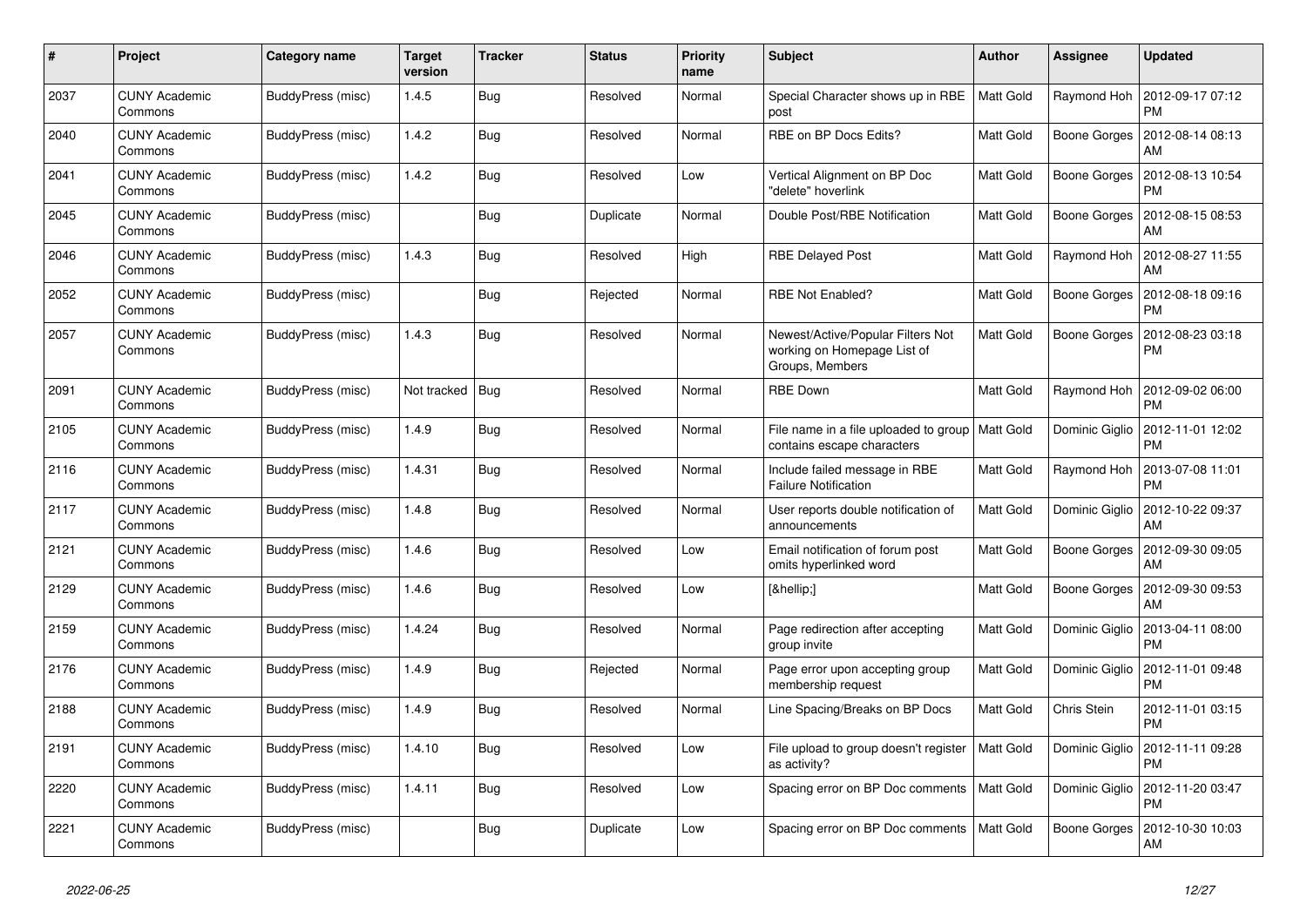| #    | Project                         | Category name     | <b>Target</b><br>version | <b>Tracker</b> | <b>Status</b> | <b>Priority</b><br>name | <b>Subject</b>                                                   | <b>Author</b>    | Assignee       | <b>Updated</b>                |
|------|---------------------------------|-------------------|--------------------------|----------------|---------------|-------------------------|------------------------------------------------------------------|------------------|----------------|-------------------------------|
| 2251 | <b>CUNY Academic</b><br>Commons | BuddyPress (misc) | 1.4.13                   | Bug            | Resolved      | Low                     | From address of forum notifications                              | Matt Gold        | Boone Gorges   | 2013-02-03 01:56<br><b>PM</b> |
| 2385 | <b>CUNY Academic</b><br>Commons | BuddyPress (misc) | 1.4.18                   | <b>Bug</b>     | Resolved      | Normal                  | Sitewide nav bar not appearing                                   | <b>Matt Gold</b> | Boone Gorges   | 2013-01-24 10:21<br>AM        |
| 2387 | <b>CUNY Academic</b><br>Commons | BuddyPress (misc) | 1.4.19                   | <b>Bug</b>     | Resolved      | Low                     | File upload notifications contain<br>escape characters           | Matt Gold        | Boone Gorges   | 2013-02-11 02:21<br><b>PM</b> |
| 2415 | <b>CUNY Academic</b><br>Commons | BuddyPress (misc) | 1.4.19                   | Bug            | Resolved      | Normal                  | Remove "Popular" link on<br>homepage members widget              | Matt Gold        | Boone Gorges   | 2013-02-12 10:05<br>PM        |
| 2479 | <b>CUNY Academic</b><br>Commons | BuddyPress (misc) | 1.4.21                   | <b>Bug</b>     | Resolved      | Urgent                  | Double posting, double notification<br>of message posted via RBE | Matt Gold        | Raymond Hoh    | 2013-04-09 02:04<br>AM        |
| 2519 | <b>CUNY Academic</b><br>Commons | BuddyPress (misc) |                          | <b>Bug</b>     | Rejected      | Low                     | User doesn't show up in site search                              | Matt Gold        | Boone Gorges   | 2014-05-01 08:33<br><b>PM</b> |
| 2595 | <b>CUNY Academic</b><br>Commons | BuddyPress (misc) | 1.4.29                   | Bug            | Resolved      | Low                     | Group invitation script                                          | Matt Gold        | Boone Gorges   | 2013-06-02 04:06<br><b>PM</b> |
| 2596 | <b>CUNY Academic</b><br>Commons | BuddyPress (misc) |                          | Bug            | Rejected      | Normal                  | Homepage Recent blog posts<br>widget display                     | Matt Gold        | Boone Gorges   | 2013-05-23 10:50<br><b>PM</b> |
| 2691 | <b>CUNY Academic</b><br>Commons | BuddyPress (misc) |                          | Bug            | Rejected      | Normal                  | Problems inviting members to a<br>group                          | Matt Gold        | Dominic Giglio | 2015-01-02 03:12<br><b>PM</b> |
| 2706 | <b>CUNY Academic</b><br>Commons | BuddyPress (misc) | 1.6.4                    | Bug            | Resolved      | Normal                  | Problem sending group invitations                                | Matt Gold        | Boone Gorges   | 2014-05-18 11:36<br>AM        |
| 2712 | <b>CUNY Academic</b><br>Commons | BuddyPress (misc) | 1.5.0.1                  | <b>Bug</b>     | Resolved      | Normal                  | Font Size in BP Profile Menu Should<br>be Larger                 | Matt Gold        | Boone Gorges   | 2013-08-23 04:36<br><b>PM</b> |
| 2714 | <b>CUNY Academic</b><br>Commons | BuddyPress (misc) | 1.5.0.1                  | Bug            | Resolved      | Normal                  | Font and Font Size Inconsistent in<br><b>Commons Profile</b>     | Matt Gold        | Boone Gorges   | 2013-08-23 04:17<br><b>PM</b> |
| 2729 | <b>CUNY Academic</b><br>Commons | BuddyPress (misc) | 1.5.0.2                  | Bug            | Resolved      | Urgent                  | Update Positions to Include Missing<br>Colleges                  | Matt Gold        | Boone Gorges   | 2013-08-26 09:54<br>AM        |
| 2730 | <b>CUNY Academic</b><br>Commons | BuddyPress (misc) |                          | Bug            | Duplicate     | Normal                  | Limits on Publications Entry Field                               | Matt Gold        | Boone Gorges   | 2013-08-29 09:36<br>AM        |
| 2735 | <b>CUNY Academic</b><br>Commons | BuddyPress (misc) | 1.5.1                    | Bug            | Resolved      | Normal                  | Profile Incorrectly Shortens About<br>You Field                  | Matt Gold        | Boone Gorges   | 2013-08-28 11:36<br>AM        |
| 2737 | <b>CUNY Academic</b><br>Commons | BuddyPress (misc) | 1.5.0.2                  | Bug            | Resolved      | Urgent                  | CAC Not allowing CUNY Addresses<br>to Register                   | Matt Gold        | Boone Gorges   | 2013-08-26 05:43<br><b>PM</b> |
| 2738 | <b>CUNY Academic</b><br>Commons | BuddyPress (misc) | 1.5.0.2                  | Bug            | Resolved      | High                    | Users Unable to Change Email<br>Address in Settings              | Matt Gold        | Boone Gorges   | 2013-08-28 09:05<br><b>PM</b> |
| 2755 | <b>CUNY Academic</b><br>Commons | BuddyPress (misc) | 1.5.1                    | <b>Bug</b>     | Resolved      | Normal                  | Alphabetize list of colleges in<br>positions drop-down           | Matt Gold        | Boone Gorges   | 2013-08-29 09:30<br>AM        |
| 2763 | CUNY Academic<br>Commons        | BuddyPress (misc) |                          | Bug            | Rejected      | Normal                  | Send Invites Page Hang                                           | Matt Gold        | Boone Gorges   | 2013-08-29 09:33<br>AM        |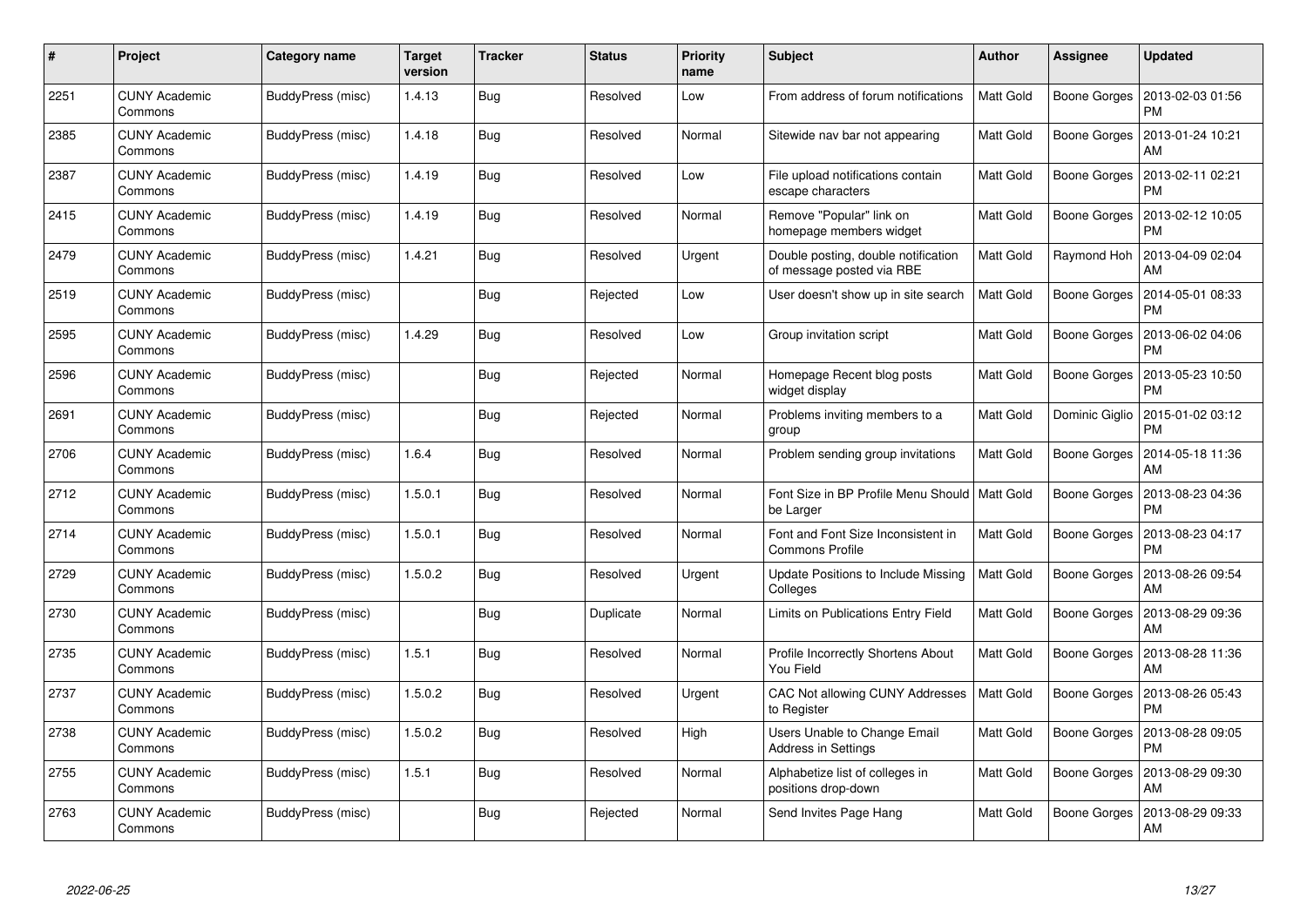| #    | Project                         | <b>Category name</b> | <b>Target</b><br>version | <b>Tracker</b> | <b>Status</b> | Priority<br>name | <b>Subject</b>                                                                   | <b>Author</b>    | <b>Assignee</b> | <b>Updated</b>                |
|------|---------------------------------|----------------------|--------------------------|----------------|---------------|------------------|----------------------------------------------------------------------------------|------------------|-----------------|-------------------------------|
| 2775 | <b>CUNY Academic</b><br>Commons | BuddyPress (misc)    | 1.5.1.1                  | Bug            | Resolved      | High             | Add Lehman College to List of<br>Colleges in Profiles                            | Matt Gold        | Boone Gorges    | 2013-09-06 04:40<br><b>PM</b> |
| 2776 | <b>CUNY Academic</b><br>Commons | BuddyPress (misc)    | 1.5.2                    | <b>Bug</b>     | Resolved      | Normal           | Change Name of SPS in College list   Matt Gold                                   |                  | Boone Gorges    | 2013-09-11 08:19<br><b>PM</b> |
| 2785 | <b>CUNY Academic</b><br>Commons | BuddyPress (misc)    | Not tracked              | Bug            | Resolved      | Normal           | Don't see cuny is shortlink for<br>myself                                        | Matt Gold        | Boone Gorges    | 2013-09-12 10:56<br>AM        |
| 2786 | <b>CUNY Academic</b><br>Commons | BuddyPress (misc)    | 1.5.3                    | <b>Bug</b>     | Resolved      | Normal           | Move position of close window<br>checkbox on overlay                             | Matt Gold        | Boone Gorges    | 2013-09-19 12:07<br><b>PM</b> |
| 2791 | <b>CUNY Academic</b><br>Commons | BuddyPress (misc)    | 1.5.19                   | Bug            | Rejected      | Normal           | Modify yellow profile bar alert                                                  | Matt Gold        | Chris Stein     | 2014-02-21 03:52<br><b>PM</b> |
| 2795 | <b>CUNY Academic</b><br>Commons | BuddyPress (misc)    | 1.6                      | Bug            | Resolved      | Normal           | Friendship Request Acceptance<br>interface                                       | Matt Gold        | Chris Stein     | 2014-03-27 03:07<br><b>PM</b> |
| 2798 | <b>CUNY Academic</b><br>Commons | BuddyPress (misc)    | 1.5.4                    | Bug            | Resolved      | Normal           | IE10 Profile Display Errors                                                      | Matt Gold        | Raymond Hoh     | 2013-09-25 03:33<br><b>PM</b> |
| 2816 | <b>CUNY Academic</b><br>Commons | BuddyPress (misc)    | Future<br>release        | <b>Bug</b>     | Resolved      | Normal           | Double posting/email notification                                                | Matt Gold        | Raymond Hoh     | 2013-11-01 08:04<br><b>PM</b> |
| 2821 | <b>CUNY Academic</b><br>Commons | BuddyPress (misc)    |                          | <b>Bug</b>     | Duplicate     | Normal           | RBE attempted double posts                                                       | Matt Gold        | Raymond Hoh     | 2013-10-11 01:53<br><b>PM</b> |
| 2827 | <b>CUNY Academic</b><br>Commons | BuddyPress (misc)    |                          | <b>Bug</b>     | Duplicate     | Normal           | Double email notification                                                        | Matt Gold        | Raymond Hoh     | 2013-10-11 01:53<br><b>PM</b> |
| 2845 | <b>CUNY Academic</b><br>Commons | BuddyPress (misc)    | 1.5.7                    | Bug            | Resolved      | Normal           | Anchor errors with bp activity items<br>created from associated blog<br>postings | Matt Gold        | Boone Gorges    | 2013-11-01 08:15<br><b>PM</b> |
| 2857 | <b>CUNY Academic</b><br>Commons | BuddyPress (misc)    | Not tracked              | Bug            | Resolved      | Normal           | Double posting via RBE                                                           | <b>Matt Gold</b> | Boone Gorges    | 2013-11-01 02:55<br><b>PM</b> |
| 2858 | <b>CUNY Academic</b><br>Commons | BuddyPress (misc)    | 1.5.7                    | Bug            | Resolved      | Normal           | […] redux                                                                        | Matt Gold        | Boone Gorges    | 2013-10-30 10:08<br><b>PM</b> |
| 2892 | <b>CUNY Academic</b><br>Commons | BuddyPress (misc)    |                          | <b>Bug</b>     | Rejected      | High             | Commons homepage - blog column                                                   | Matt Gold        | Boone Gorges    | 2013-11-14 01:00<br><b>PM</b> |
| 2906 | <b>CUNY Academic</b><br>Commons | BuddyPress (misc)    | 1.5.10                   | Bug            | Resolved      | Normal           | Unable to delete file attachment<br>from forum post                              | Matt Gold        | Boone Gorges    | 2013-12-01 09:35<br><b>PM</b> |
| 2922 | <b>CUNY Academic</b><br>Commons | BuddyPress (misc)    |                          | Bug            | Rejected      | Normal           | Unconfirmed Plugin error - user<br>could not be activated                        | Matt Gold        | Boone Gorges    | 2013-12-10 04:47<br><b>PM</b> |
| 2944 | <b>CUNY Academic</b><br>Commons | BuddyPress (misc)    | 1.5.13                   | Bug            | Resolved      | Normal           | Long load time on send invites<br>group pages                                    | Matt Gold        | Boone Gorges    | 2014-01-02 02:50<br><b>PM</b> |
| 2979 | <b>CUNY Academic</b><br>Commons | BuddyPress (misc)    |                          | <b>Bug</b>     | Resolved      | Normal           | Frame error in Invite Anyone                                                     | Matt Gold        | Boone Gorges    | 2014-01-29 03:53<br><b>PM</b> |
| 3058 | <b>CUNY Academic</b><br>Commons | BuddyPress (misc)    | 1.5.18.1                 | Bug            | Resolved      | Urgent           | Main navigation bar not working                                                  | Matt Gold        | Boone Gorges    | 2014-02-21 09:28<br>AM        |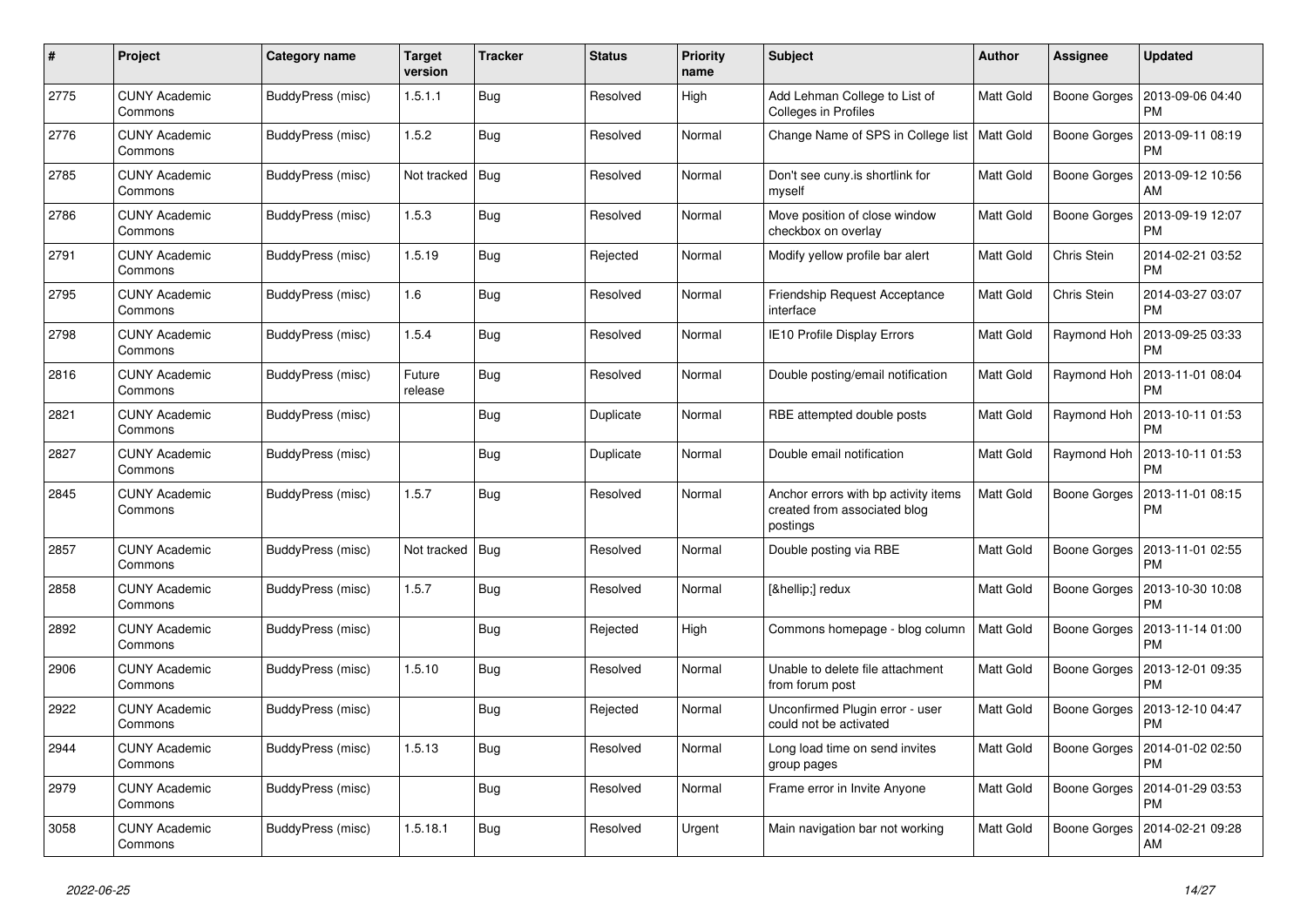| $\#$  | Project                         | <b>Category name</b> | Target<br>version | <b>Tracker</b> | <b>Status</b> | Priority<br>name | <b>Subject</b>                                                                                 | <b>Author</b> | <b>Assignee</b>     | <b>Updated</b>                |
|-------|---------------------------------|----------------------|-------------------|----------------|---------------|------------------|------------------------------------------------------------------------------------------------|---------------|---------------------|-------------------------------|
| 3190  | <b>CUNY Academic</b><br>Commons | BuddyPress (misc)    | 1.6.3             | Bug            | Resolved      | Normal           | Mention link on Member Profile<br>Leads to SiteWide activity stream                            | Matt Gold     | Boone Gorges        | 2014-05-12 02:53<br><b>PM</b> |
| 3219  | <b>CUNY Academic</b><br>Commons | BuddyPress (misc)    | 1.6.7             | Bug            | Resolved      | Normal           | new_groupblog_post emails not<br>being sent as HTML                                            | Matt Gold     | Raymond Hoh         | 2014-06-23 08:36<br>AM        |
| 3293  | <b>CUNY Academic</b><br>Commons | BuddyPress (misc)    |                   | <b>Bug</b>     | Rejected      | Normal           | Page Not Found' Message<br>Received After Clicking on<br>View/Reply Link in Email Notification | Matt Gold     | Boone Gorges        | 2014-07-02 08:47<br><b>PM</b> |
| 3343  | <b>CUNY Academic</b><br>Commons | BuddyPress (misc)    | 1.6.11            | Bug            | Resolved      | Low              | Minor Email display error                                                                      | Matt Gold     | <b>Boone Gorges</b> | 2014-08-01 10:01<br>AM        |
| 3809  | <b>CUNY Academic</b><br>Commons | BuddyPress (misc)    | 1.7.17            | <b>Bug</b>     | Resolved      | Normal           | BuddyPress member filters not<br>working correctly                                             | Matt Gold     | Matt Gold           | 2015-03-22 01:03<br>AM        |
| 3853  | <b>CUNY Academic</b><br>Commons | BuddyPress (misc)    | 1.7.16            | <b>Bug</b>     | Resolved      | High             | Post erroneously ascribed to wrong<br>author in activity feed                                  | Matt Gold     | Raymond Hoh         | 2015-03-21 01:13<br><b>PM</b> |
| 3995  | <b>CUNY Academic</b><br>Commons | BuddyPress (misc)    | Not tracked       | Bug            | Resolved      | Normal           | Possible People Page filter error                                                              | Matt Gold     | Boone Gorges        | 2015-04-16 07:51<br>AM        |
| 10209 | <b>CUNY Academic</b><br>Commons | BuddyPress (misc)    | 1.13.8            | <b>Bug</b>     | Resolved      | Normal           | Additional login prompt                                                                        | Matt Gold     | Raymond Hoh         | 2018-08-29 03:23<br><b>PM</b> |
| 11209 | <b>CUNY Academic</b><br>Commons | BuddyPress (misc)    | 1.14.11           | <b>Bug</b>     | Resolved      | Normal           | Activity timestamp errors                                                                      | Matt Gold     | Raymond Hoh         | 2019-04-23 12:27<br><b>PM</b> |
| 12353 | <b>CUNY Academic</b><br>Commons | BuddyPress (misc)    | Not tracked       | Bug            | Abandoned     | Normal           | Member filtering not working                                                                   | Matt Gold     | Boone Gorges        | 2020-03-10 11:14<br>AM        |
| 15228 | <b>CUNY Academic</b><br>Commons | BuddyPress (misc)    | 1.19.3            | Bug            | Resolved      | Normal           | Broken site icon in "Sites Across<br><b>CUNY Listing</b>                                       | Matt Gold     | Raymond Hoh         | 2022-01-26 07:48<br><b>PM</b> |
| 31    | <b>CUNY Academic</b><br>Commons | BuddyPress (misc)    |                   | Feature        | Resolved      | Low              | Upgrade to BuddyPress 1.1                                                                      | Matt Gold     | Boone Gorges        | 2009-12-08 04:00<br><b>PM</b> |
| 32    | <b>CUNY Academic</b><br>Commons | BuddyPress (misc)    | 1.1               | Feature        | Resolved      | Low              | Add BP External Group Blogs<br>Plugin                                                          | Matt Gold     | Boone Gorges        | 2010-10-06 05:12<br><b>PM</b> |
| 34    | <b>CUNY Academic</b><br>Commons | BuddyPress (misc)    |                   | Feature        | Resolved      | Low              | Create Privacy Settings for Profile<br>Data                                                    | Matt Gold     | Boone Gorges        | 2010-05-11 06:52<br><b>PM</b> |
| 36    | <b>CUNY Academic</b><br>Commons | BuddyPress (misc)    | 1.1               | Feature        | Resolved      | Normal           | Digest Version of Group Forums<br>Notification Plugin                                          | Matt Gold     | Boone Gorges        | 2010-09-26 11:10<br>AM        |
| 37    | <b>CUNY Academic</b><br>Commons | BuddyPress (misc)    |                   | Feature        | Resolved      | Low              | Move Member Search up on<br>Member page                                                        | Matt Gold     | Boone Gorges        | 2009-12-07 08:20<br>AM        |
| 50    | CUNY Academic<br>Commons        | BuddyPress (misc)    |                   | Feature        | Resolved      | Low              | Give Group Moderators Additional<br>Privileges                                                 | Matt Gold     | Boone Gorges        | 2009-12-08 02:23<br><b>PM</b> |
| 55    | <b>CUNY Academic</b><br>Commons | BuddyPress (misc)    |                   | Feature        | Resolved      | Low              | Length of RSS feed on News page                                                                | Matt Gold     | Boone Gorges        | 2009-10-22 10:32<br>AM        |
| 64    | <b>CUNY Academic</b><br>Commons | BuddyPress (misc)    |                   | Feature        | Resolved      | Normal           | Create links to file attachments in<br><b>BP Forum Subscription Plugin</b>                     | Matt Gold     | Boone Gorges        | 2009-12-10 01:29<br>PM        |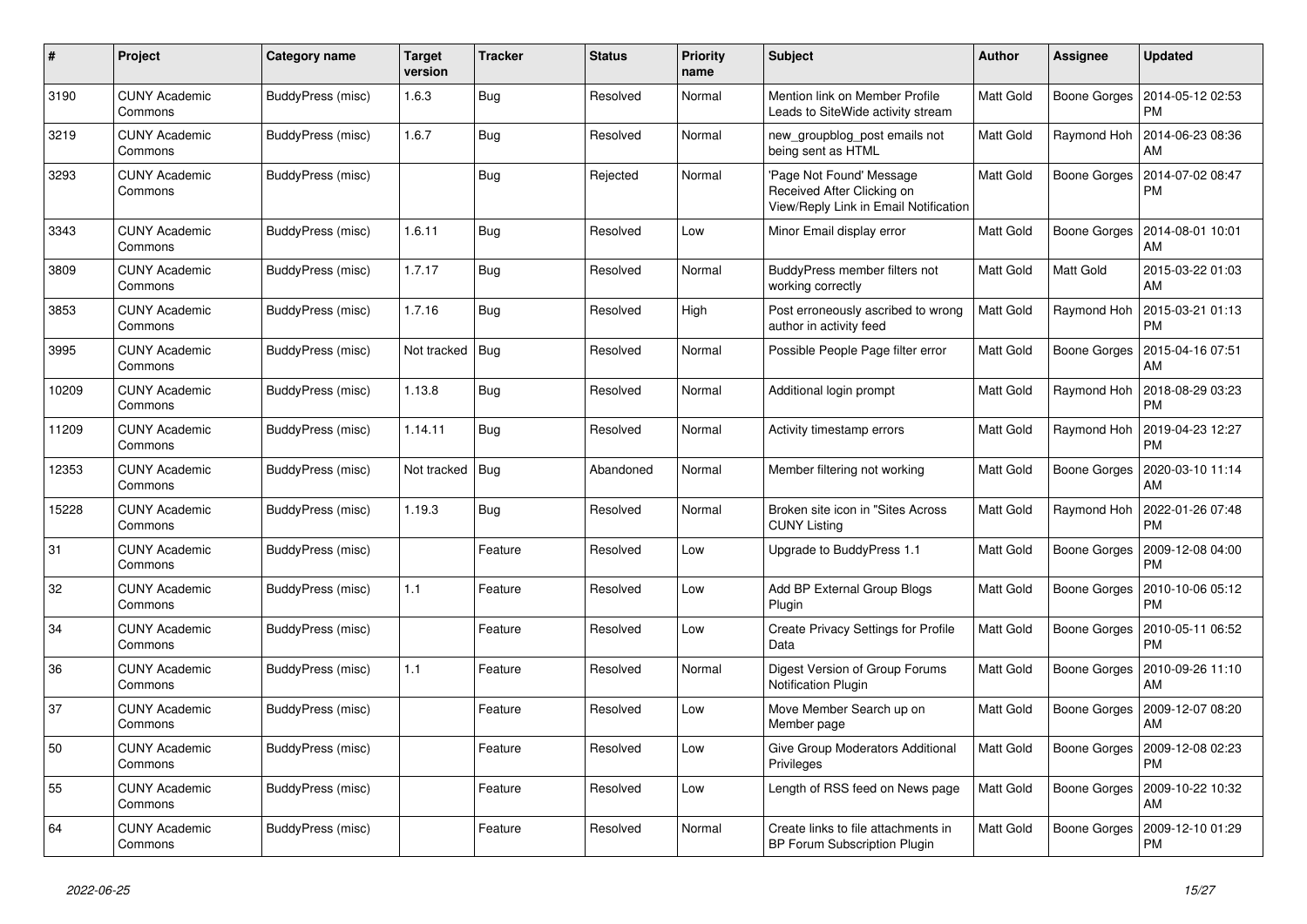| #   | Project                         | Category name     | <b>Target</b><br>version | <b>Tracker</b> | <b>Status</b> | <b>Priority</b><br>name | <b>Subject</b>                                                                                    | <b>Author</b> | Assignee     | <b>Updated</b>                |
|-----|---------------------------------|-------------------|--------------------------|----------------|---------------|-------------------------|---------------------------------------------------------------------------------------------------|---------------|--------------|-------------------------------|
| 66  | <b>CUNY Academic</b><br>Commons | BuddyPress (misc) |                          | Feature        | Resolved      | Normal                  | Remove "Popular" listing from<br><b>Members Widget</b>                                            | Matt Gold     | Boone Gorges | 2009-11-18 09:20<br>AM        |
| 67  | <b>CUNY Academic</b><br>Commons | BuddyPress (misc) |                          | Feature        | Resolved      | Low                     | Who's Online                                                                                      | Matt Gold     | Boone Gorges | 2009-12-08 07:33<br><b>PM</b> |
| 120 | <b>CUNY Academic</b><br>Commons | BuddyPress (misc) | 1.4                      | Feature        | Resolved      | Normal                  | <b>Consider Adding Privacy Options</b><br>Plugin for Profiles                                     | Matt Gold     | Boone Gorges | 2015-11-12 01:02<br>AM        |
| 157 | <b>CUNY Academic</b><br>Commons | BuddyPress (misc) | Not tracked              | Feature        | Rejected      | Normal                  | Conduct a review of BuddyPress<br>plugins                                                         | Matt Gold     | Boone Gorges | 2016-01-26 12:16<br>AM        |
| 177 | <b>CUNY Academic</b><br>Commons | BuddyPress (misc) |                          | Feature        | Resolved      | Normal                  | Allow members to edit forum posts                                                                 | Matt Gold     | Boone Gorges | 2010-05-11 10:01<br><b>PM</b> |
| 188 | <b>CUNY Academic</b><br>Commons | BuddyPress (misc) |                          | Feature        | Resolved      | Low                     | Allow Group Documents to be<br>Sorted by Date                                                     | Matt Gold     | Boone Gorges | 2010-05-11 10:14<br><b>PM</b> |
| 193 | <b>CUNY Academic</b><br>Commons | BuddyPress (misc) | 1.1                      | Feature        | Rejected      | Low                     | Replace "Kick and Ban" terminology<br>on group member admin page with<br>kinder, gentler language | Matt Gold     | Boone Gorges | 2010-07-22 02:38<br><b>PM</b> |
| 212 | <b>CUNY Academic</b><br>Commons | BuddyPress (misc) |                          | Feature        | Resolved      | High                    | Create a way for group members to<br>send out email announcements                                 | Matt Gold     | Boone Gorges | 2010-05-12 10:11<br>AM        |
| 218 | <b>CUNY Academic</b><br>Commons | BuddyPress (misc) |                          | Feature        | Resolved      | Normal                  | Who's Online listing on homepage                                                                  | Matt Gold     | Boone Gorges | 2010-05-20 05:49<br><b>PM</b> |
| 224 | <b>CUNY Academic</b><br>Commons | BuddyPress (misc) |                          | Feature        | Resolved      | Low                     | <b>Sort Group Documents</b>                                                                       | Matt Gold     | Boone Gorges | 2010-05-11 07:36<br><b>PM</b> |
| 229 | <b>CUNY Academic</b><br>Commons | BuddyPress (misc) | Future<br>release        | Feature        | Rejected      | Low                     | Text color on BP elements                                                                         | Matt Gold     | Chris Stein  | 2010-08-26 04:26<br><b>PM</b> |
| 231 | <b>CUNY Academic</b><br>Commons | BuddyPress (misc) |                          | Feature        | Resolved      | Normal                  | Select from all groups on email<br>invites                                                        | Matt Gold     | Boone Gorges | 2010-05-12 10:08<br>AM        |
| 233 | <b>CUNY Academic</b><br>Commons | BuddyPress (misc) | 1.0                      | Feature        | Resolved      | Low                     | Add time limit to forum post editing<br>capabilities                                              | Matt Gold     | Boone Gorges | 2010-08-29 02:09<br><b>PM</b> |
| 237 | <b>CUNY Academic</b><br>Commons | BuddyPress (misc) |                          | Feature        | Resolved      | Low                     | Change Subject Line of Emailed<br><b>Group Updates</b>                                            | Matt Gold     | Boone Gorges | 2010-05-12 11:24<br>AM        |
| 238 | <b>CUNY Academic</b><br>Commons | BuddyPress (misc) |                          | Feature        | Resolved      | Low                     | Change Subject Line of Group<br>Document Emails                                                   | Matt Gold     | Boone Gorges | 2010-05-12 11:27<br>AM        |
| 254 | <b>CUNY Academic</b><br>Commons | BuddyPress (misc) |                          | Feature        | Resolved      | Normal                  | Move "Upload a New Document"<br>link                                                              | Matt Gold     | Boone Gorges | 2010-06-22 06:53<br><b>PM</b> |
| 257 | <b>CUNY Academic</b><br>Commons | BuddyPress (misc) | 1.1                      | Feature        | Resolved      | Normal                  | Add avatar dimensions to the<br>Change Avatar page.                                               | Matt Gold     | Chris Stein  | 2010-11-16 03:58<br><b>PM</b> |
| 258 | <b>CUNY Academic</b><br>Commons | BuddyPress (misc) | 1.0                      | Feature        | Resolved      | Normal                  | Remove posting text box on group<br>homepages                                                     | Matt Gold     | Boone Gorges | 2010-08-23 04:09<br>PM        |
| 259 | <b>CUNY Academic</b><br>Commons | BuddyPress (misc) |                          | Feature        | Resolved      | Normal                  | Send group document description<br>with email notification                                        | Matt Gold     | Boone Gorges | 2010-06-24 03:46<br><b>PM</b> |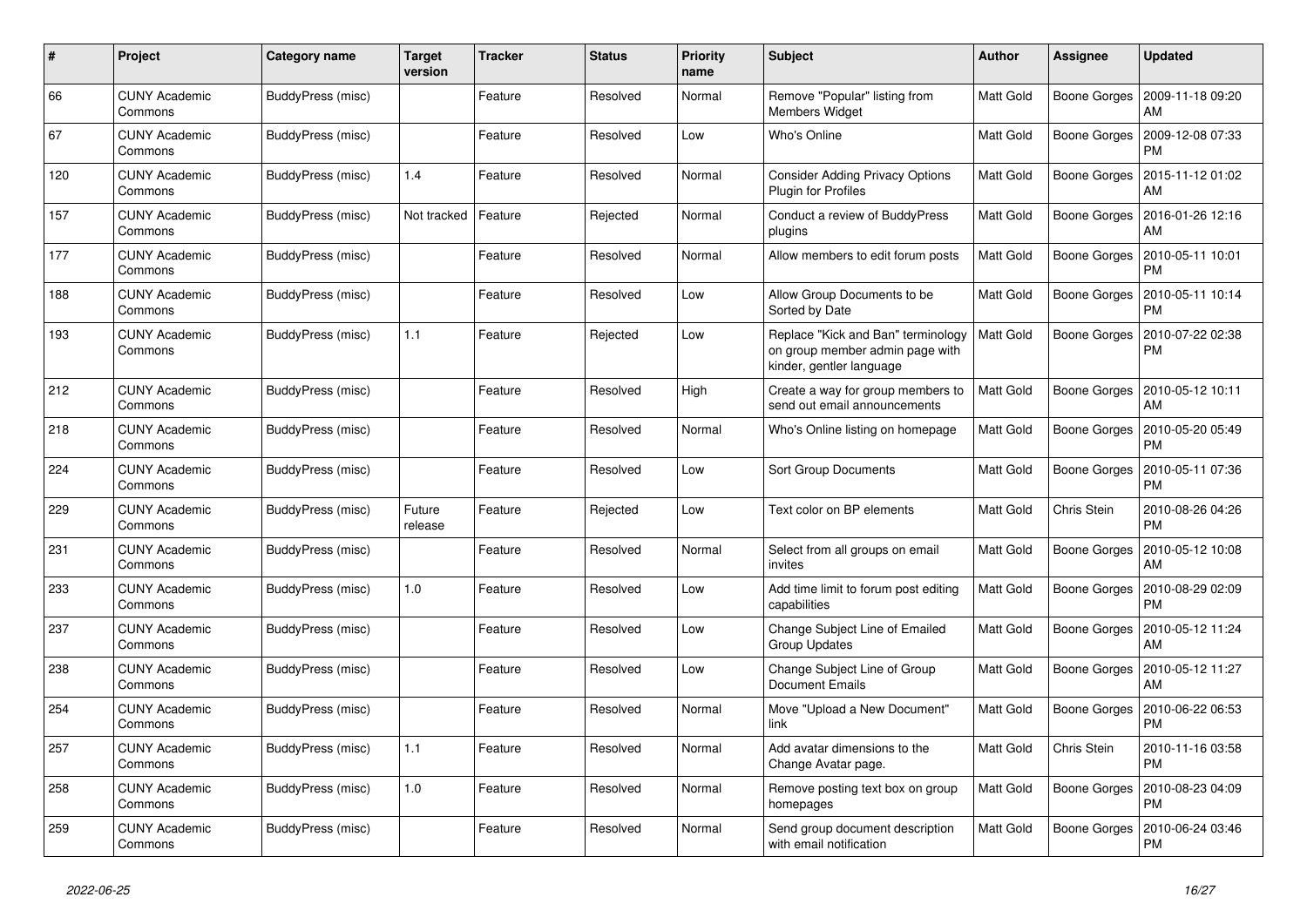| $\#$ | Project                         | Category name     | Target<br>version | <b>Tracker</b> | <b>Status</b> | <b>Priority</b><br>name | <b>Subject</b>                                                                                                               | Author    | Assignee            | <b>Updated</b>                |
|------|---------------------------------|-------------------|-------------------|----------------|---------------|-------------------------|------------------------------------------------------------------------------------------------------------------------------|-----------|---------------------|-------------------------------|
| 261  | <b>CUNY Academic</b><br>Commons | BuddyPress (misc) |                   | Feature        | Resolved      | Normal                  | Add "more groups" and "more<br>blogs" and "more members" links to<br>homepage under lists of recently<br>active groups/blogs | Matt Gold | Boone Gorges        | 2010-06-24 03:44<br><b>PM</b> |
| 281  | CUNY Academic<br>Commons        | BuddyPress (misc) | 1.1               | Feature        | Resolved      | Low                     | Change "Kick and Ban" terminology<br>in Group Interface                                                                      | Matt Gold | Boone Gorges        | 2010-09-08 06:14<br><b>PM</b> |
| 282  | <b>CUNY Academic</b><br>Commons | BuddyPress (misc) | 1.1               | Feature        | Resolved      | Normal                  | Alter "Kick and Ban" Group<br>Functionality                                                                                  | Matt Gold | Boone Gorges        | 2010-09-08 06:14<br><b>PM</b> |
| 291  | <b>CUNY Academic</b><br>Commons | BuddyPress (misc) | Future<br>release | Feature        | Rejected      | Normal                  | Add Chat/IM functionality                                                                                                    | Matt Gold | Boone Gorges        | 2015-11-12 01:36<br>AM        |
| 307  | <b>CUNY Academic</b><br>Commons | BuddyPress (misc) | 1.1               | Feature        | Resolved      | Low                     | Possible to Change in Group Slug?                                                                                            | Matt Gold | Boone Gorges        | 2010-11-20 09:12<br>AM        |
| 310  | <b>CUNY Academic</b><br>Commons | BuddyPress (misc) | Future<br>release | Feature        | Assigned      | Low                     | Friend Request Email                                                                                                         | Matt Gold | Samantha<br>Raddatz | 2015-11-09 05:08<br><b>PM</b> |
| 322  | <b>CUNY Academic</b><br>Commons | BuddyPress (misc) | 1.0.2             | Feature        | Resolved      | High                    | Raising Limitation on Emailed<br>Invites                                                                                     | Matt Gold | Boone Gorges        | 2010-09-03 07:07<br>AM        |
| 325  | <b>CUNY Academic</b><br>Commons | BuddyPress (misc) | 1.3               | Feature        | Resolved      | Normal                  | Add folder hierarchies to Group<br>Documents plugin                                                                          | Matt Gold | Boone Gorges        | 2011-05-23 01:33<br>AM        |
| 328  | <b>CUNY Academic</b><br>Commons | BuddyPress (misc) | Future<br>release | Feature        | Duplicate     | Normal                  | Make Group Invitation Status<br>Clearer                                                                                      | Matt Gold | Boone Gorges        | 2010-12-20 11:08<br>AM        |
| 330  | <b>CUNY Academic</b><br>Commons | BuddyPress (misc) | Not tracked       | Feature        | Resolved      | Low                     | Create avatar/gravatar for<br>Commons WP profile page                                                                        | Matt Gold | Boone Gorges        | 2010-09-10 03:36<br><b>PM</b> |
| 332  | <b>CUNY Academic</b><br>Commons | BuddyPress (misc) | 1.0.3             | Feature        | Resolved      | Low                     | Embed Links in Forum Notification<br>Posts                                                                                   | Matt Gold | Boone Gorges        | 2010-09-14 09:34<br>AM        |
| 339  | <b>CUNY Academic</b><br>Commons | BuddyPress (misc) | Future<br>release | Feature        | Rejected      | Low                     | Offer Views/Previews of Documents<br>in Group Docs folder                                                                    | Matt Gold | Boone Gorges        | 2010-09-20 09:03<br><b>PM</b> |
| 348  | CUNY Academic<br>Commons        | BuddyPress (misc) | 1.2               | Feature        | Resolved      | Normal                  | Create status marker to show which<br>invited group members have already<br>received group invites                           | Matt Gold | Boone Gorges        | 2011-03-08 09:08<br><b>PM</b> |
| 349  | <b>CUNY Academic</b><br>Commons | BuddyPress (misc) | 1.2               | Feature        | Resolved      | Normal                  | Add explanatory note to Group<br>Send Invites Page                                                                           | Matt Gold | Boone Gorges        | 2011-03-08 08:44<br><b>PM</b> |
| 350  | CUNY Academic<br>Commons        | BuddyPress (misc) | 1.2               | Feature        | Resolved      | Normal                  | Move "Send Invites" Button                                                                                                   | Matt Gold | Boone Gorges        | 2010-12-20 11:29<br>AM        |
| 361  | <b>CUNY Academic</b><br>Commons | BuddyPress (misc) | 1.1               | Feature        | Resolved      | Normal                  | Change Wording of Options on<br><b>Friend Request Responses</b>                                                              | Matt Gold | Chris Stein         | 2010-11-24 01:42<br><b>PM</b> |
| 362  | CUNY Academic<br>Commons        | BuddyPress (misc) | 1.2               | Feature        | Resolved      | Low                     | Require Confirmation on Leaving a<br>Group                                                                                   | Matt Gold | Boone Gorges        | 2011-02-21 02:51<br><b>PM</b> |
| 377  | CUNY Academic<br>Commons        | BuddyPress (misc) | Future<br>release | Feature        | Assigned      | Normal                  | Like buttons                                                                                                                 | Matt Gold | Boone Gorges        | 2010-11-16 05:13<br><b>PM</b> |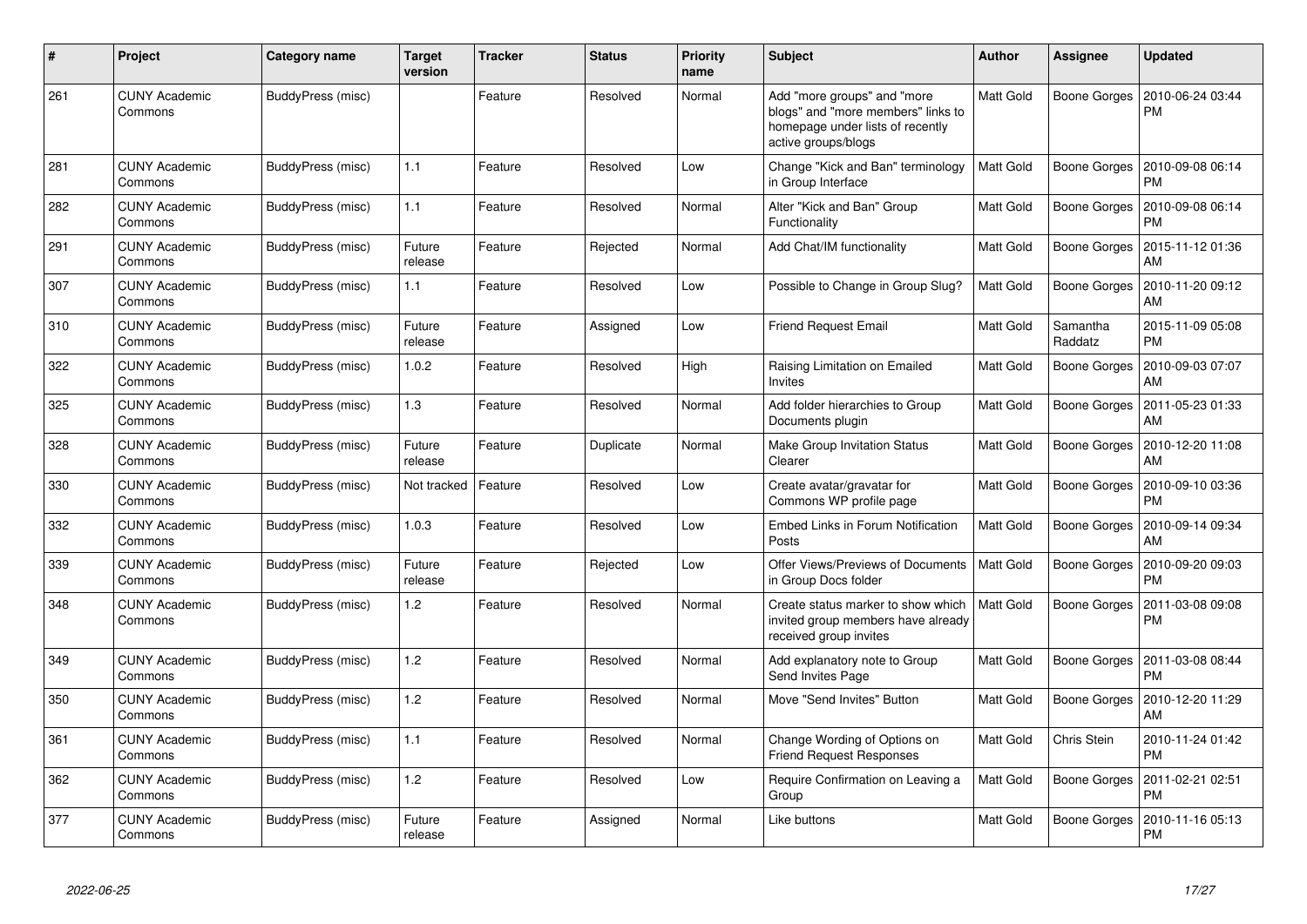| $\#$ | Project                         | <b>Category name</b>     | <b>Target</b><br>version | <b>Tracker</b> | <b>Status</b> | <b>Priority</b><br>name | <b>Subject</b>                                                                         | Author           | Assignee           | <b>Updated</b>                        |
|------|---------------------------------|--------------------------|--------------------------|----------------|---------------|-------------------------|----------------------------------------------------------------------------------------|------------------|--------------------|---------------------------------------|
| 391  | <b>CUNY Academic</b><br>Commons | <b>BuddyPress (misc)</b> | Not tracked              | Feature        | Resolved      | Normal                  | Announce changes to Group<br>Interface                                                 | <b>Matt Gold</b> | <b>Brian Foote</b> | 2010-12-09 05:18<br><b>PM</b>         |
| 428  | <b>CUNY Academic</b><br>Commons | BuddyPress (misc)        | 1.2                      | Feature        | Resolved      | Normal                  | Consider adding Log Out button to<br><b>BP Admin Bar</b>                               | Matt Gold        | Boone Gorges       | 2010-12-22 12:12<br><b>PM</b>         |
| 435  | <b>CUNY Academic</b><br>Commons | BuddyPress (misc)        | Future<br>release        | Feature        | Assigned      | Normal                  | Include Avatar Images in Forum<br><b>Post Notification Emails</b>                      | Matt Gold        | Boone Gorges       | 2010-12-08 12:40<br><b>PM</b>         |
| 486  | <b>CUNY Academic</b><br>Commons | <b>BuddyPress (misc)</b> | 1.1.4                    | Feature        | Resolved      | Normal                  | Add "Post Topic" to Group Forum<br>pages                                               | Matt Gold        | Boone Gorges       | 2010-12-16 11:13<br>AM                |
| 498  | <b>CUNY Academic</b><br>Commons | BuddyPress (misc)        |                          | Feature        | Duplicate     | Normal                  | Create ability to respond to forum<br>posts by email                                   | <b>Matt Gold</b> | Boone Gorges       | 2010-12-20 11:34<br>AM                |
| 500  | <b>CUNY Academic</b><br>Commons | BuddyPress (misc)        | Future<br>release        | Feature        | Assigned      | Normal                  | Export Group Data                                                                      | Matt Gold        | Boone Gorges       | 2010-12-19 12:09<br><b>PM</b>         |
| 506  | <b>CUNY Academic</b><br>Commons | BuddyPress (misc)        |                          | Feature        | Rejected      | Normal                  | Attachments for Group<br>Announcement Posts                                            | <b>Matt Gold</b> | Boone Gorges       | 2016-10-24 11:20<br>AM                |
| 510  | <b>CUNY Academic</b><br>Commons | <b>BuddyPress (misc)</b> | 1.2                      | Feature        | Resolved      | Normal                  | Change group slug placement on<br>group admin menu                                     | <b>Matt Gold</b> | Boone Gorges       | 2011-02-21 04:51<br><b>PM</b>         |
| 532  | <b>CUNY Academic</b><br>Commons | BuddyPress (misc)        | 1.3                      | Feature        | Resolved      | Normal                  | Allow members to paste in a group<br>of email addresses when sending<br>invites        | Matt Gold        | Boone Gorges       | 2011-09-13 01:12<br><b>PM</b>         |
| 539  | <b>CUNY Academic</b><br>Commons | BuddyPress (misc)        | 1.2                      | Feature        | Rejected      | Normal                  | Allow document category names to<br>be edited                                          | <b>Matt Gold</b> | Boone Gorges       | 2011-01-24 12:52<br><b>PM</b>         |
| 554  | CUNY Academic<br>Commons        | BuddyPress (misc)        | Future<br>release        | Feature        | Assigned      | Normal                  | Add Trackback notifications to<br>site-wide activity feed                              | <b>Matt Gold</b> | Boone Gorges       | 2015-11-09 06:19<br><b>PM</b>         |
| 557  | <b>CUNY Academic</b><br>Commons | <b>BuddyPress (misc)</b> | 1.3                      | Feature        | Rejected      | Normal                  | Denied Size and Extension Alerts<br>on Forum posts                                     | Matt Gold        | Boone Gorges       | 2011-06-17 02:58<br><b>PM</b>         |
| 599  | <b>CUNY Academic</b><br>Commons | <b>BuddyPress (misc)</b> | Future<br>release        | Feature        | Assigned      | Normal                  | Consider adding rating plugins for<br><b>BuddyPress/BBPress</b>                        | <b>Matt Gold</b> | Boone Gorges       | 2011-08-22 06:50<br><b>PM</b>         |
| 615  | <b>CUNY Academic</b><br>Commons | BuddyPress (misc)        |                          | Feature        | Rejected      | Low                     | "Enter" should trigger autocomplete<br>event                                           | Matt Gold        | Boone Gorges       | 2016-10-24 11:49<br>AM                |
| 623  | <b>CUNY Academic</b><br>Commons | BuddyPress (misc)        | 1.2                      | Feature        | Resolved      | Normal                  | <b>BuddyPress Docs: Move</b><br>Paste-from-Word Icon Into Top Row<br>of Tiny-MCE icons | Matt Gold        | Boone Gorges       | 2011-02-28 06:33<br><b>PM</b>         |
| 627  | CUNY Academic<br>Commons        | BuddyPress (misc)        | 1.2                      | Feature        | Resolved      | Normal                  | Add LaTeX support for BP Group<br><b>Forums</b>                                        | Matt Gold        |                    | Boone Gorges   2011-05-09 05:21<br>PM |
| 629  | <b>CUNY Academic</b><br>Commons | BuddyPress (misc)        | 1.2                      | Feature        | Resolved      | Normal                  | Create Required Profile Field to<br>Define User Status                                 | Matt Gold        | Matt Gold          | 2011-03-17 06:34<br><b>PM</b>         |
| 635  | <b>CUNY Academic</b><br>Commons | BuddyPress (misc)        | Future<br>release        | Feature        | Assigned      | Normal                  | Big Blue Button - Videoconferencing   Matt Gold<br>in Groups and Blogs                 |                  | Boone Gorges       | 2011-03-14 03:24<br><b>PM</b>         |
| 642  | <b>CUNY Academic</b><br>Commons | BuddyPress (misc)        | Not tracked              | Feature        | Resolved      | Normal                  | Create new BuddyPress Profile<br>Field to Designate Role                               | Matt Gold        | Matt Gold          | 2011-09-24 03:22<br>PM                |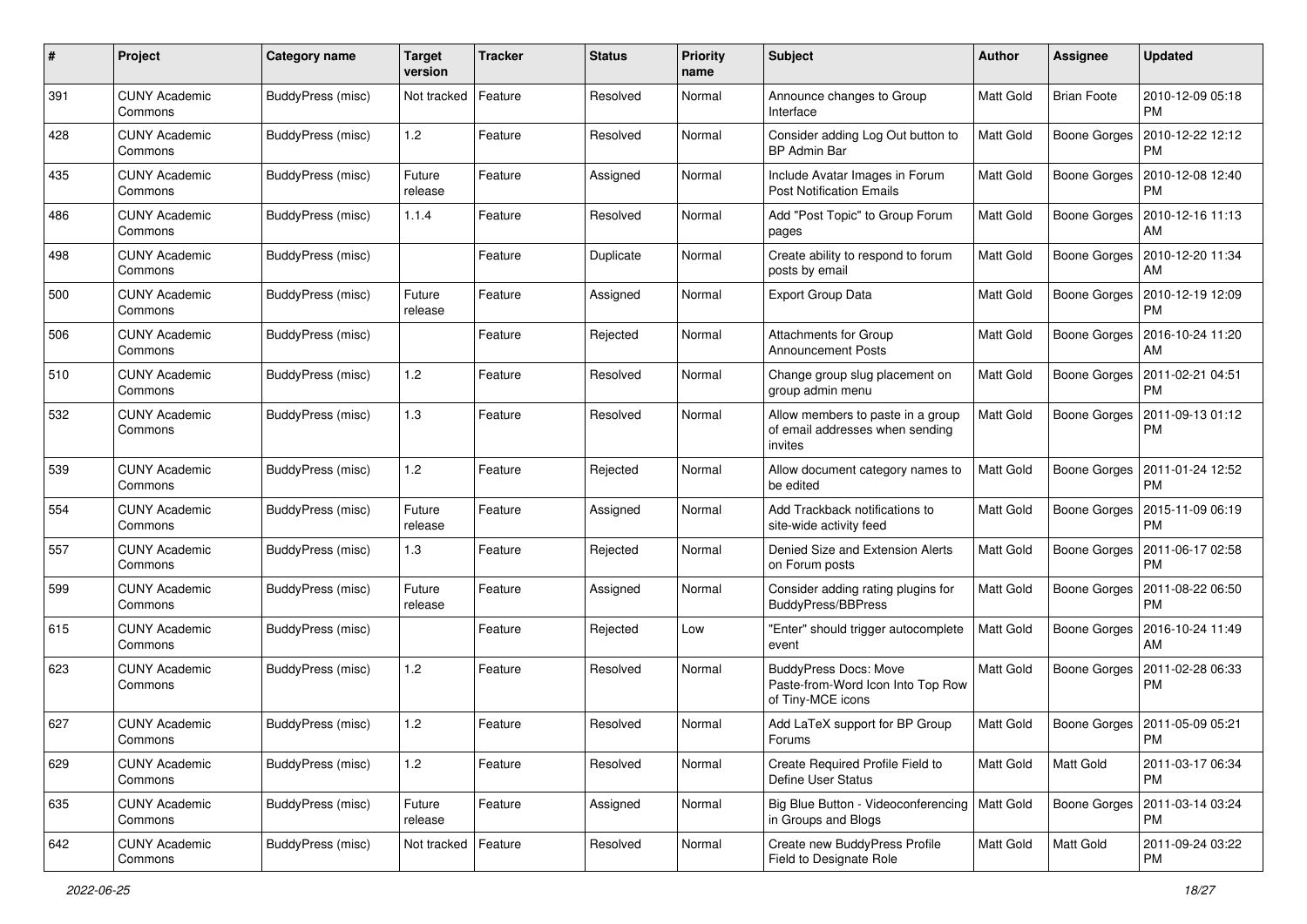| #    | Project                         | <b>Category name</b>     | <b>Target</b><br>version | <b>Tracker</b> | <b>Status</b> | <b>Priority</b><br>name | Subject                                                                                | <b>Author</b>    | Assignee     | <b>Updated</b>                                      |
|------|---------------------------------|--------------------------|--------------------------|----------------|---------------|-------------------------|----------------------------------------------------------------------------------------|------------------|--------------|-----------------------------------------------------|
| 643  | <b>CUNY Academic</b><br>Commons | BuddyPress (misc)        | 1.3                      | Feature        | Resolved      | Normal                  | Create Mechanism to Require<br>People to Fill Out New Identity<br><b>Profile Field</b> | Matt Gold        | Boone Gorges | 2011-10-19 01:50<br><b>PM</b>                       |
| 648  | <b>CUNY Academic</b><br>Commons | BuddyPress (misc)        | 1.3                      | Feature        | Resolved      | Normal                  | Create Print functionality for<br><b>BuddyPress Docs</b>                               | Matt Gold        | Boone Gorges | 2011-07-19 11:46<br>AM                              |
| 649  | <b>CUNY Academic</b><br>Commons | BuddyPress (misc)        | 1.3                      | Feature        | Resolved      | Normal                  | Create Copy All button for<br><b>BuddyPress Docs</b>                                   | Matt Gold        | Boone Gorges | 2011-09-13 11:59<br>AM                              |
| 651  | <b>CUNY Academic</b><br>Commons | BuddyPress (misc)        | Not tracked              | Feature        | Resolved      | Normal                  | Update Roadmap                                                                         | Matt Gold        | Boone Gorges | 2011-03-26 07:20<br><b>PM</b>                       |
| 654  | <b>CUNY Academic</b><br>Commons | BuddyPress (misc)        | Not tracked              | Feature        | Rejected      | Normal                  | User Interface Issues                                                                  | Matt Gold        | Chris Stein  | 2016-01-26 10:53<br>AM                              |
| 697  | <b>CUNY Academic</b><br>Commons | BuddyPress (misc)        | 1.3                      | Feature        | Resolved      | Normal                  | Member request: Indented text in<br>Forum Posts                                        | Matt Gold        | Boone Gorges | 2011-09-13 03:29<br><b>PM</b>                       |
| 735  | <b>CUNY Academic</b><br>Commons | BuddyPress (misc)        | 1.2.5                    | Feature        | Resolved      | Normal                  | BP Docs - Include Check-Box to<br>Avoid Email Notifications of Minor<br>Edits          | Matt Gold        | Boone Gorges | 2011-07-24 11:34<br>AM                              |
| 774  | <b>CUNY Academic</b><br>Commons | BuddyPress (misc)        | 1.3                      | Feature        | Resolved      | Normal                  | Consider Allowing Email to Be Sent<br><b>Between Unfriended Members</b>                | Matt Gold        | Boone Gorges | 2011-06-16 04:06<br><b>PM</b>                       |
| 782  | <b>CUNY Academic</b><br>Commons | BuddyPress (misc)        | 1.2.3                    | Feature        | Resolved      | Normal                  | Add Captcha Plugin                                                                     | Matt Gold        | Boone Gorges | 2011-06-06 10:37<br>AM                              |
| 906  | <b>CUNY Academic</b><br>Commons | BuddyPress (misc)        | 1.3                      | Feature        | Resolved      | Low                     | Allow users to edit BP Doc<br>comments                                                 | <b>Matt Gold</b> | Boone Gorges | 2011-09-14 01:27<br>AM                              |
| 909  | <b>CUNY Academic</b><br>Commons | BuddyPress (misc)        |                          | Feature        | Duplicate     | Normal                  | Create Calendar Feature for Groups   Matt Gold                                         |                  | Boone Gorges | 2012-07-16 12:38<br><b>PM</b>                       |
| 1162 | <b>CUNY Academic</b><br>Commons | BuddyPress (misc)        | 1.2.5                    | Feature        | Resolved      | Normal                  | Organization of "My Blogs"<br>Dropdown on Nav Bar                                      | Matt Gold        | Boone Gorges | 2011-09-14 01:24<br>AM                              |
| 1191 | <b>CUNY Academic</b><br>Commons | BuddyPress (misc)        |                          | Feature        | Rejected      | Normal                  | Integrate Zotero Libraries into<br>Individual and Group Profiles                       | Matt Gold        | Boone Gorges | 2015-11-09 05:46<br><b>PM</b>                       |
| 1199 | <b>CUNY Academic</b><br>Commons | BuddyPress (misc)        | 1.4                      | Feature        | Resolved      | Normal                  | Add Option for Open Text Field to<br>BP Profile Checkbox Fields                        | Matt Gold        | Boone Gorges | 2012-08-01 05:23<br><b>PM</b>                       |
| 1220 | <b>CUNY Academic</b><br>Commons | BuddyPress (misc)        |                          | Feature        | Duplicate     | Normal                  | Create native WordPress version of<br>UserVoice integrated into the<br>Commons         | <b>Matt Gold</b> | Boone Gorges | 2012-08-15 01:15<br><b>PM</b>                       |
| 1249 | <b>CUNY Academic</b><br>Commons | BuddyPress (misc)        |                          | Feature        | Rejected      | Low                     | Highlight password-change options<br>for people using automated<br>passwords           |                  |              | Matt Gold   Dominic Giglio   2012-07-02 07:50<br>AM |
| 1256 | <b>CUNY Academic</b><br>Commons | <b>BuddyPress (misc)</b> | 1.3                      | Feature        | Resolved      | Normal                  | Enable BP Docs by default on<br>Commons groups                                         | Matt Gold        |              | Boone Gorges   2011-11-15 02:27<br><b>PM</b>        |
| 1386 | <b>CUNY Academic</b><br>Commons | BuddyPress (misc)        | 1.5                      | Feature        | Resolved      | Low                     | Create way to create custom order<br>BP Profile Field checklist items                  | Matt Gold        |              | Dominic Giglio   2012-12-18 10:38<br>AM             |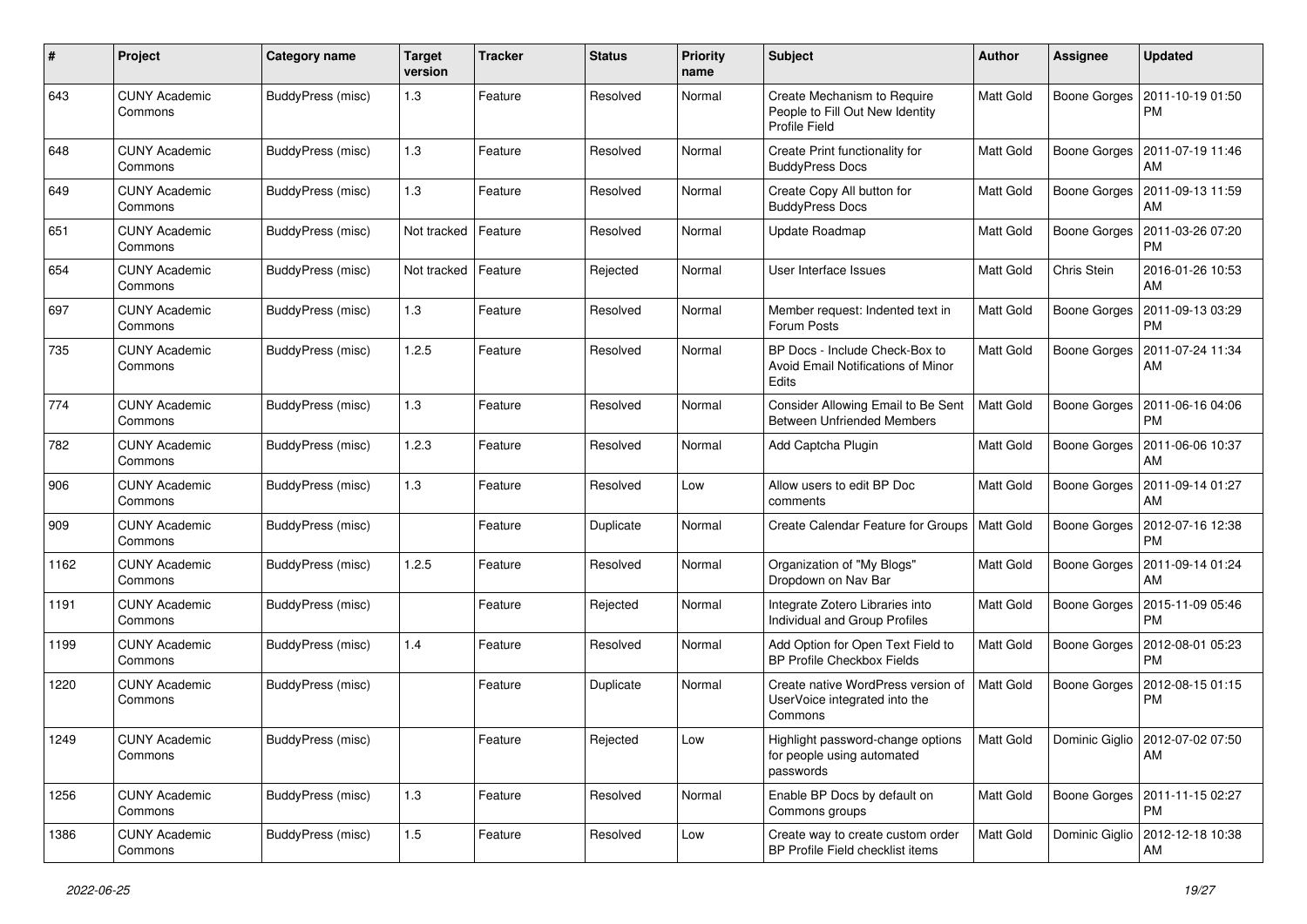| #    | Project                         | Category name            | <b>Target</b><br>version | <b>Tracker</b> | <b>Status</b> | <b>Priority</b><br>name | <b>Subject</b>                                                                     | <b>Author</b> | Assignee       | <b>Updated</b>                        |
|------|---------------------------------|--------------------------|--------------------------|----------------|---------------|-------------------------|------------------------------------------------------------------------------------|---------------|----------------|---------------------------------------|
| 1387 | <b>CUNY Academic</b><br>Commons | BuddyPress (misc)        | Not tracked              | Feature        | Resolved      | Normal                  | Add Alumnus/a Category for BP<br><b>Profile Fields</b>                             | Matt Gold     | Matt Gold      | 2011-11-29 12:04<br>AM                |
| 1390 | <b>CUNY Academic</b><br>Commons | BuddyPress (misc)        | 1.4                      | Feature        | Resolved      | Normal                  | Show "Kitchen Sink" by Default in<br><b>TinyMCE</b>                                | Matt Gold     | Dominic Giglio | 2012-02-28 10:37<br>AM                |
| 1393 | <b>CUNY Academic</b><br>Commons | BuddyPress (misc)        | Not tracked              | Feature        | Resolved      | Normal                  | Add Postdoc option to Profile Role                                                 | Matt Gold     | Matt Gold      | 2011-12-03 04:17<br><b>PM</b>         |
| 1394 | <b>CUNY Academic</b><br>Commons | BuddyPress (misc)        | $1.3$                    | Feature        | Rejected      | Normal                  | Update Filters to include new BP<br>Profile roles                                  | Matt Gold     | Boone Gorges   | 2011-12-09 07:11<br>AM                |
| 1411 | <b>CUNY Academic</b><br>Commons | BuddyPress (misc)        | 1.3.17                   | Feature        | Resolved      | Low                     | <b>Deleting Docs</b>                                                               | Matt Gold     | Boone Gorges   | 2012-07-02 12:43<br><b>PM</b>         |
| 1457 | <b>CUNY Academic</b><br>Commons | BuddyPress (misc)        | 1.4                      | Feature        | Resolved      | Low                     | Allow people to clear old status<br>updates                                        | Matt Gold     | Dominic Giglio | 2012-04-24 10:35<br>AM                |
| 1487 | <b>CUNY Academic</b><br>Commons | BuddyPress (misc)        | 1.3.3                    | Feature        | Resolved      | Normal                  | Bug when using Featured Widget to<br>display a page                                | Matt Gold     | Boone Gorges   | 2012-01-10 10:05<br><b>PM</b>         |
| 1504 | <b>CUNY Academic</b><br>Commons | BuddyPress (misc)        | 1.4                      | Feature        | Resolved      | Normal                  | Allow members to choose multiple<br>colleges on Profile pages                      | Matt Gold     | Boone Gorges   | 2012-08-01 03:34<br><b>PM</b>         |
| 1505 | <b>CUNY Academic</b><br>Commons | BuddyPress (misc)        | 1.4                      | Feature        | Duplicate     | Normal                  | Allow members to clear past status<br>updates                                      | Matt Gold     | Boone Gorges   | 2012-04-06 04:42<br><b>PM</b>         |
| 1507 | <b>CUNY Academic</b><br>Commons | BuddyPress (misc)        | 1.3.3                    | Feature        | Resolved      | Normal                  | Add Custom Sidebar Plugin                                                          | Matt Gold     | Boone Gorges   | 2012-01-10 07:30<br><b>PM</b>         |
| 1556 | <b>CUNY Academic</b><br>Commons | BuddyPress (misc)        | 1.3.6                    | Feature        | Rejected      | Normal                  | New option for College profile field                                               | Matt Gold     | Boone Gorges   | 2012-01-19 08:12<br>AM                |
| 1559 | <b>CUNY Academic</b><br>Commons | BuddyPress (misc)        |                          | Feature        | Rejected      | Normal                  | Crop Text Length Field on Featured<br>Homepage Widget Doesn't Work                 | Matt Gold     | Dominic Giglio | 2012-07-02 12:10<br><b>PM</b>         |
| 1615 | <b>CUNY Academic</b><br>Commons | BuddyPress (misc)        |                          | Feature        | Duplicate     | Low                     | Forum search                                                                       | Matt Gold     |                | Boone Gorges   2012-02-04 10:22<br>AM |
| 1624 | <b>CUNY Academic</b><br>Commons | BuddyPress (misc)        | Future<br>release        | Feature        | Rejected      | Low                     | Group's announcements disappear<br>when group privacy changed                      | Matt Gold     | Boone Gorges   | 2012-02-29 09:31<br>AM                |
| 1648 | <b>CUNY Academic</b><br>Commons | BuddyPress (misc)        | 1.3.9                    | Feature        | Resolved      | Urgent                  | <b>Add Password Protect WordPress</b><br>Plugin                                    | Matt Gold     |                | 2012-02-24 10:22<br>AM                |
| 2008 | <b>CUNY Academic</b><br>Commons | BuddyPress (misc)        | 1.4                      | Feature        | Resolved      | Normal                  | Show Recently Active Users on<br>Commons Homepage                                  | Matt Gold     | Raymond Hoh    | 2012-08-01 05:23<br><b>PM</b>         |
| 2033 | <b>CUNY Academic</b><br>Commons | BuddyPress (misc)        |                          | Feature        | Rejected      | Normal                  | Allow status update to be deleted<br>directly from profile page                    | Matt Gold     | Boone Gorges   | 2012-08-10 04:51<br><b>PM</b>         |
| 2053 | <b>CUNY Academic</b><br>Commons | <b>BuddyPress</b> (misc) | 1.4.6                    | Feature        | Resolved      | Normal                  | RBE on BP Docs                                                                     | Matt Gold     | Boone Gorges   | 2012-10-01 04:14<br><b>PM</b>         |
| 2066 | <b>CUNY Academic</b><br>Commons | BuddyPress (misc)        | 1.5                      | Feature        | Resolved      | Low                     | Public Blog Posts Associated with<br>Private Groups showing up in<br>Sitewide feed | Matt Gold     | Boone Gorges   | 2013-08-09 08:24<br><b>PM</b>         |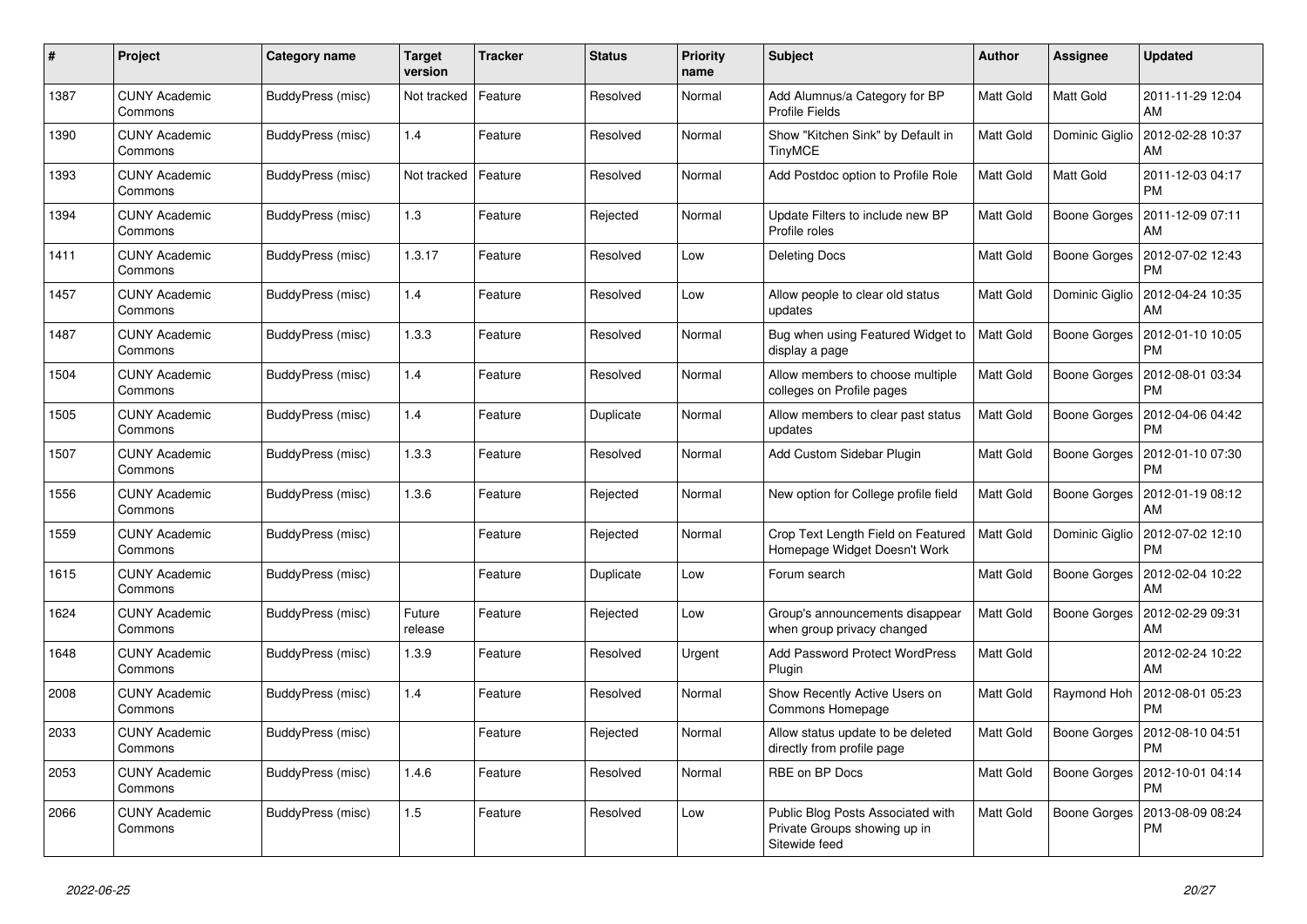| #    | Project                         | Category name            | <b>Target</b><br>version | <b>Tracker</b> | <b>Status</b> | <b>Priority</b><br>name | Subject                                                                               | Author           | <b>Assignee</b>  | <b>Updated</b>                               |
|------|---------------------------------|--------------------------|--------------------------|----------------|---------------|-------------------------|---------------------------------------------------------------------------------------|------------------|------------------|----------------------------------------------|
| 2090 | <b>CUNY Academic</b><br>Commons | <b>BuddyPress (misc)</b> |                          | Feature        | Rejected      | Normal                  | Create Course Group Template that<br>includes notifications of new blog<br>posts      | <b>Matt Gold</b> | Boone Gorges     | 2012-12-18 10:59<br>AM                       |
| 2101 | <b>CUNY Academic</b><br>Commons | BuddyPress (misc)        | 1.5                      | Feature        | Resolved      | Low                     | Provide Site Admins Access to<br>Send Invites Menus                                   | <b>Matt Gold</b> | Boone Gorges     | 2013-08-01 09:07<br><b>PM</b>                |
| 2169 | <b>CUNY Academic</b><br>Commons | <b>BuddyPress</b> (misc) | Not tracked              | Feature        | Resolved      | Normal                  | Increase Maximum Number of Invite<br>Anyone Invites                                   | <b>Matt Gold</b> | Boone Gorges     | 2012-10-04 07:36<br>AM                       |
| 2185 | <b>CUNY Academic</b><br>Commons | <b>BuddyPress (misc)</b> | 1.4.8                    | Feature        | Resolved      | Normal                  | Add WP Touch plugin                                                                   | <b>Matt Gold</b> | Dominic Giglio   | 2012-10-15 01:33<br>PM                       |
| 2195 | <b>CUNY Academic</b><br>Commons | BuddyPress (misc)        |                          | Feature        | Rejected      | Normal                  | Reconfigure Files Page Layout                                                         | <b>Matt Gold</b> | Chris Stein      | 2013-06-28 03:57<br><b>PM</b>                |
| 2248 | <b>CUNY Academic</b><br>Commons | BuddyPress (misc)        | 1.4.11                   | Feature        | Resolved      | Low                     | Create Profile link to academia.edu<br>profile                                        | Matt Gold        | Dominic Giglio   | 2012-11-21 11:55<br>PM                       |
| 2322 | <b>CUNY Academic</b><br>Commons | BuddyPress (misc)        | 1.5                      | Feature        | Resolved      | Normal                  | Allow File uploads to be added<br>"quietly" (without email notification)              | Matt Gold        | Dominic Giglio   | 2013-08-21 05:23<br><b>PM</b>                |
| 2360 | <b>CUNY Academic</b><br>Commons | <b>BuddyPress</b> (misc) | 1.5                      | Feature        | Resolved      | Low                     | Confirmation before File Deletion                                                     | Matt Gold        | Boone Gorges     | 2013-08-01 09:08<br><b>PM</b>                |
| 2469 | <b>CUNY Academic</b><br>Commons | BuddyPress (misc)        | Not tracked              | Feature        | Resolved      | Normal                  | cuny.is shortlink request                                                             | Matt Gold        | Sarah<br>Morgano | 2013-02-21 07:56<br>РM                       |
| 2528 | <b>CUNY Academic</b><br>Commons | <b>BuddyPress (misc)</b> | 1.4.31                   | Feature        | Resolved      | Low                     | BP emails sent from secondary sites   Matt Gold<br>should use main site headers       |                  | Raymond Hoh      | 2013-07-11 11:14<br>AM                       |
| 2711 | <b>CUNY Academic</b><br>Commons | <b>BuddyPress (misc)</b> | 1.5.1                    | Feature        | Resolved      | Normal                  | Add Change Avatar Link/Interface to  <br>Profile Editing Page                         | Matt Gold        | Boone Gorges     | 2013-08-28 12:40<br>PM                       |
| 2713 | <b>CUNY Academic</b><br>Commons | BuddyPress (misc)        | 1.5.1                    | Feature        | Resolved      | Normal                  | Lighten Brief Descriptor Text Color                                                   | Matt Gold        | Boone Gorges     | 2013-08-28 12:58<br><b>PM</b>                |
| 2732 | <b>CUNY Academic</b><br>Commons | <b>BuddyPress (misc)</b> | 1.5.1                    | Feature        | Resolved      | Normal                  | Return users to profile public view<br>after editing save                             | <b>Matt Gold</b> | Boone Gorges     | 2013-08-28 12:53<br><b>PM</b>                |
| 2771 | <b>CUNY Academic</b><br>Commons | BuddyPress (misc)        | 1.5.2                    | Feature        | Resolved      | Normal                  | Change Brief Descriptor Text Color<br>Again                                           | Matt Gold        | Boone Gorges     | 2013-09-10 06:07<br>AM                       |
| 2800 | <b>CUNY Academic</b><br>Commons | <b>BuddyPress (misc)</b> | 1.5.6                    | Feature        | Resolved      | Normal                  | Add Vimeo & Github social media<br>account fields to Profiles                         | Matt Gold        | Dominic Giglio   | 2013-10-14 04:51<br><b>PM</b>                |
| 2880 | <b>CUNY Academic</b><br>Commons | BuddyPress (misc)        | 1.11                     | Feature        | Resolved      | Normal                  | RBE Group Post New Topic<br><b>Shortlink Addresses</b>                                | Matt Gold        | Raymond Hoh      | 2017-05-18 01:04<br><b>PM</b>                |
| 2976 | <b>CUNY Academic</b><br>Commons | BuddyPress (misc)        | 1.5.16                   | Feature        | Resolved      | Normal                  | Allow users to permanently dismiss<br>notification of new profiles on profile<br>page | Matt Gold        |                  | Boone Gorges   2014-02-01 02:56<br><b>PM</b> |
| 2978 | <b>CUNY Academic</b><br>Commons | <b>BuddyPress (misc)</b> |                          | Feature        | Deferred      | Normal                  | Revise Invite Anyone Workflow                                                         | Matt Gold        | Chris Stein      | 2015-04-01 08:54<br>PM                       |
| 5978 | <b>CUNY Academic</b><br>Commons | BuddyPress (misc)        | Not tracked              | Feature        | Resolved      | Normal                  | Add Undergraduate Student to<br>Checkable filters on People page                      | Matt Gold        |                  | Boone Gorges   2016-09-04 09:48<br><b>PM</b> |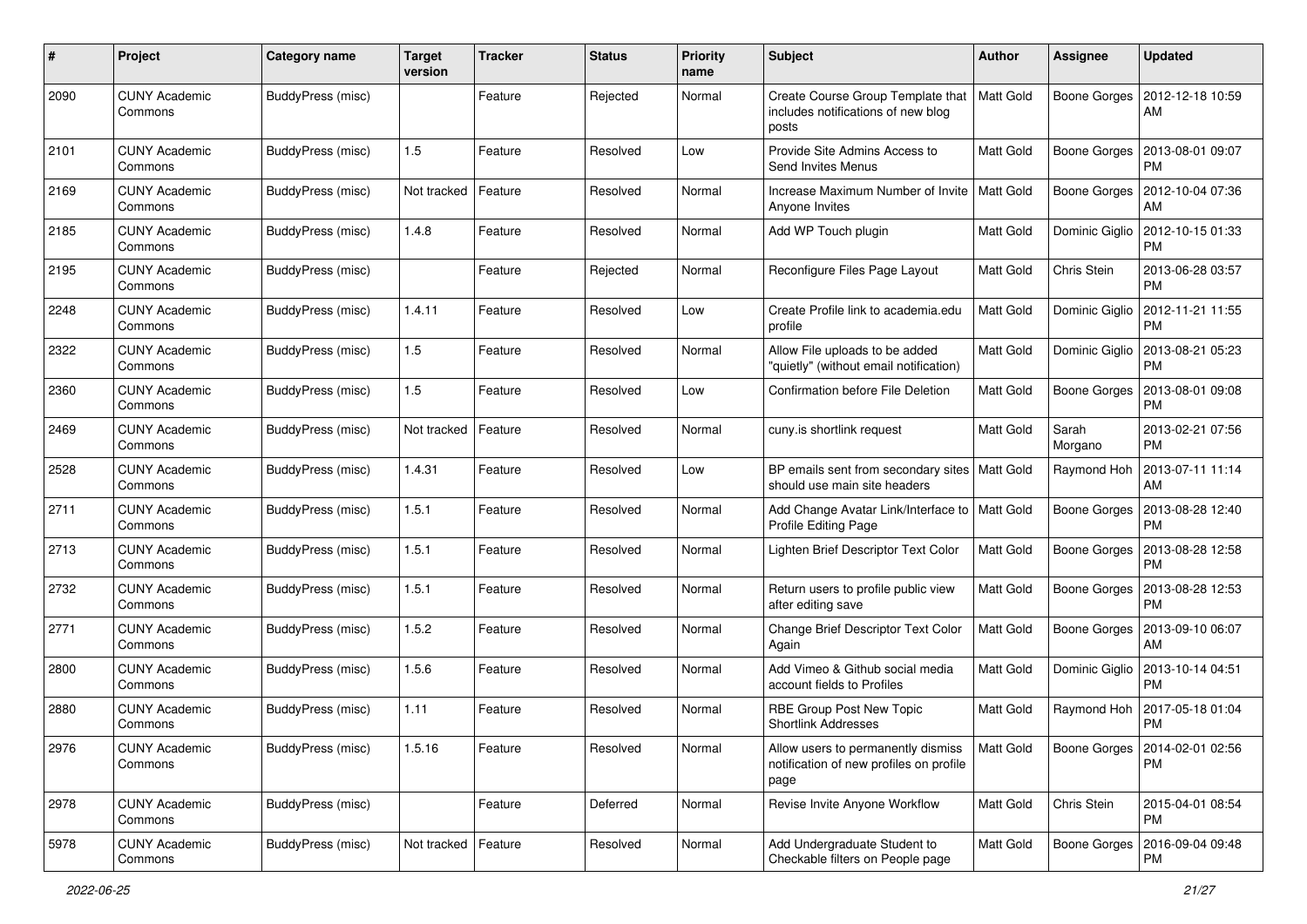| #     | Project                         | <b>Category name</b> | <b>Target</b><br>version | <b>Tracker</b> | <b>Status</b> | <b>Priority</b><br>name | Subject                                                                                           | Author           | <b>Assignee</b>     | <b>Updated</b>                |
|-------|---------------------------------|----------------------|--------------------------|----------------|---------------|-------------------------|---------------------------------------------------------------------------------------------------|------------------|---------------------|-------------------------------|
| 6365  | <b>CUNY Academic</b><br>Commons | BuddyPress (misc)    | Not tracked              | Feature        | Duplicate     | Normal                  | Create Undergraduate Student<br>status/role on the CAC                                            | Matt Gold        | Boone Gorges        | 2016-10-20 11:38<br>AM        |
| 12966 | <b>CUNY Academic</b><br>Commons | BuddyPress (misc)    | 1.16.15                  | Feature        | Resolved      | Normal                  | Adjust export data page language to   Matt Gold<br>indicate that you should not leave<br>the page |                  | Raymond Hoh         | 2020-07-14 12:07<br>PM        |
| 15123 | <b>CUNY Academic</b><br>Commons | BuddyPress (misc)    | 1.19.1                   | Feature        | Resolved      | Low                     | Actions in notification list unclear?                                                             | Matt Gold        | Boone Gorges        | 2022-01-11 04:41<br><b>PM</b> |
| 184   | CUNY Academic<br>Commons        | BuddyPress (misc)    |                          | Support        | Resolved      | Normal                  | Allowing Users to Delete Accounts                                                                 | Matt Gold        | Boone Gorges        | 2010-05-11 09:54<br><b>PM</b> |
| 280   | <b>CUNY Academic</b><br>Commons | BuddyPress (misc)    |                          | Support        | Resolved      | Normal                  | Prospective Member has trouble<br>signing up                                                      | Matt Gold        | Boone Gorges        | 2010-07-27 09:41<br>AM        |
| 402   | CUNY Academic<br>Commons        | BuddyPress (misc)    | Not tracked              | Support        | Resolved      | Normal                  | Name Change Request                                                                               | Matt Gold        | Boone Gorges        | 2016-01-26 12:15<br>AM        |
| 929   | <b>CUNY Academic</b><br>Commons | BuddyPress (misc)    | Not tracked              | Support        | Resolved      | Normal                  | Request: Change Member ID                                                                         | Matt Gold        | Boone Gorges        | 2011-07-08 02:25<br><b>PM</b> |
| 1441  | <b>CUNY Academic</b><br>Commons | BuddyPress (misc)    | Not tracked              | Support        | Rejected      | Normal                  | Hiding BP Admin bar on a<br>subdomain blog                                                        | Matt Gold        | Boone Gorges        | 2011-12-14 04:01<br><b>PM</b> |
| 1629  | <b>CUNY Academic</b><br>Commons | BuddyPress (misc)    | 1.4                      | Support        | Resolved      | Normal                  | Deleting Group Announcements                                                                      | Matt Gold        | Dominic Giglio      | 2012-07-16 12:26<br><b>PM</b> |
| 1663  | <b>CUNY Academic</b><br>Commons | BuddyPress (misc)    | 1.3.9                    | Support        | Resolved      | Normal                  | Please add info on Private --><br><b>Public Group Announcement</b><br>Functionality to Codex      | Matt Gold        | Sarah<br>Morgano    | 2012-03-01 10:26<br>AM        |
| 2035  | <b>CUNY Academic</b><br>Commons | BuddyPress (misc)    | 1.4.3                    | Support        | Resolved      | High                    | Reply by Email - some possible<br>confusion                                                       | Matt Gold        | Raymond Hoh         | 2012-08-19 08:58<br>AM        |
| 2039  | <b>CUNY Academic</b><br>Commons | BuddyPress (misc)    | 1.4.3                    | Support        | Resolved      | Normal                  | Create Failure function for RBE                                                                   | Matt Gold        | Raymond Hoh         | 2012-08-27 09:44<br>AM        |
| 2082  | <b>CUNY Academic</b><br>Commons | BuddyPress (misc)    | 1.4.8                    | Support        | Resolved      | High                    | Default: No Email?                                                                                | Matt Gold        | Dominic Giglio      | 2012-10-19 04:55<br><b>PM</b> |
| 2106  | <b>CUNY Academic</b><br>Commons | BuddyPress (misc)    | Not tracked              | Support        | Resolved      | Normal                  | Blog posts part of group activity feed   Matt Gold                                                |                  | Boone Gorges        | 2016-01-26 12:30<br>AM        |
| 2183  | <b>CUNY Academic</b><br>Commons | BuddyPress (misc)    | Not tracked Support      |                | Resolved      | Normal                  | Limit on group membership                                                                         | Matt Gold        | Boone Gorges        | 2012-10-12 03:40<br><b>PM</b> |
| 2184  | <b>CUNY Academic</b><br>Commons | BuddyPress (misc)    | 1.4.9                    | Support        | Resolved      | Normal                  | Adjust Invite Directions to include<br>info about max invites                                     | Matt Gold        | Boone Gorges        | 2012-11-03 04:23<br>PM        |
| 2206  | <b>CUNY Academic</b><br>Commons | BuddyPress (misc)    | 1.4.9                    | Support        | Resolved      | Normal                  | Change anchor location for "Post<br>New Topic" in group forums                                    | <b>Matt Gold</b> | Dominic Giglio      | 2012-11-01 11:16<br>AM        |
| 2468  | <b>CUNY Academic</b><br>Commons | BuddyPress (misc)    | Not tracked Support      |                | Resolved      | Normal                  | Group files total and individual size<br>limit?                                                   | Matt Gold        | Boone Gorges        | 2013-02-20 10:31<br><b>PM</b> |
| 2731  | <b>CUNY Academic</b><br>Commons | BuddyPress (misc)    | Not tracked Support      |                | Resolved      | Normal                  | <b>Profile Positions Question</b>                                                                 | Matt Gold        | <b>Boone Gorges</b> | 2013-08-26 08:41<br>AM        |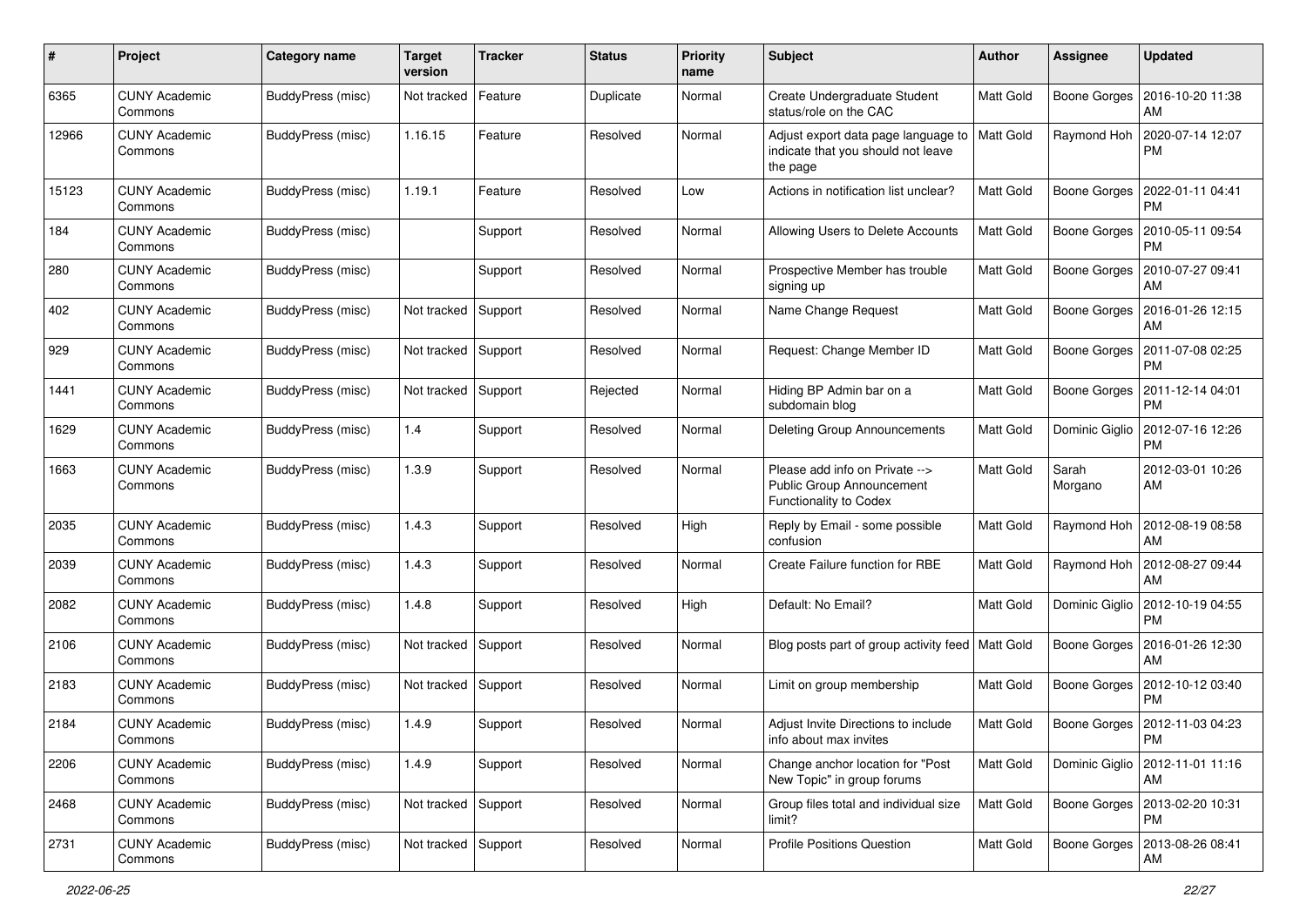| #     | Project                         | <b>Category name</b>   | <b>Target</b><br>version | <b>Tracker</b> | <b>Status</b> | <b>Priority</b><br>name | <b>Subject</b>                                                                          | <b>Author</b> | Assignee     | <b>Updated</b>                               |
|-------|---------------------------------|------------------------|--------------------------|----------------|---------------|-------------------------|-----------------------------------------------------------------------------------------|---------------|--------------|----------------------------------------------|
| 2830  | <b>CUNY Academic</b><br>Commons | BuddyPress (misc)      | Not tracked              | Support        | Resolved      | Normal                  | User question: "How do I stop the<br>automatic underlining of things in<br>my profile?" | Matt Gold     | Boone Gorges | 2013-10-15 03:32<br><b>PM</b>                |
| 6467  | <b>CUNY Academic</b><br>Commons | BuddyPress (misc)      | Not tracked              | Support        | Resolved      | Normal                  | Question about what happens when<br>people leave/are removed from<br>groups             | Matt Gold     | Boone Gorges | 2017-11-15 01:24<br>РM                       |
| 12957 | <b>CUNY Academic</b><br>Commons | BuddyPress (misc)      | 1.16.14                  | Support        | Resolved      | Normal                  | Export data question                                                                    | Matt Gold     | Raymond Hoh  | 2020-06-23 10:53<br>AM                       |
| 1560  | <b>CUNY Academic</b><br>Commons | BuddyPress (misc)      | 1.3.12                   | Outreach       | Resolved      | Normal                  | Add social media icons/info to About   Matt Gold<br>page and Contact Us page            |               | Boone Gorges | 2012-04-12 09:07<br>AM                       |
| 3346  | <b>CUNY Academic</b><br>Commons | BuddyPress (misc)      | 1.8                      | Design/UX      | Resolved      | Normal                  | Notification page option ordering                                                       | Matt Gold     | Daniel Jones | 2015-03-13 05:25<br><b>PM</b>                |
| 1542  | <b>CUNY Academic</b><br>Commons | <b>BuddyPress Docs</b> | 1.6                      | Bug            | Resolved      | Normal                  | Group Docs Locked                                                                       | Matt Gold     | Boone Gorges | 2014-03-21 03:38<br>PM                       |
| 3581  | <b>CUNY Academic</b><br>Commons | <b>BuddyPress Docs</b> | 1.7.1                    | Bug            | Resolved      | Normal                  | <b>BuddyPress Docs Line Break issue</b>                                                 | Matt Gold     | Boone Gorges | 2014-10-20 02:56<br><b>PM</b>                |
| 3599  | <b>CUNY Academic</b><br>Commons | <b>BuddyPress Docs</b> | 1.7.2                    | Bug            | Resolved      | Normal                  | Silent BP Docs edits                                                                    | Matt Gold     | Boone Gorges | 2014-11-01 02:20<br><b>PM</b>                |
| 3688  | <b>CUNY Academic</b><br>Commons | <b>BuddyPress Docs</b> | 1.7.6                    | Bug            | Resolved      | Normal                  | Doc creation didn't create email<br>notification                                        | Matt Gold     | Boone Gorges | 2014-12-12 08:57<br>AM                       |
| 4057  | <b>CUNY Academic</b><br>Commons | <b>BuddyPress Docs</b> | 1.8.1                    | Bug            | Resolved      | Normal                  | Canceling edit mode of BP Doc<br>reloads editing screen                                 | Matt Gold     | Boone Gorges | 2015-06-01 03:08<br>PM                       |
| 4722  | <b>CUNY Academic</b><br>Commons | <b>BuddyPress Docs</b> | Not tracked              | <b>Bug</b>     | Rejected      | Normal                  | Doc listing overflow issue                                                              | Matt Gold     | Boone Gorges | 2015-10-11 10:09<br><b>PM</b>                |
| 5486  | <b>CUNY Academic</b><br>Commons | <b>BuddyPress Docs</b> | 1.9.15                   | Bug            | Resolved      | Low                     | Doc history not showing up                                                              | Matt Gold     | Boone Gorges | 2016-04-24 11:50<br>AM                       |
| 9105  | <b>CUNY Academic</b><br>Commons | <b>BuddyPress Docs</b> | 1.12.7                   | <b>Bug</b>     | Resolved      | Urgent                  | BP doc titles/dates messed up                                                           | Matt Gold     | Boone Gorges | 2018-01-23 11:00<br>AM                       |
| 9149  | <b>CUNY Academic</b><br>Commons | <b>BuddyPress Docs</b> | 1.12.8                   | Bug            | Resolved      | Normal                  | Doc listing layout issue                                                                | Matt Gold     | Boone Gorges | 2018-02-13 10:36<br>AM                       |
| 1187  | <b>CUNY Academic</b><br>Commons | <b>BuddyPress Docs</b> | Future<br>release        | Feature        | Rejected      | Normal                  | Personal Docs                                                                           | Matt Gold     | Boone Gorges | 2015-11-12 12:58<br>AM                       |
| 2523  | <b>CUNY Academic</b><br>Commons | <b>BuddyPress Docs</b> | Future<br>release        | Feature        | Assigned      | Normal                  | Allow Users to Upload Images to BP   Matt Gold<br>Docs                                  |               | Boone Gorges | 2015-11-09 06:14<br>PM                       |
| 8945  | <b>CUNY Academic</b><br>Commons | <b>BuddyPress Docs</b> | Not tracked              | Support        | Duplicate     | Normal                  | Spam report                                                                             | Matt Gold     |              | Boone Gorges   2017-11-28 01:39<br><b>PM</b> |
| 3119  | <b>CUNY Academic</b><br>Commons | cdev.gc.cuny.edu       | Not tracked   Feature    |                | Resolved      | Low                     | Sync CDEV Data                                                                          | Matt Gold     | Boone Gorges | 2014-04-01 10:21<br>AM                       |
| 3439  | <b>CUNY Academic</b><br>Commons | Commons In A Box       | Not tracked   Outreach   |                | Resolved      | Normal                  | Draft welcome email to CBOX<br>mailing list                                             | Matt Gold     | scott voth   | 2014-09-21 07:47<br><b>PM</b>                |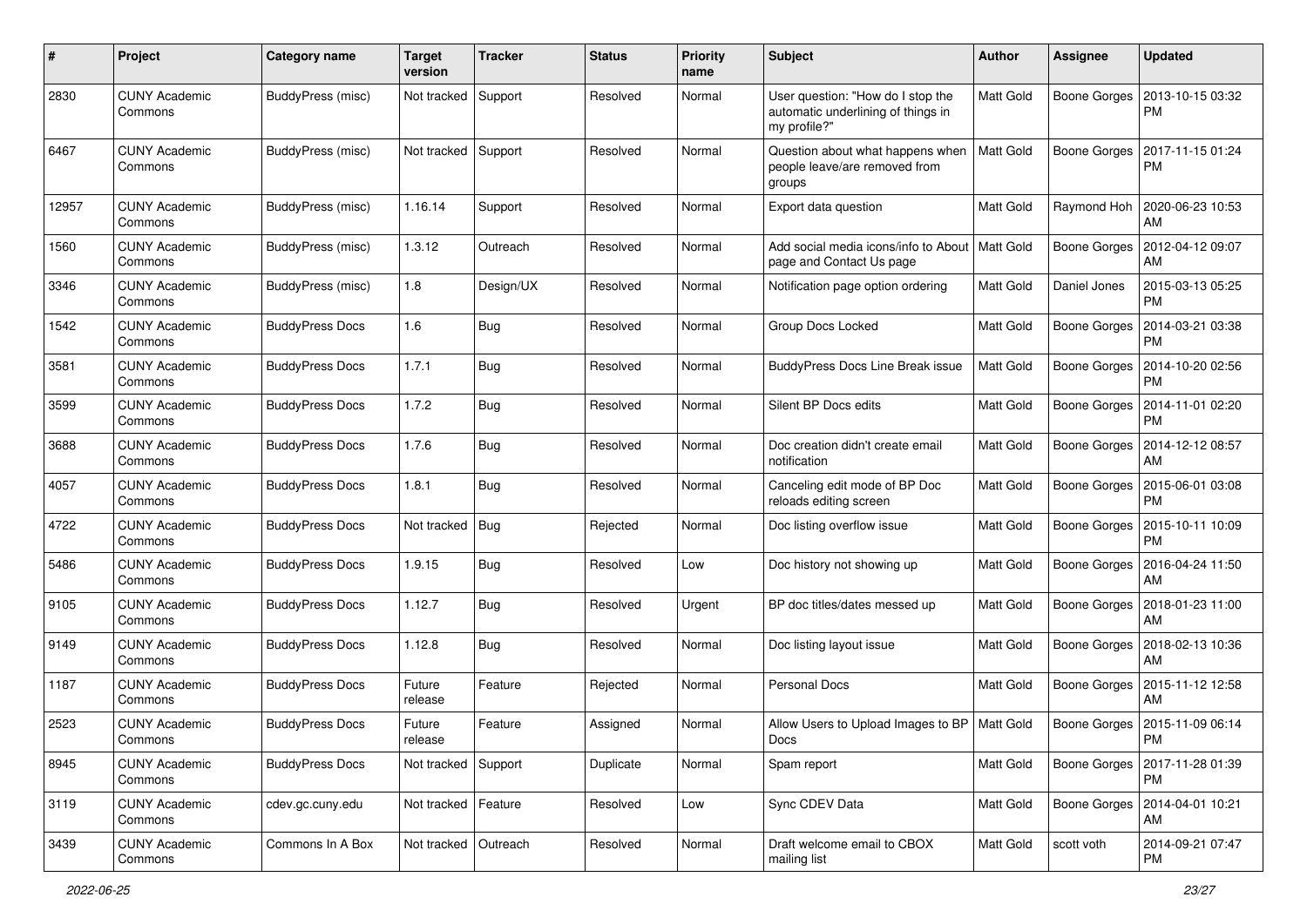| #    | Project                         | Category name          | <b>Target</b><br>version | <b>Tracker</b> | <b>Status</b> | <b>Priority</b><br>name | <b>Subject</b>                                                                         | <b>Author</b> | <b>Assignee</b>     | <b>Updated</b>                |
|------|---------------------------------|------------------------|--------------------------|----------------|---------------|-------------------------|----------------------------------------------------------------------------------------|---------------|---------------------|-------------------------------|
| 5131 | <b>CUNY Academic</b><br>Commons | Commons In A Box       |                          | Outreach       | Resolved      | Normal                  | Add digital archaeology commons to   Matt Gold<br>CBOX showcase                        |               | scott voth          | 2016-01-16 03:27<br><b>PM</b> |
| 3924 | <b>CUNY Academic</b><br>Commons | Commons In A Box       | Not tracked              | Publicity      | Rejected      | Normal                  | Update CBOX showcase                                                                   | Matt Gold     | scott voth          | 2015-04-28 10:34<br><b>PM</b> |
| 4027 | <b>CUNY Academic</b><br>Commons | Commons In A Box       | Not tracked              | Design/UX      | Assigned      | Normal                  | Usability review of CBOX update<br>procedures                                          | Matt Gold     | Samantha<br>Raddatz | 2015-05-11 06:36<br><b>PM</b> |
| 3205 | <b>CUNY Academic</b><br>Commons | <b>Commons Profile</b> | 1.6.3                    | <b>Bug</b>     | Resolved      | High                    | Email profile field not showing up                                                     | Matt Gold     | Boone Gorges        | 2014-05-12 02:18<br><b>PM</b> |
| 5890 | <b>CUNY Academic</b><br>Commons | Commons Profile        | 1.9.24                   | <b>Bug</b>     | Resolved      | Normal                  | Commons user profile erroneously<br>indicates a group for a member                     | Matt Gold     | Boone Gorges        | 2016-08-11 11:53<br>PM        |
| 2231 | <b>CUNY Academic</b><br>Commons | commonsinabox.org      | Not tracked              | Bug            | Resolved      | Normal                  | Fix Header issue on<br>Commonsinabox.org                                               | Matt Gold     | Boone Gorges        | 2014-05-01 07:51<br>PM        |
| 2264 | <b>CUNY Academic</b><br>Commons | commonsinabox.org      |                          | <b>Bug</b>     | Rejected      | Normal                  | Update CBOX logo on welcome<br>message                                                 | Matt Gold     | Boone Gorges        | 2012-11-19 02:46<br>AM        |
| 2266 | <b>CUNY Academic</b><br>Commons | commonsinabox.org      |                          | Bug            | Resolved      | Normal                  | Demo slider                                                                            | Matt Gold     | Boone Gorges        | 2012-11-18 11:26<br><b>PM</b> |
| 2269 | <b>CUNY Academic</b><br>Commons | commonsinabox.org      | Not tracked              | <b>Bug</b>     | Rejected      | Normal                  | Replace Default CBOX Icon for<br>Groups                                                | Matt Gold     | Boone Gorges        | 2012-11-20 01:53<br><b>PM</b> |
| 2270 | <b>CUNY Academic</b><br>Commons | commonsinabox.org      | Not tracked              | Bug            | Rejected      | Normal                  | CBOX group sign up - default email<br>setting                                          | Matt Gold     | Boone Gorges        | 2012-11-20 03:51<br><b>PM</b> |
| 2273 | <b>CUNY Academic</b><br>Commons | commonsinabox.org      | Not tracked   Bug        |                | Resolved      | Normal                  | <b>Add Hosting</b><br>recommendations/minimum<br>requirements to CBOX<br>documentation | Matt Gold     | scott voth          | 2014-02-09 11:37<br>AM        |
| 2274 | <b>CUNY Academic</b><br>Commons | commonsinabox.org      | Not tracked              | Bug            | Rejected      | Normal                  | CBOX - group names on group<br>pages                                                   | Matt Gold     | Boone Gorges        | 2012-11-20 02:05<br><b>PM</b> |
| 2275 | <b>CUNY Academic</b><br>Commons | commonsinabox.org      | Not tracked              | Bug            | Resolved      | Normal                  | <b>CBOX</b> support requests                                                           | Matt Gold     | Boone Gorges        | 2012-11-20 02:05<br><b>PM</b> |
| 2279 | <b>CUNY Academic</b><br>Commons | commonsinabox.org      | Not tracked              | Bug            | Resolved      | Low                     | CBOX mention system rewrites<br>twitter links                                          | Matt Gold     | Boone Gorges        | 2012-11-20 07:41<br><b>PM</b> |
| 2280 | <b>CUNY Academic</b><br>Commons | commonsinabox.org      | Not tracked              | <b>Bug</b>     | Resolved      | High                    | Forum links not working                                                                | Matt Gold     | Boone Gorges        | 2012-11-20 12:33<br><b>PM</b> |
| 2284 | <b>CUNY Academic</b><br>Commons | commonsinabox.org      |                          | Bug            | Rejected      | Normal                  | cbox.org forum link error from profile   Matt Gold<br>page                             |               | Boone Gorges        | 2012-11-20 08:02<br><b>PM</b> |
| 2288 | <b>CUNY Academic</b><br>Commons | commonsinabox.org      |                          | Bug            | Rejected      | Normal                  | […] issue occurring on<br>commonsinabox.org                                            | Matt Gold     | Boone Gorges        | 2012-12-11 01:17<br>AM        |
| 2293 | <b>CUNY Academic</b><br>Commons | commonsinabox.org      |                          | <b>Bug</b>     | Resolved      | Normal                  | Building community on<br>commonsinabox.org - add members<br>page                       | Matt Gold     | Chris Stein         | 2012-11-25 03:43<br><b>PM</b> |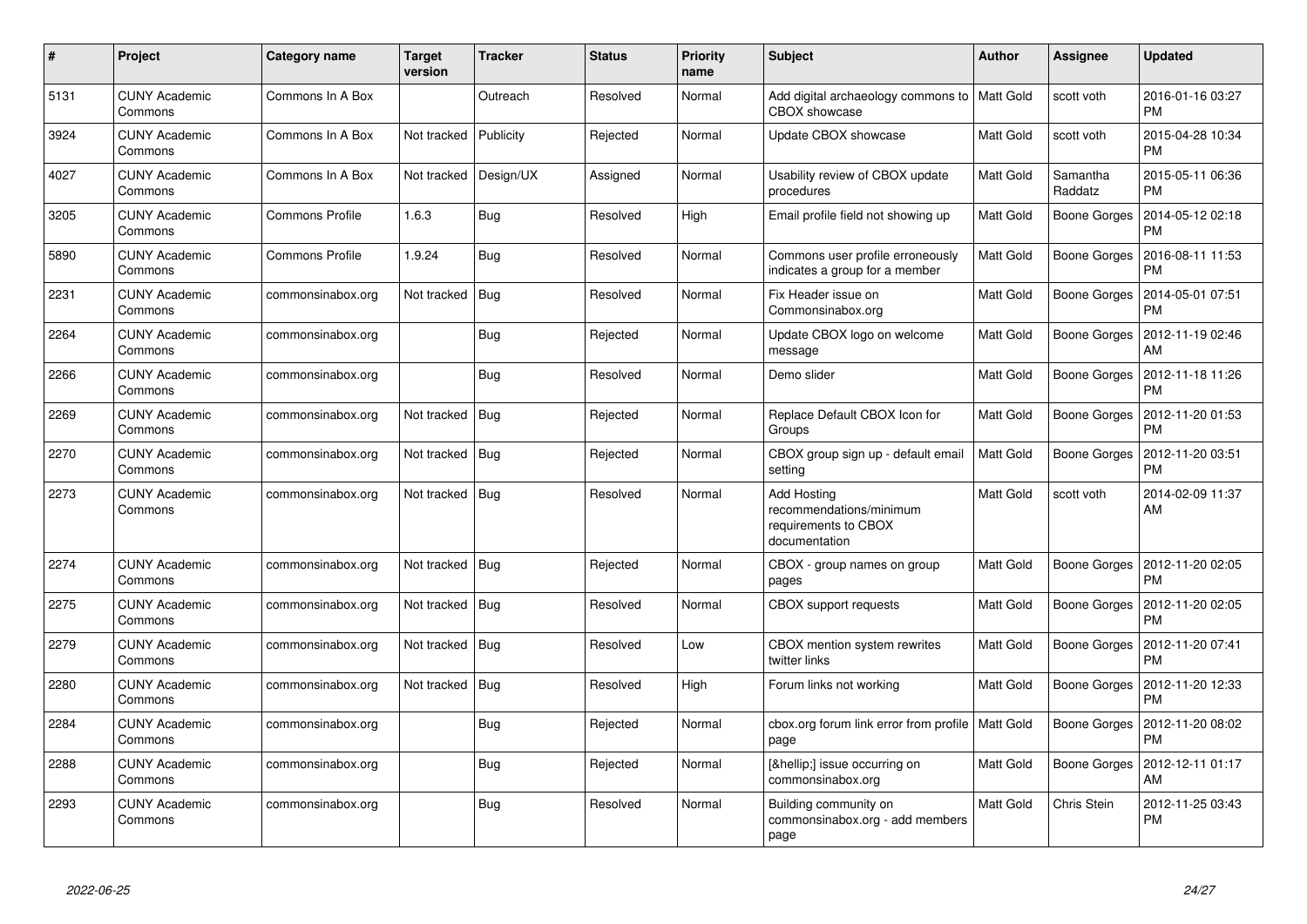| $\#$ | Project                         | Category name     | Target<br>version | <b>Tracker</b> | <b>Status</b> | <b>Priority</b><br>name | <b>Subject</b>                                             | Author           | Assignee                | <b>Updated</b>                |
|------|---------------------------------|-------------------|-------------------|----------------|---------------|-------------------------|------------------------------------------------------------|------------------|-------------------------|-------------------------------|
| 2295 | <b>CUNY Academic</b><br>Commons | commonsinabox.org |                   | Bug            | Rejected      | Normal                  | Glitch in CBOX Logo                                        | Matt Gold        | Boone Gorges            | 2012-12-11 01:08<br>AM        |
| 2339 | <b>CUNY Academic</b><br>Commons | commonsinabox.org | Not tracked       | Bug            | Resolved      | Normal                  | Email forum notification includes<br>relative link to post | Matt Gold        | Raymond Hoh             | 2013-01-08 04:24<br><b>PM</b> |
| 2343 | <b>CUNY Academic</b><br>Commons | commonsinabox.org | Not tracked       | <b>Bug</b>     | Rejected      | Normal                  | Double Notifications from<br>commonsinabox.org             | Matt Gold        | Boone Gorges            | 2013-03-20 01:45<br><b>PM</b> |
| 2349 | CUNY Academic<br>Commons        | commonsinabox.org |                   | Bug            | Resolved      | High                    | CBOX header image position off                             | Matt Gold        | Boone Gorges            | 2012-12-15 10:21<br><b>PM</b> |
| 2354 | <b>CUNY Academic</b><br>Commons | commonsinabox.org |                   | <b>Bug</b>     | Rejected      | Low                     | CBOX header mouseover issue                                | Matt Gold        | <b>Bowe</b><br>Frankema | 2014-05-01 08:02<br><b>PM</b> |
| 2356 | <b>CUNY Academic</b><br>Commons | commonsinabox.org | Not tracked       | Bug            | Resolved      | Low                     | Responsive header on<br>cbox/commonsinabox.org             | <b>Matt Gold</b> | Dominic Giglio          | 2013-08-11 12:20<br><b>PM</b> |
| 2380 | <b>CUNY Academic</b><br>Commons | commonsinabox.org |                   | Bug            | Resolved      | High                    | Add search to Commonsinabox.org                            | Matt Gold        | Boone Gorges            | 2013-03-20 11:41<br>AM        |
| 2551 | <b>CUNY Academic</b><br>Commons | commonsinabox.org | Not tracked       | Bug            | Resolved      | Normal                  | RBE on CBOX.org not working?                               | Matt Gold        | Raymond Hoh             | 2013-08-15 07:58<br>AM        |
| 2645 | <b>CUNY Academic</b><br>Commons | commonsinabox.org | Not tracked   Bug |                | Resolved      | Normal                  | Add CASCI site to Showcase                                 | Matt Gold        | scott voth              | 2014-02-08 11:07<br>AM        |
| 2654 | <b>CUNY Academic</b><br>Commons | commonsinabox.org | Not tracked       | Bug            | Resolved      | Normal                  | Forum creation step in group setup<br>doesn't stick        | Matt Gold        | Boone Gorges            | 2013-08-11 11:51<br>AM        |
| 2660 | <b>CUNY Academic</b><br>Commons | commonsinabox.org | Not tracked       | Bug            | Resolved      | Normal                  | Forum Role Display errors                                  | Matt Gold        | Raymond Hoh             | 2013-08-11 11:48<br>AM        |
| 2903 | <b>CUNY Academic</b><br>Commons | commonsinabox.org | Not tracked Bug   |                | Resolved      | Normal                  | Turning off activity commenting on<br>commonsinabox.org?   | Matt Gold        | Boone Gorges            | 2013-11-29 03:43<br><b>PM</b> |
| 2950 | <b>CUNY Academic</b><br>Commons | commonsinabox.org | Not tracked   Bug |                | Resolved      | Normal                  | Layout broken on<br>commonsinabox.org forum 404            | Matt Gold        | Boone Gorges            | 2014-05-06 02:59<br><b>PM</b> |
| 3201 | <b>CUNY Academic</b><br>Commons | commonsinabox.org | Not tracked       | <b>Bug</b>     | Resolved      | Normal                  | Add MuseCommons to the<br>Showcase                         | Matt Gold        | scott voth              | 2014-07-12 01:29<br><b>PM</b> |
| 3823 | <b>CUNY Academic</b><br>Commons | commonsinabox.org | Not tracked       | Bug            | Resolved      | Normal                  | CBOX styling issue                                         | Matt Gold        | Boone Gorges            | 2015-02-23 03:33<br><b>PM</b> |
| 4111 | <b>CUNY Academic</b><br>Commons | commonsinabox.org | Not tracked   Bug |                | Resolved      | Normal                  | Add Virginia DH site to CBOX<br>showcase                   | Matt Gold        | scott voth              | 2015-06-08 10:01<br><b>PM</b> |
| 2262 | <b>CUNY Academic</b><br>Commons | commonsinabox.org |                   | Feature        | Resolved      | Normal                  | Add new favicon to<br>commonsinabox.org                    | Matt Gold        | Boone Gorges            | 2012-11-18 10:51<br><b>PM</b> |
| 2271 | <b>CUNY Academic</b><br>Commons | commonsinabox.org | Not tracked       | Feature        | Resolved      | Normal                  | CBOX forum posts include "notify by<br>email" checkbox     | Matt Gold        | Boone Gorges            | 2016-01-26 12:33<br>AM        |
| 2272 | CUNY Academic<br>Commons        | commonsinabox.org | Not tracked       | Feature        | Rejected      | Normal                  | Edit inline help on<br>commonsinabox.org                   | Matt Gold        | Chris Stein             | 2017-11-15 05:26<br><b>PM</b> |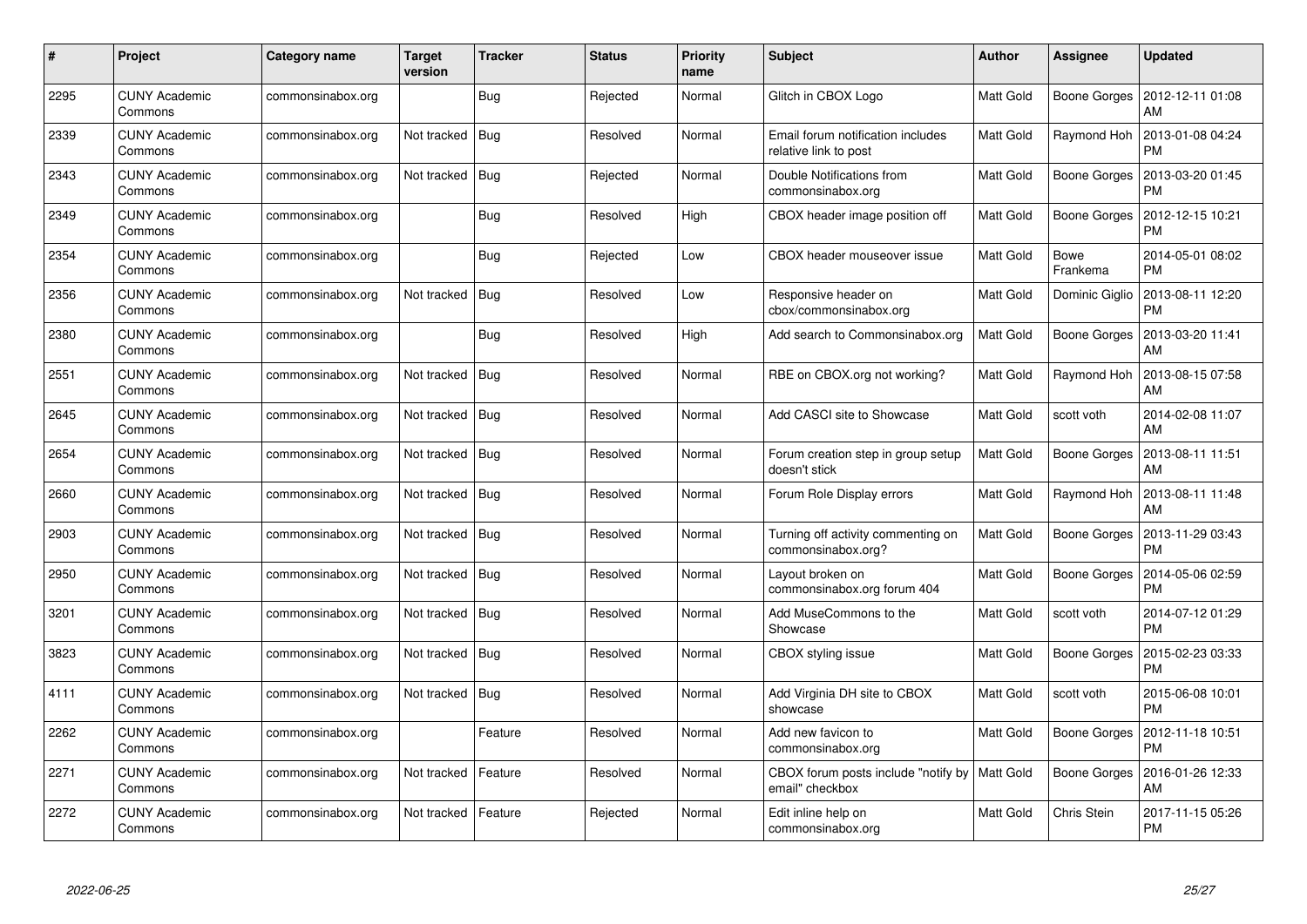| #    | Project                         | Category name     | <b>Target</b><br>version | <b>Tracker</b> | <b>Status</b> | <b>Priority</b><br>name | <b>Subject</b>                                                          | <b>Author</b>    | <b>Assignee</b> | <b>Updated</b>                |
|------|---------------------------------|-------------------|--------------------------|----------------|---------------|-------------------------|-------------------------------------------------------------------------|------------------|-----------------|-------------------------------|
| 2281 | <b>CUNY Academic</b><br>Commons | commonsinabox.org |                          | Feature        | Resolved      | Low                     | Rework download button                                                  | Matt Gold        | Chris Stein     | 2012-11-21 01:37<br><b>PM</b> |
| 2282 | <b>CUNY Academic</b><br>Commons | commonsinabox.org | Not tracked              | Feature        | Resolved      | Normal                  | Enable RBE on commonsinbox.org                                          | <b>Matt Gold</b> | Raymond Hoh     | 2013-01-10 11:44<br>AM        |
| 2283 | <b>CUNY Academic</b><br>Commons | commonsinabox.org |                          | Feature        | Resolved      | Normal                  | Update commonsinabox.org                                                | Matt Gold        | Boone Gorges    | 2012-11-20 08:13<br><b>PM</b> |
| 2285 | <b>CUNY Academic</b><br>Commons | commonsinabox.org | Not tracked              | Feature        | Rejected      | Normal                  | <b>Feature Community/Group Forums</b><br>on commonsinabox.org homepage? | Matt Gold        | Chris Stein     | 2017-11-15 05:24<br><b>PM</b> |
| 2355 | <b>CUNY Academic</b><br>Commons | commonsinabox.org | Not tracked              | Feature        | Resolved      | Normal                  | Set up cbox.org                                                         | Matt Gold        | Boone Gorges    | 2016-01-26 12:34<br>AM        |
| 2362 | <b>CUNY Academic</b><br>Commons | commonsinabox.org | Not tracked              | Feature        | Resolved      | Low                     | Add border to showcase images on<br>cbox site                           | Matt Gold        | scott voth      | 2014-02-08 10:16<br>AM        |
| 2530 | <b>CUNY Academic</b><br>Commons | commonsinabox.org | Not tracked              | Feature        | Resolved      | Normal                  | Redo CBOX Showcase Page                                                 | Matt Gold        | scott voth      | 2014-02-09 11:39<br>AM        |
| 2641 | <b>CUNY Academic</b><br>Commons | commonsinabox.org | Not tracked              | Feature        | Resolved      | Normal                  | Add UAA to CBOX Showcase                                                | Matt Gold        | scott voth      | 2014-02-08 10:19<br>AM        |
| 2694 | <b>CUNY Academic</b><br>Commons | commonsinabox.org | Not tracked              | Feature        | Resolved      | Normal                  | CBOX - Redirect to previous page<br>on login                            | Matt Gold        | Boone Gorges    | 2013-08-11 12:32<br><b>PM</b> |
| 2967 | <b>CUNY Academic</b><br>Commons | commonsinabox.org | Not tracked              | Feature        | Resolved      | Normal                  | Add ccss5 to CBOX showcase                                              | Matt Gold        | scott voth      | 2014-01-26 01:24<br><b>PM</b> |
| 3203 | <b>CUNY Academic</b><br>Commons | commonsinabox.org | Not tracked              | Feature        | Resolved      | Low                     | Upgrade CBOX demo site                                                  | Matt Gold        | Boone Gorges    | 2014-05-06 02:45<br><b>PM</b> |
| 3489 | <b>CUNY Academic</b><br>Commons | commonsinabox.org | Not tracked              | Feature        | Resolved      | Normal                  | Tighten security on CBOX demo site   Matt Gold<br>registration          |                  | Boone Gorges    | 2016-01-26 04:32<br><b>PM</b> |
| 3680 | <b>CUNY Academic</b><br>Commons | commonsinabox.org | Not tracked              | Feature        | Resolved      | Low                     | Deep Time site on CBOX showcase                                         | Matt Gold        | scott voth      | 2014-11-30 04:59<br><b>PM</b> |
| 3692 | <b>CUNY Academic</b><br>Commons | commonsinabox.org | Not tracked              | Feature        | Resolved      | Normal                  | Tighten registration security on<br>commonsinabox.org                   | Matt Gold        | Boone Gorges    | 2014-12-03 03:06<br><b>PM</b> |
| 3706 | <b>CUNY Academic</b><br>Commons | commonsinabox.org | Not tracked              | Feature        | Resolved      | Normal                  | CBOX nav bar                                                            | Matt Gold        | scott voth      | 2016-01-26 05:26<br><b>PM</b> |
| 2351 | <b>CUNY Academic</b><br>Commons | commonsinabox.org | Not tracked              | Support        | Resolved      | Normal                  | Spam User/Forum post on CBOX                                            | Matt Gold        | Boone Gorges    | 2012-12-20 10:02<br>AM        |
| 2388 | <b>CUNY Academic</b><br>Commons | commonsinabox.org | Not tracked              | Support        | Resolved      | Normal                  | Prevent .zip attachments from being<br>added to cbox.org                | Matt Gold        | Boone Gorges    | 2013-02-13 02:54<br><b>PM</b> |
| 2625 | <b>CUNY Academic</b><br>Commons | commonsinabox.org | Not tracked              | Support        | Resolved      | Normal                  | <b>CBOX Widget Documentation Page</b>                                   | Matt Gold        | scott voth      | 2013-06-23 12:50<br><b>PM</b> |
| 8204 | CUNY Academic<br>Commons        | commonsinabox.org | Not tracked              | Support        | Resolved      | Normal                  | How to create a group on<br>commonsinabox.org                           | Matt Gold        | Boone Gorges    | 2017-05-26 02:50<br>PM        |